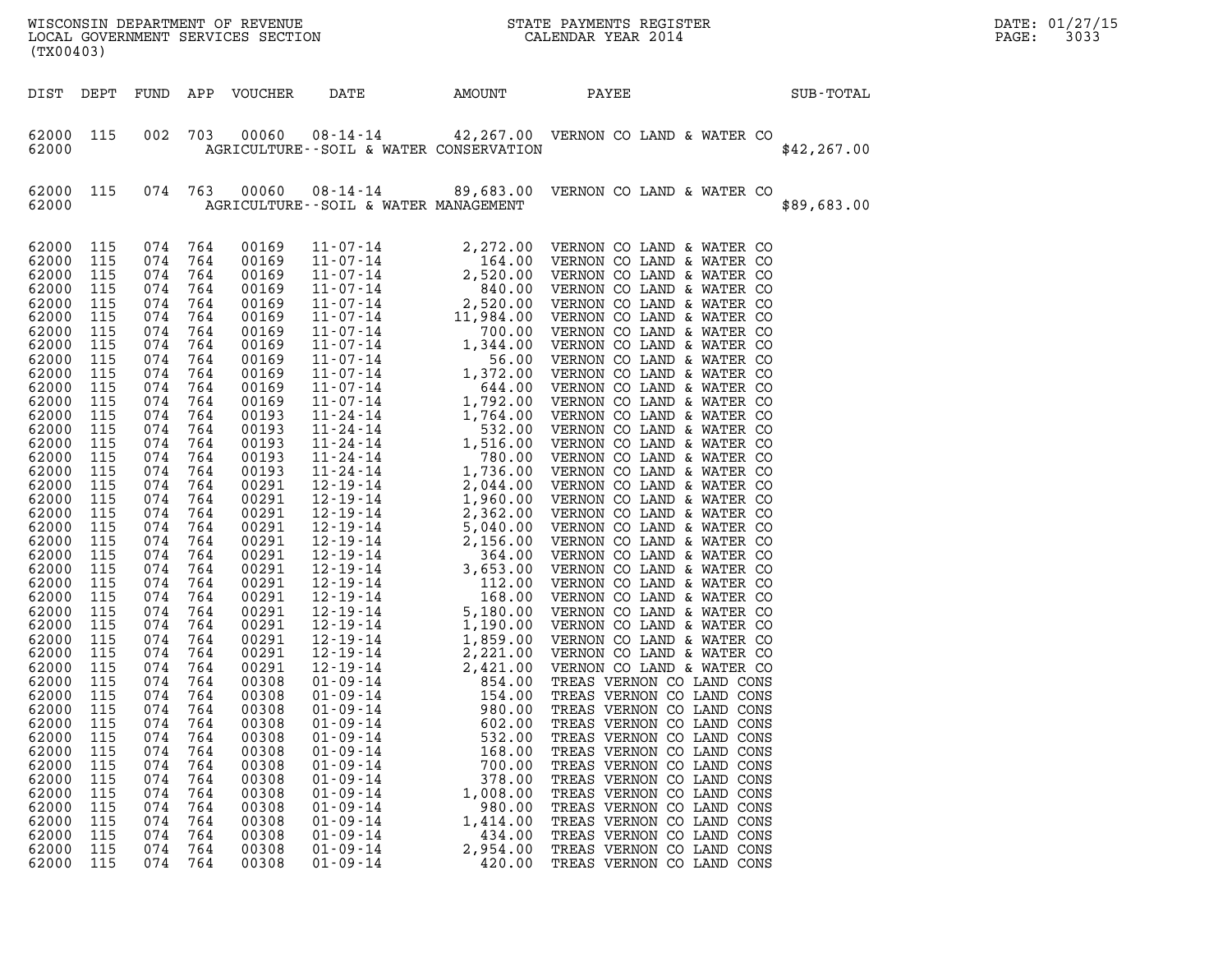|                                                                                                                                                                                                                                                 | (TX00403)                                                                                                                                                                          |                                                                                                                                                                                    |                                                                                                                                                                                    |                                                                                                                                                                                                                                        |                                                      |                                                                                                                                                                                                                                                                                                                                                                                                                                                                           |                                                                |  |             |  |
|-------------------------------------------------------------------------------------------------------------------------------------------------------------------------------------------------------------------------------------------------|------------------------------------------------------------------------------------------------------------------------------------------------------------------------------------|------------------------------------------------------------------------------------------------------------------------------------------------------------------------------------|------------------------------------------------------------------------------------------------------------------------------------------------------------------------------------|----------------------------------------------------------------------------------------------------------------------------------------------------------------------------------------------------------------------------------------|------------------------------------------------------|---------------------------------------------------------------------------------------------------------------------------------------------------------------------------------------------------------------------------------------------------------------------------------------------------------------------------------------------------------------------------------------------------------------------------------------------------------------------------|----------------------------------------------------------------|--|-------------|--|
| DIST                                                                                                                                                                                                                                            | DEPT                                                                                                                                                                               | FUND                                                                                                                                                                               |                                                                                                                                                                                    | APP VOUCHER DATE                                                                                                                                                                                                                       |                                                      | AMOUNT                                                                                                                                                                                                                                                                                                                                                                                                                                                                    | PAYEE                                                          |  | SUB-TOTAL   |  |
| 62000                                                                                                                                                                                                                                           |                                                                                                                                                                                    |                                                                                                                                                                                    |                                                                                                                                                                                    |                                                                                                                                                                                                                                        |                                                      | AGRICULTURE--SOIL & WATER MANAGEMENT                                                                                                                                                                                                                                                                                                                                                                                                                                      |                                                                |  | \$74,844.00 |  |
| 62000<br>62000<br>62000<br>62000<br>62000<br>62000<br>62000<br>62000<br>62000<br>62000<br>62000<br>62000<br>62000<br>62000<br>62000<br>62000<br>62000<br>62000<br>62000<br>62000<br>62000<br>62000<br>62000<br>62000<br>62000<br>62000<br>62000 | 115<br>115<br>115<br>115<br>115<br>115<br>115<br>115<br>115<br>115<br>115<br>115<br>115<br>115<br>115<br>115<br>115<br>115<br>115<br>115<br>115<br>115<br>115<br>115<br>115<br>115 | 095<br>095<br>095<br>095<br>095<br>095<br>095<br>095<br>095<br>095<br>095<br>095<br>095<br>095<br>095<br>095<br>095<br>095<br>095<br>095<br>095<br>095<br>095<br>095<br>095<br>095 | 612<br>612<br>612<br>612<br>612<br>612<br>612<br>612<br>612<br>612<br>612<br>612<br>612<br>612<br>612<br>612<br>612<br>612<br>612<br>612<br>612<br>612<br>612<br>612<br>612<br>612 | 00291<br>00291<br>00291<br>00291<br>00291<br>00291<br>00291<br>00291<br>00291<br>00345<br>00345<br>00345<br>00345<br>00345<br>00345<br>00345<br>00345<br>00345<br>00345<br>00345<br>00345<br>00345<br>00345<br>00370<br>00370<br>00370 |                                                      | $\begin{tabular}{ c   c  c  c c c c} $12\cdot 19\cdot 14$ & $954\cdot 18$ & VERRONON CO LAND & WATTER CO \\ $12\cdot 19\cdot 14$ & $4\cdot 200\cdot 00$ & VERRONON CO LAND & WATTER CO \\ $12\cdot 19\cdot 14$ & $3\cdot 080\cdot 00$ & VERNON CO LAND & WATER CO \\ $12\cdot 19\cdot 14$ & $2\cdot 450\cdot 00$ & VERNON CO LAND & WATER CO \\ $12\cdot 19\cdot 14$ & $4\cdot 010\cdot 90$ & VERNON CO LAND & WATER CO \\ $1$<br>AGRICULTURE--SOIL & WATER RESOURCE MGMT |                                                                |  | \$87,626.98 |  |
| 62000<br>62000                                                                                                                                                                                                                                  | 165                                                                                                                                                                                | 002                                                                                                                                                                                | 202                                                                                                                                                                                | 00249                                                                                                                                                                                                                                  |                                                      | 09-03-14 27,955.00 TREAS VERNON CNTY<br>F SERV-PRIVATE SEWAGESYS AIDS<br>SAFETY/PROF SERV-PRIVATE SEWAGESYS AIDS                                                                                                                                                                                                                                                                                                                                                          |                                                                |  | \$27,955.00 |  |
| 62000<br>62000                                                                                                                                                                                                                                  | 370                                                                                                                                                                                | 012                                                                                                                                                                                | 549                                                                                                                                                                                | 00152                                                                                                                                                                                                                                  | $03 - 24 - 14$<br>NAT RESOURCES - - WILDLIFE DAMAGE  |                                                                                                                                                                                                                                                                                                                                                                                                                                                                           | 2,564.42 TREAS VERNON CO LAND CONS                             |  | \$2,564.42  |  |
| 62000<br>62000<br>62000                                                                                                                                                                                                                         | 370<br>370                                                                                                                                                                         | 012<br>012                                                                                                                                                                         | 553<br>553                                                                                                                                                                         | 00152<br>00152                                                                                                                                                                                                                         |                                                      | 03-24-14 23,130.26 TREAS VERNON CO LAND CONS<br>03-24-14 9,745.18 TREAS VERNON CO LAND CONS<br>NAT RESOURCES - WILDLIFE DAMAGE CLAIMS                                                                                                                                                                                                                                                                                                                                     |                                                                |  | \$32,875.44 |  |
| 62000<br>62000<br>62000                                                                                                                                                                                                                         | 370<br>370                                                                                                                                                                         | 012<br>012                                                                                                                                                                         | 563<br>563                                                                                                                                                                         | 01017<br>01063                                                                                                                                                                                                                         | $10 - 30 - 14$<br>$11 - 10 - 14$                     | NAT RESOURCES - - COUNTY CONSERVATION AIDS                                                                                                                                                                                                                                                                                                                                                                                                                                | 2,267.00 VERNON CO LAND & WATER CO<br>2,413.40 TREAS VERNON CO |  | \$4,680.40  |  |
| 62000<br>62000                                                                                                                                                                                                                                  | 370                                                                                                                                                                                |                                                                                                                                                                                    | 012 564                                                                                                                                                                            | 00296                                                                                                                                                                                                                                  | 04-04-14<br>NAT RESOURCES - - RECREATION AIDS - FISH | 47.19                                                                                                                                                                                                                                                                                                                                                                                                                                                                     | TREAS VERNON CO                                                |  | \$47.19     |  |

62000 370 012 566 00001 09-16-14 27,011.80 TREAS VERNON LCD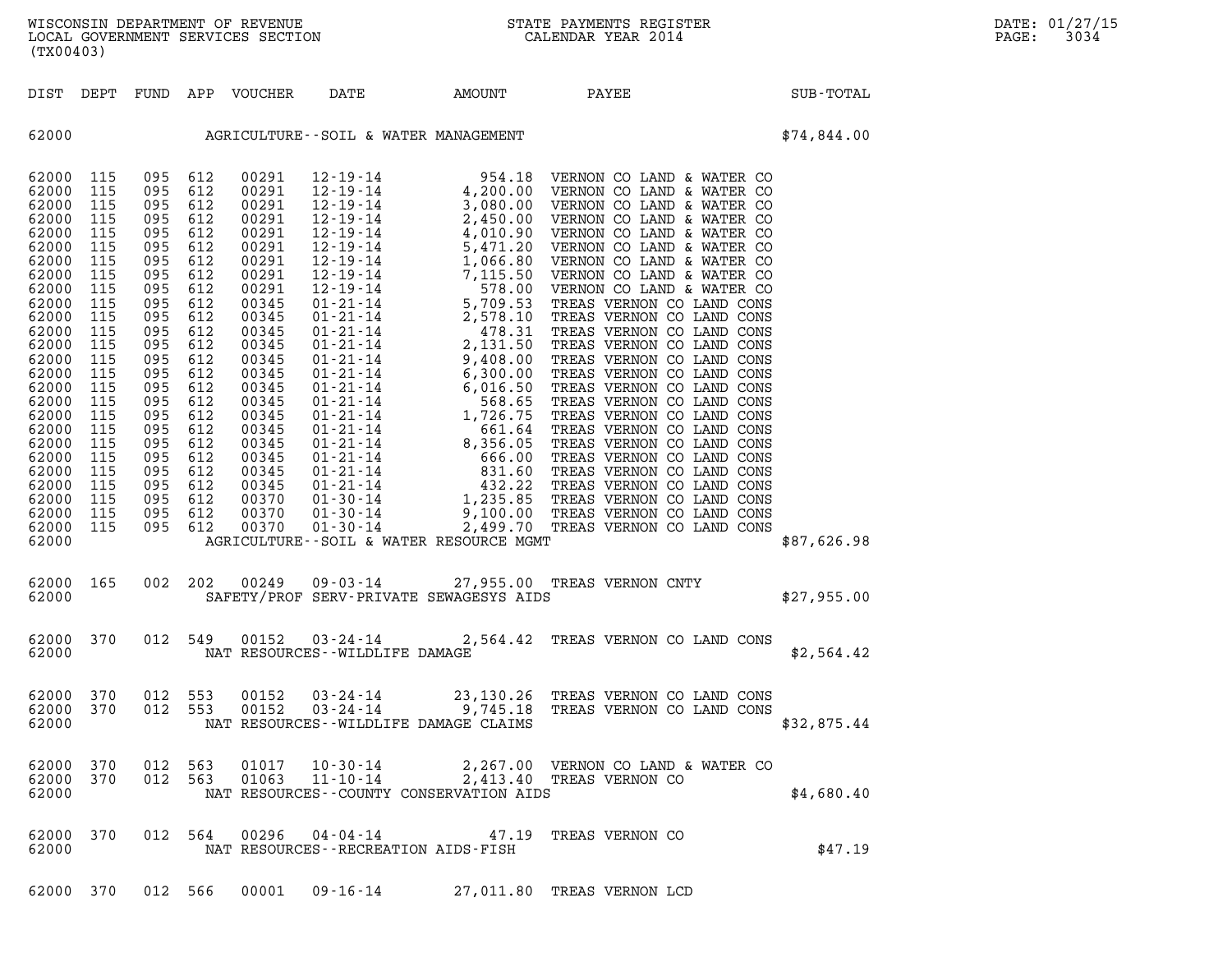| (TX00403)                                     |                   |                                          |                                  |                            | ${\tt WISCONSIM\ DEPARTMENT\ OF\ REVENUE}\qquad \qquad {\tt STATE\ PAYMENTS\ REGISTER}\nonumber\\ {\tt LOCAL\ GOVERNMENT\ SERVICES\ SECTION}\qquad \qquad {\tt CALENDAR\ YEAR\ 2014}$                  |                                      |                 | DATE: 01/27/15<br>3035<br>$\mathtt{PAGE}$ : |
|-----------------------------------------------|-------------------|------------------------------------------|----------------------------------|----------------------------|--------------------------------------------------------------------------------------------------------------------------------------------------------------------------------------------------------|--------------------------------------|-----------------|---------------------------------------------|
|                                               |                   |                                          | DIST DEPT FUND APP VOUCHER       | DATE                       | AMOUNT                                                                                                                                                                                                 |                                      | PAYEE SUB-TOTAL |                                             |
|                                               |                   |                                          |                                  |                            | 62000 NAT RESOURCES-FOREST CROP/MANAGED FOREST                                                                                                                                                         |                                      | \$27,011.80     |                                             |
| 62000 370<br>62000                            |                   | 012 572                                  | 00005                            |                            | 04-01-14 25,000.98 TREAS VERNON LCD<br>NAT RESOURCES--URBAN FORESTRY/CO FORESTS                                                                                                                        |                                      | \$25,000.98     |                                             |
| 62000 370<br>62000                            |                   | 012 574                                  | 00859                            |                            | 10-09-14 23,138.00 TREAS VERNON CO<br>NAT RESOURCES - - SNOWMOBILE TRAIL AIDS                                                                                                                          |                                      | \$23,138.00     |                                             |
| 62000<br>62000<br>62000<br>62000 370<br>62000 | 370<br>370<br>370 | 012 575<br>012 575<br>012 575<br>012 575 | 00135<br>00464<br>00544<br>00859 |                            | 08-07-14 31,137.50 TREAS VERNON CO<br>09-10-14 31,137.50 TREAS VERNON CO<br>09-16-14 12,241.26 VERNON CO LAND & WATER CO<br>10-09-14 112.00 TREAS VERNON CO<br>NAT RESOURCES - - SNOWMOBILE TRAIL AIDS |                                      | \$74,628.26     |                                             |
| 62000                                         | 62000 370         | 012 584                                  | 00081                            |                            | 09-30-14 15,967.00 TREAS VERNON LCD<br>NAT RESOURCES -- PMT IN LIEU OF TAXES                                                                                                                           |                                      | \$15,967.00     |                                             |
| 62000                                         | 62000 370         |                                          |                                  |                            | 012 663 00485 09-10-14 2,500.00 VERNON CO LAND & WATER CO<br>NAT RESOURCES - - LAKES MANAGEMENT GRANTS                                                                                                 |                                      | \$2,500.00      |                                             |
| 62000                                         | 62000 370         |                                          |                                  |                            | 074 670 42115 05-23-14 134,479.25 TREAS VERNON LCD<br>NAT RESOURCES -- RU RECYCLING GRANT                                                                                                              |                                      | \$134,479.25    |                                             |
| 62000                                         | 62000 370         |                                          |                                  |                            | 074 673 42115 05-23-14 7,879.44 TREAS VERNON LCD<br>NAT RESOURCES - - RU CONSOLIDATED GRANT                                                                                                            |                                      | \$7,879.44      |                                             |
| 62000                                         | 62000 370         | 095 512                                  |                                  |                            | 01298  01-07-14  2,100.00 TREAS VERNON CO<br>NAT RESOURCES - - STEWARDSHIP 2000                                                                                                                        |                                      | \$2,100.00      |                                             |
| 62000 370<br>62000                            | 62000 370         | 095 517<br>095 517                       |                                  | 00800 10-03-14             | 02528  05-01-14  49,640.80  TREAS VERNON CO<br>NAT RESOURCES - - POLLUTION CONTROL                                                                                                                     | 187,538.20 VERNON CO LAND & WATER CO | \$237,179.00    |                                             |
| 62000 395<br>62000 395<br>62000               |                   | 011 167<br>011 167                       | 23564<br>29825                   | 09-10-14<br>$11 - 05 - 14$ | 11,626.40 VERNON CO<br>11,772.80 VERNON CO<br>TRANSPORTATION - - ELDERLY/DISABLED CAPITAL                                                                                                              |                                      | \$23,399.20     |                                             |
| 62000 395<br>62000                            |                   |                                          | 011 168 14062                    | 05-05-14                   | TRANSPORTATION--ELDERLY & DISABLED                                                                                                                                                                     | 76,107.00 COUNTY OF VERNON           | \$76,107.00     |                                             |
| 62000 395                                     |                   | 011 182                                  | 02306                            | $01 - 30 - 14$             | 17,451.14 VERNON CO                                                                                                                                                                                    |                                      |                 |                                             |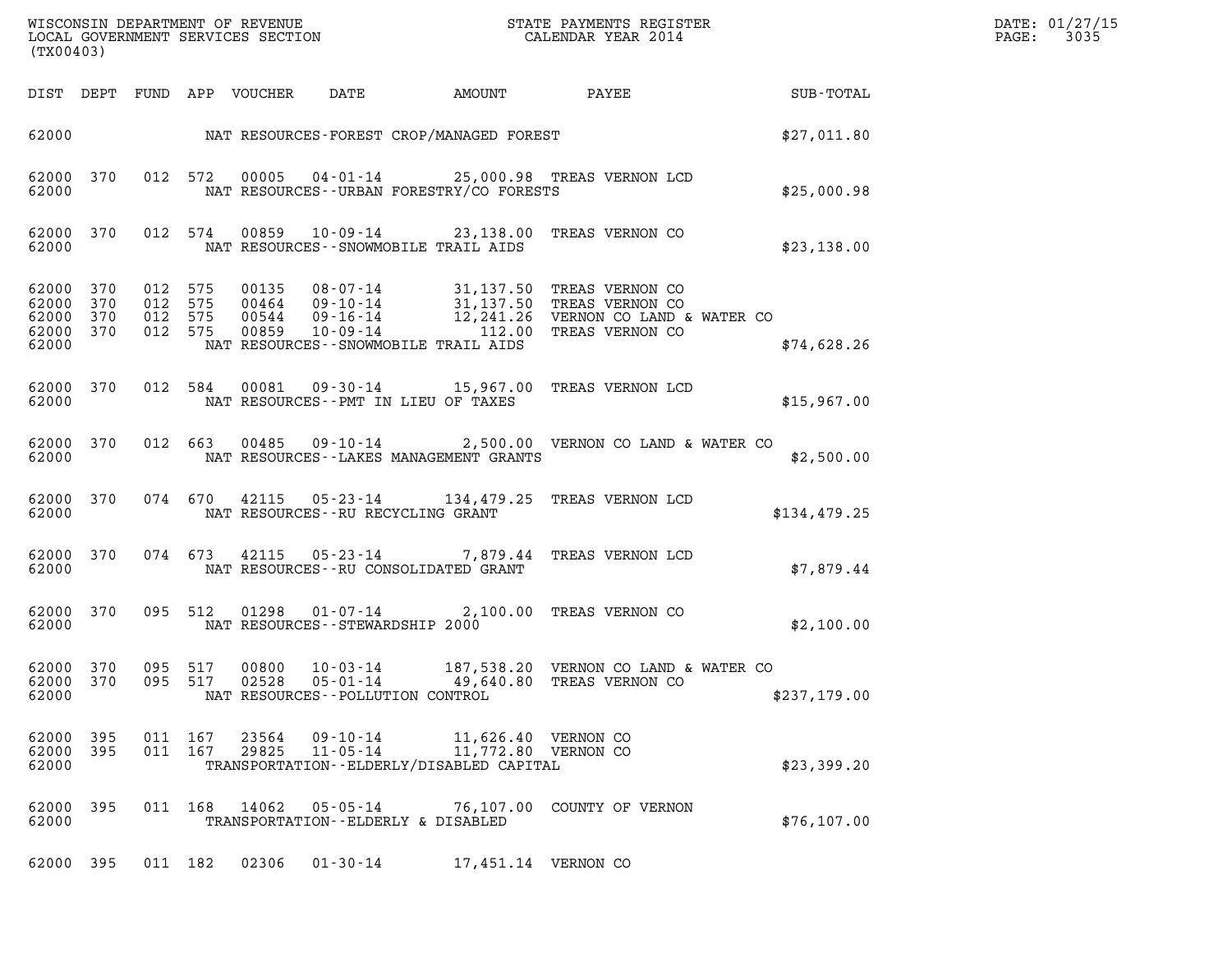| DATE: | 01/27/15 |
|-------|----------|
| PAGE: | 3036     |

| (TX00403)                                                                                                             |                                                                                  |                                                                                  |                                                                                  |                                                                                                          |                                                                                                                                                                                                                                             |                                                                                                                                                                                                                       | ${\tt WISCOONSIM} \begin{tabular}{lcccc} {\tt NISCOONSIM} \end{tabular} \begin{tabular}{lcccc} {\tt NISCONSIM} \end{tabular} \begin{tabular}{lcccc} {\tt NISCONSIM} \end{tabular} \begin{tabular}{lcccc} {\tt NECONSIM} \end{tabular} \begin{tabular}{lcccc} {\tt NUCAL} \end{tabular} \begin{tabular}{lcccc} {\tt NUCAL} \end{tabular} \end{tabular} \begin{tabular}{lcccc} {\tt NUCAL} \end{tabular} \begin{tabular}{lcccc} {\tt NUCAL} \end{tabular} \end{tabular} \begin{tabular}{lcccc} {\tt NUCAL} \end{tabular} \begin{tabular}{lcccc$ | DATE: 01/27/15<br>3036<br>$\mathtt{PAGE:}$ |  |
|-----------------------------------------------------------------------------------------------------------------------|----------------------------------------------------------------------------------|----------------------------------------------------------------------------------|----------------------------------------------------------------------------------|----------------------------------------------------------------------------------------------------------|---------------------------------------------------------------------------------------------------------------------------------------------------------------------------------------------------------------------------------------------|-----------------------------------------------------------------------------------------------------------------------------------------------------------------------------------------------------------------------|-----------------------------------------------------------------------------------------------------------------------------------------------------------------------------------------------------------------------------------------------------------------------------------------------------------------------------------------------------------------------------------------------------------------------------------------------------------------------------------------------------------------------------------------------|--------------------------------------------|--|
| DIST DEPT                                                                                                             |                                                                                  |                                                                                  |                                                                                  | FUND APP VOUCHER                                                                                         | DATE                                                                                                                                                                                                                                        | AMOUNT                                                                                                                                                                                                                | PAYEE                                                                                                                                                                                                                                                                                                                                                                                                                                                                                                                                         | SUB-TOTAL                                  |  |
| 62000<br>62000<br>62000<br>62000                                                                                      | 395<br>395<br>395                                                                | 011 182                                                                          | 011 182<br>011 182                                                               | 21470<br>23564<br>29825                                                                                  | 08-18-14<br>$09 - 10 - 14$<br>$11 - 05 - 14$                                                                                                                                                                                                | 16,448.80<br>6,978.00<br>TRANSPORTATION - - TRANSIT AIDS - FEDERAL                                                                                                                                                    | VERNON CO<br>VERNON CO<br>1,643.00 VERNON CO                                                                                                                                                                                                                                                                                                                                                                                                                                                                                                  | \$42,520.94                                |  |
| 62000 395<br>62000<br>62000                                                                                           | 395                                                                              |                                                                                  | 011 185<br>011 185                                                               | 19657<br>31215                                                                                           | 07-30-14<br>$11 - 17 - 14$                                                                                                                                                                                                                  | TRANSPORTATION - - HIGHWAY SAFETY - FEDERAL                                                                                                                                                                           | 2,955.14 TREAS VERNON CO<br>1,044.86 TREAS VERNON CO                                                                                                                                                                                                                                                                                                                                                                                                                                                                                          | \$4,000.00                                 |  |
| 62000<br>62000<br>62000<br>62000                                                                                      | 395<br>395<br>395                                                                |                                                                                  | 011 190<br>011 190<br>011 190                                                    | 02062<br>18062<br>28062                                                                                  | $01 - 06 - 14$<br>07-07-14<br>10-06-14                                                                                                                                                                                                      | TRANSPORTATION - - GENERAL TRANSP AIDS - GTA                                                                                                                                                                          | 283,661.71 COUNTY OF VERNON<br>567,323.42 COUNTY OF VERNON<br>283,661.71 COUNTY OF VERNON                                                                                                                                                                                                                                                                                                                                                                                                                                                     | \$1,134,646.84                             |  |
| 62000<br>62000 395<br>62000                                                                                           | 395                                                                              |                                                                                  | 011 278<br>011 278                                                               | 00013<br>19292                                                                                           | 01-07-14<br>$07 - 23 - 14$                                                                                                                                                                                                                  | 4,845.87<br>4,980.50<br>TRANSPORTATION - - LRIP/TRIP/MSIP GRANTS                                                                                                                                                      | TREAS VERNON CO<br>TREAS VERNON CO                                                                                                                                                                                                                                                                                                                                                                                                                                                                                                            | \$9,826.37                                 |  |
| 62000 410<br>62000                                                                                                    |                                                                                  |                                                                                  |                                                                                  |                                                                                                          | 002 116 11261 11-05-14<br>CORRECTIONS - - LOCAL AID                                                                                                                                                                                         |                                                                                                                                                                                                                       | 20,689.20 TREAS VERNON CNTY                                                                                                                                                                                                                                                                                                                                                                                                                                                                                                                   | \$20,689.20                                |  |
| 62000 435<br>62000<br>62000<br>62000<br>62000<br>62000<br>62000<br>62000<br>62000<br>62000<br>62000<br>62000<br>62000 | 435<br>435<br>435<br>435<br>435<br>435<br>435<br>435<br>435<br>435<br>435        | 005<br>005<br>005<br>005<br>005<br>005<br>005<br>005<br>005<br>005<br>005 000    | 005 000<br>000<br>000<br>000<br>000<br>000<br>000<br>000<br>000<br>000<br>000    | 90412<br>90415<br>90416<br>90417<br>90419<br>90420<br>90500<br>90502<br>90506<br>90508<br>90509<br>90510 | $01 - 01 - 14$<br>$02 - 01 - 14$<br>$03 - 01 - 14$<br>$04 - 01 - 14$<br>$05 - 01 - 14$<br>$06 - 01 - 14$<br>07-01-14<br>$08 - 01 - 14$<br>09-01-14<br>$10 - 01 - 14$<br>$11 - 01 - 14$<br>$12 - 01 - 14$<br>HEALTH SERVICES--STATE/FED AIDS | 40,243.00 VERNON CO<br>$40,243.00$<br>$38,520.00$<br>$52,748.00$<br>$59,725.00$<br>$99,725.00$<br>$99,709.00$<br>$709,912.00$<br>$38,872.00$<br>$37,555.00$<br>$55,499.00$<br>$89,693.00$<br>$45,565.00$<br>45,565.00 | VERNON CO<br>VERNON CO<br>VERNON CO<br>VERNON CO<br>VERNON CO<br>VERNON CO<br>VERNON CO<br>VERNON CO<br>VERNON CO<br>VERNON CO<br>VERNON CO                                                                                                                                                                                                                                                                                                                                                                                                   | \$1, 277, 513.00                           |  |
| 62000<br>62000<br>62000<br>62000<br>62000<br>62000<br>62000<br>62000<br>62000<br>62000<br>62000<br>62000              | 437<br>437<br>437<br>437<br>437<br>437<br>437<br>437<br>437<br>437<br>437<br>437 | 005<br>005<br>005<br>005<br>005<br>005<br>005<br>005<br>005<br>005<br>005<br>005 | 000<br>000<br>000<br>000<br>000<br>000<br>000<br>000<br>000<br>000<br>000<br>000 | 00000<br>00000<br>00000<br>00000<br>00000<br>00000<br>00000<br>00000<br>00000<br>00000<br>00000<br>00000 | $01 - 06 - 14$<br>$01 - 30 - 14$<br>$02 - 05 - 14$<br>$03 - 05 - 14$<br>$04 - 07 - 14$<br>$04 - 30 - 14$<br>$05 - 05 - 14$<br>$06 - 05 - 14$<br>$07 - 07 - 14$<br>$07 - 30 - 14$<br>$08 - 05 - 14$<br>$08 - 29 - 14$                        | 3,493.50<br>34,429.67<br>9,952.68<br>84,140.10<br>40,681.13<br>45,659.48<br>10,531.29<br>11,262.86<br>1,142.70<br>48,331.01<br>11,605.65<br>328,351.88                                                                | VERNON<br>VERNON CHILD SUPPORT<br>VERNON<br>VERNON<br>VERNON<br>VERNON CHILD SUPPORT<br>VERNON<br>VERNON<br>VERNON<br>VERNON CHILD SUPPORT<br>VERNON<br>VERNON                                                                                                                                                                                                                                                                                                                                                                                |                                            |  |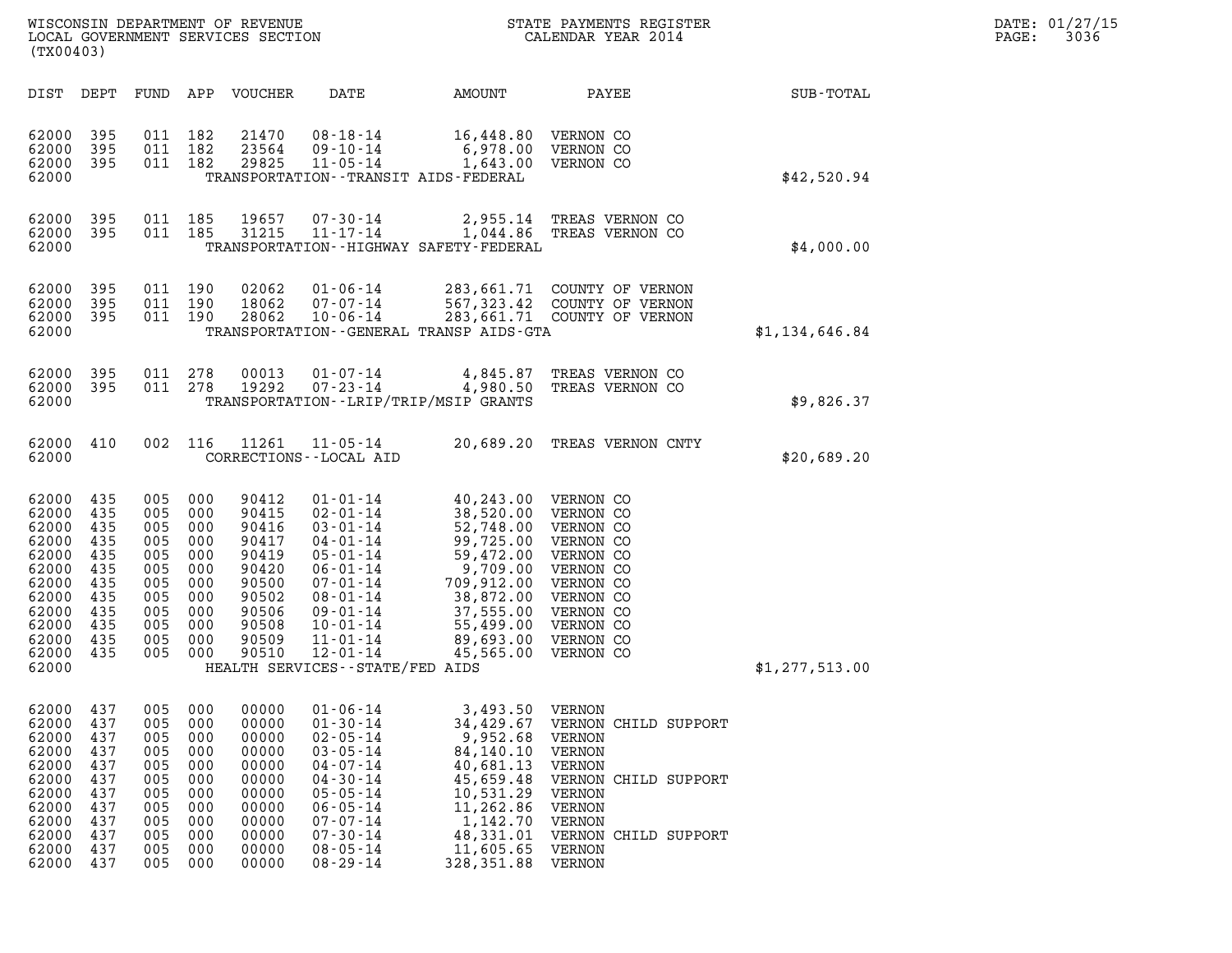| (TX00403)                                                                                                             |                                                                                                |                                                                                                                                                                                                                       |                                                                           |                                                                                                                    |              |
|-----------------------------------------------------------------------------------------------------------------------|------------------------------------------------------------------------------------------------|-----------------------------------------------------------------------------------------------------------------------------------------------------------------------------------------------------------------------|---------------------------------------------------------------------------|--------------------------------------------------------------------------------------------------------------------|--------------|
| DIST<br>DEPT                                                                                                          | APP<br>FUND                                                                                    | VOUCHER<br>DATE                                                                                                                                                                                                       | AMOUNT                                                                    | PAYEE                                                                                                              | SUB-TOTAL    |
| 62000<br>437<br>62000<br>437<br>62000<br>437<br>62000<br>437<br>62000<br>437<br>62000<br>437<br>62000<br>437<br>62000 | 005<br>000<br>005<br>000<br>005<br>000<br>005<br>000<br>005<br>000<br>005<br>000<br>005<br>000 | 00000<br>$09 - 05 - 14$<br>00000<br>$10 - 06 - 14$<br>00000<br>$10 - 30 - 14$<br>00000<br>11-03-14<br>00000<br>11-04-14<br>00000<br>11-05-14<br>00000<br>$12 - 05 - 14$<br>CHILDREN & FAMILIES - - STATE/FEDERAL AIDS | 6,116.00 VERNON<br>7,180.21 VERNON<br>8,732.35 VERNON<br>11,350.95 VERNON | 31,708.49 VERNON CHILD SUPPORT<br>3,839.00 VERNON CHILD SUPPORT<br>13,325.96 VERNON CHILD SUPPORT                  | \$711,834.91 |
| 62000<br>455<br>62000                                                                                                 | 002<br>221                                                                                     | 13<br>$07 - 30 - 14$<br>JUSTICE -- LAW ENFORCEMENT SERVICES AID                                                                                                                                                       | 300.00                                                                    | TREAS VERNON CNTY                                                                                                  | \$300.00     |
| 62000<br>455<br>62000                                                                                                 | 002<br>231                                                                                     | 01788<br>$02 - 26 - 14$<br>JUSTICE - - LAW ENFORCEMENT TRAINING                                                                                                                                                       | 7,520.00                                                                  | TREAS VERNON CNTY                                                                                                  | \$7,520.00   |
| 62000<br>455<br>62000                                                                                                 | 002<br>241                                                                                     | $08 - 05 - 14$<br>00377<br>JUSTICE--CEASE AND OTHER FEDERAL GRANTS                                                                                                                                                    |                                                                           | 367.30 TREAS VERNON CNTY                                                                                           | \$367.30     |
| 62000<br>455<br>62000<br>455<br>62000                                                                                 | 002<br>532<br>532<br>002                                                                       | $07 - 22 - 14$<br>$03 - 10 - 14$<br>009<br>JUSTICE -- VICTIM/WITNESS ASSISTANCE SERV                                                                                                                                  |                                                                           | 15,423.67 TREAS VERNON LCD<br>16,017.83 TREAS VERNON LCD                                                           | \$31,441.50  |
| 62000<br>465<br>62000                                                                                                 | 002<br>305                                                                                     | 01039<br>$01 - 17 - 14$<br>MILITARY AFFAIRS-EMER MGMT-DISASTER RECO                                                                                                                                                   |                                                                           | 1,295.25 TREAS VERNON LCD                                                                                          | \$1,295.25   |
| 62000<br>465<br>62000<br>465<br>62000<br>465<br>62000<br>465<br>62000                                                 | 002<br>306<br>002<br>306<br>002<br>306<br>002<br>306                                           | 00061<br>10-29-14<br>$02 - 27 - 14$<br>00801<br>00999<br>$04 - 14 - 14$<br>01403<br>$07 - 25 - 14$<br>MILITARY AFFAIRS-EMER MGMT--HAZMAT AIDS                                                                         |                                                                           | 3,953.23 TREAS VERNON LCD<br>3,953.23 TREAS VERNON LCD<br>3,953.23 TREAS VERNON CNTY<br>3,953.23 TREAS VERNON CNTY | \$15,812.92  |
| 62000<br>465<br>62000                                                                                                 | 002<br>308                                                                                     | 00010<br>$07 - 17 - 14$<br>MILITARY AFFAIRS-EMER MGMT-RESPONSE EOMT                                                                                                                                                   |                                                                           | 9,266.00 TREAS VERNON LCD                                                                                          | \$9,266.00   |
| 62000<br>465<br>62000<br>465<br>62000                                                                                 | 002<br>337<br>002<br>337                                                                       | 00874<br>$03 - 17 - 14$<br>01584<br>$07 - 09 - 14$<br>MILITARY AFFAIRS-EMERGENCY MGMT PLANNING                                                                                                                        | 1,376.00<br>4,705.00                                                      | TREAS VERNON LCD<br>TREAS VERNON LCD                                                                               | \$6,081.00   |
| 62000<br>465<br>62000<br>465<br>62000<br>465<br>62000                                                                 | 002<br>342<br>002<br>342<br>002<br>342                                                         | 01039<br>$01 - 17 - 14$<br>01199<br>$03 - 05 - 14$<br>01650<br>$07 - 11 - 14$<br>MILITARY AFFAIRS-EMERGENCY MGMT-FED FUND                                                                                             |                                                                           | 7,771.51 TREAS VERNON LCD<br>17,671.31 TREAS VERNON LCD<br>18,371.83 TREAS VERNON LCD                              | \$43,814.65  |
| 62000 485                                                                                                             | 082 280                                                                                        | 03430<br>$01 - 30 - 14$                                                                                                                                                                                               |                                                                           | 1,813.20 TREAS VERNON LCD                                                                                          |              |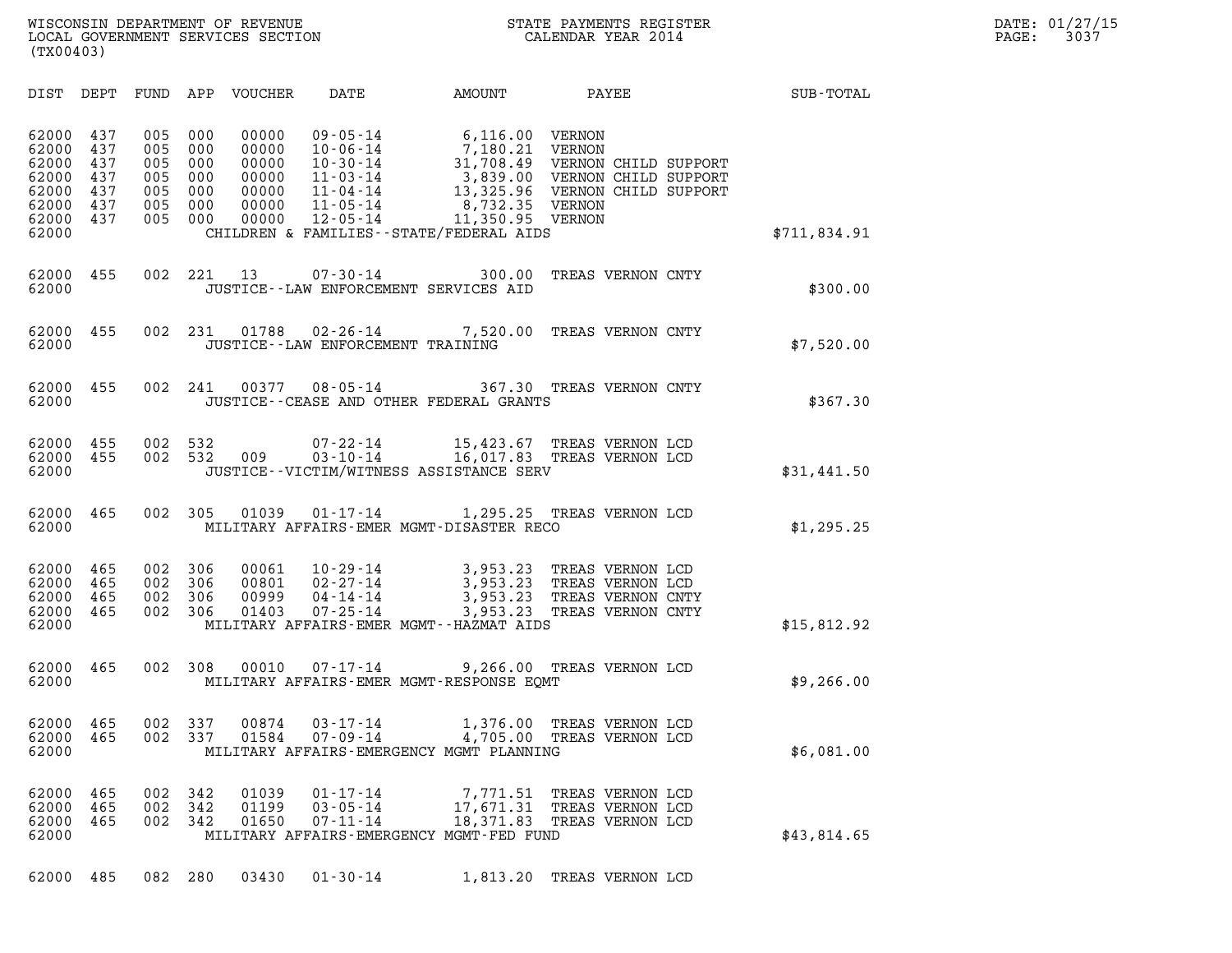| WISCONSIN DEPARTMENT OF REVENUE<br>LOCAL GOVERNMENT SERVICES SECTION<br>(TX00403) | STATE PAYMENTS REGISTER<br>CALENDAR YEAR 2014 | DATE: 01/27/15<br>3038<br>PAGE: |
|-----------------------------------------------------------------------------------|-----------------------------------------------|---------------------------------|

|                                                                                                                                                                                                    | (TX00403)                                                                                                                                       |                                                                                                                                                 |                                                                                                                                                 |                                                                                                                                                                                           |                                                                                                                                                                                                                                                                                                                                                                                                              |                                                                                                                                                                                                         |                                                                                                                                                                                                                                                                                                                                                                                                                                                                                  |              |  |
|----------------------------------------------------------------------------------------------------------------------------------------------------------------------------------------------------|-------------------------------------------------------------------------------------------------------------------------------------------------|-------------------------------------------------------------------------------------------------------------------------------------------------|-------------------------------------------------------------------------------------------------------------------------------------------------|-------------------------------------------------------------------------------------------------------------------------------------------------------------------------------------------|--------------------------------------------------------------------------------------------------------------------------------------------------------------------------------------------------------------------------------------------------------------------------------------------------------------------------------------------------------------------------------------------------------------|---------------------------------------------------------------------------------------------------------------------------------------------------------------------------------------------------------|----------------------------------------------------------------------------------------------------------------------------------------------------------------------------------------------------------------------------------------------------------------------------------------------------------------------------------------------------------------------------------------------------------------------------------------------------------------------------------|--------------|--|
| DIST                                                                                                                                                                                               | DEPT                                                                                                                                            | FUND                                                                                                                                            | APP                                                                                                                                             | VOUCHER                                                                                                                                                                                   | DATE                                                                                                                                                                                                                                                                                                                                                                                                         | AMOUNT                                                                                                                                                                                                  | PAYEE                                                                                                                                                                                                                                                                                                                                                                                                                                                                            | SUB-TOTAL    |  |
| 62000                                                                                                                                                                                              |                                                                                                                                                 | \$1,813.20                                                                                                                                      |                                                                                                                                                 |                                                                                                                                                                                           |                                                                                                                                                                                                                                                                                                                                                                                                              |                                                                                                                                                                                                         |                                                                                                                                                                                                                                                                                                                                                                                                                                                                                  |              |  |
| 62000<br>62000<br>62000                                                                                                                                                                            | 505<br>505                                                                                                                                      | 002<br>002                                                                                                                                      | 142<br>142                                                                                                                                      | 03529<br>08053                                                                                                                                                                            | $11 - 28 - 14$<br>$04 - 28 - 14$<br>DOA--FEDERAL ENERGY GRANTS                                                                                                                                                                                                                                                                                                                                               | 20,000.00                                                                                                                                                                                               | 7,500.00 TREAS VERNON CO<br>TREAS VERNON CO                                                                                                                                                                                                                                                                                                                                                                                                                                      | \$27,500.00  |  |
| 62000<br>62000<br>62000<br>62000<br>62000<br>62000<br>62000<br>62000<br>62000<br>62000<br>62000<br>62000<br>62000<br>62000<br>62000<br>62000<br>62000<br>62000<br>62000<br>62000<br>62000<br>62000 | 505<br>505<br>505<br>505<br>505<br>505<br>505<br>505<br>505<br>505<br>505<br>505<br>505<br>505<br>505<br>505<br>505<br>505<br>505<br>505<br>505 | 002<br>002<br>002<br>002<br>002<br>002<br>002<br>002<br>002<br>002<br>002<br>002<br>002<br>002<br>002<br>002<br>002<br>002<br>002<br>002<br>002 | 155<br>155<br>155<br>155<br>155<br>155<br>155<br>155<br>155<br>155<br>155<br>155<br>155<br>155<br>155<br>155<br>155<br>155<br>155<br>155<br>155 | 60066<br>60066<br>60141<br>60141<br>60239<br>60369<br>60369<br>60392<br>60392<br>60453<br>60453<br>60523<br>60523<br>60602<br>60602<br>60675<br>60675<br>60705<br>60705<br>60821<br>60821 | $08 - 07 - 14$<br>$08 - 07 - 14$<br>$09 - 09 - 14$<br>$09 - 09 - 14$<br>$11 - 26 - 14$<br>$12 - 24 - 14$<br>$12 - 24 - 14$<br>$01 - 08 - 14$<br>$01 - 08 - 14$<br>$02 - 07 - 14$<br>$02 - 07 - 14$<br>$03 - 12 - 14$<br>$03 - 12 - 14$<br>$04 - 09 - 14$<br>$04 - 09 - 14$<br>$05 - 08 - 14$<br>$05 - 08 - 14$<br>05-27-14<br>05-27-14<br>07-09-14<br>$07 - 09 - 14$<br>DOA-HOUSING ASSISTANCE-FEDERAL FUNDS | 6,363.42<br>796.62<br>4,035.00<br>1,197.00<br>8,061.75<br>.11<br>879.81<br>1,571.40<br>1,241.33<br>1,064.88<br>3,333.00<br>2,707.74<br>1,974.79<br>780.58<br>5,257.27<br>5,930.61<br>5,709.17<br>855.59 | TREAS VERNON CNTY<br>TREAS VERNON CNTY<br>TREAS VERNON CNTY<br>TREAS VERNON CNTY<br>TREAS VERNON CNTY<br>TREAS VERNON CNTY<br>TREAS VERNON CNTY<br>TREAS VERNON CNTY<br>TREAS VERNON CNTY<br>TREAS VERNON CNTY<br>TREAS VERNON CNTY<br>TREAS VERNON CNTY<br>TREAS VERNON CNTY<br>TREAS VERNON CNTY<br>TREAS VERNON CNTY<br>1,691.61 TREAS VERNON CNTY<br>4,671.19 TREAS VERNON CNTY<br>1,412.72 TREAS VERNON CNTY<br>TREAS VERNON CNTY<br>TREAS VERNON CNTY<br>TREAS VERNON CNTY | \$59,535.59  |  |
| 62000<br>62000<br>62000<br>62000<br>62000<br>62000                                                                                                                                                 | 505<br>505<br>505<br>505<br>505                                                                                                                 | 002<br>002<br>002<br>002<br>002                                                                                                                 | 745<br>745<br>745<br>745<br>745                                                                                                                 | 02211<br>02211<br>02211<br>02211<br>09079                                                                                                                                                 | $10 - 16 - 14$<br>$10 - 16 - 14$<br>$10 - 16 - 14$<br>$10 - 16 - 14$<br>$06 - 04 - 14$<br>DOA--HOUSING ASSISTANCE GRANTS                                                                                                                                                                                                                                                                                     | 119,863.00<br>22,000.00<br>188,300.00                                                                                                                                                                   | TREAS VERNON CNTY<br>TREAS VERNON CNTY<br>175,737.00 TREAS VERNON CNTY<br>1,239.00 TREAS VERNON CNTY<br>TREAS VERNON CNTY                                                                                                                                                                                                                                                                                                                                                        | \$507,139.00 |  |
| 62000<br>62000<br>62000<br>62000<br>62000<br>62000<br>62000<br>62000<br>62000<br>62000<br>62000<br>62000<br>62000                                                                                  | 505<br>505<br>505<br>505<br>505<br>505<br>505<br>505<br>505<br>505<br>505<br>505<br>505                                                         | 035<br>035<br>035<br>035<br>035<br>035<br>035<br>035<br>035<br>035<br>035<br>035<br>035                                                         | 371<br>371<br>371<br>371<br>371<br>371<br>371<br>371<br>371<br>371<br>371<br>371<br>371                                                         | 60066<br>60141<br>60141<br>60239<br>60239<br>60239<br>60369<br>60369<br>60392<br>60392<br>60392<br>60453<br>60523                                                                         | $08 - 07 - 14$<br>$09 - 09 - 14$<br>$09 - 09 - 14$<br>$11 - 26 - 14$<br>$11 - 26 - 14$<br>$11 - 26 - 14$<br>$12 - 24 - 14$<br>$12 - 24 - 14$<br>$01 - 08 - 14$<br>$01 - 08 - 14$<br>$01 - 08 - 14$<br>$02 - 07 - 14$<br>$03 - 12 - 14$                                                                                                                                                                       | 295.01<br>2,081.00<br>557.00<br>8,110.19<br>3,630.05<br>2,957.73<br>823.95<br>573.02<br>574.87<br>968.93<br>899.80<br>796.14<br>529.29                                                                  | TREAS VERNON CNTY<br>TREAS VERNON CNTY<br>TREAS VERNON CNTY<br>TREAS VERNON CNTY<br>TREAS VERNON CNTY<br>TREAS VERNON CNTY<br>TREAS VERNON CNTY<br>TREAS VERNON CNTY<br>TREAS VERNON CNTY<br>TREAS VERNON CNTY<br>TREAS VERNON CNTY<br>TREAS VERNON CNTY<br>TREAS VERNON CNTY                                                                                                                                                                                                    |              |  |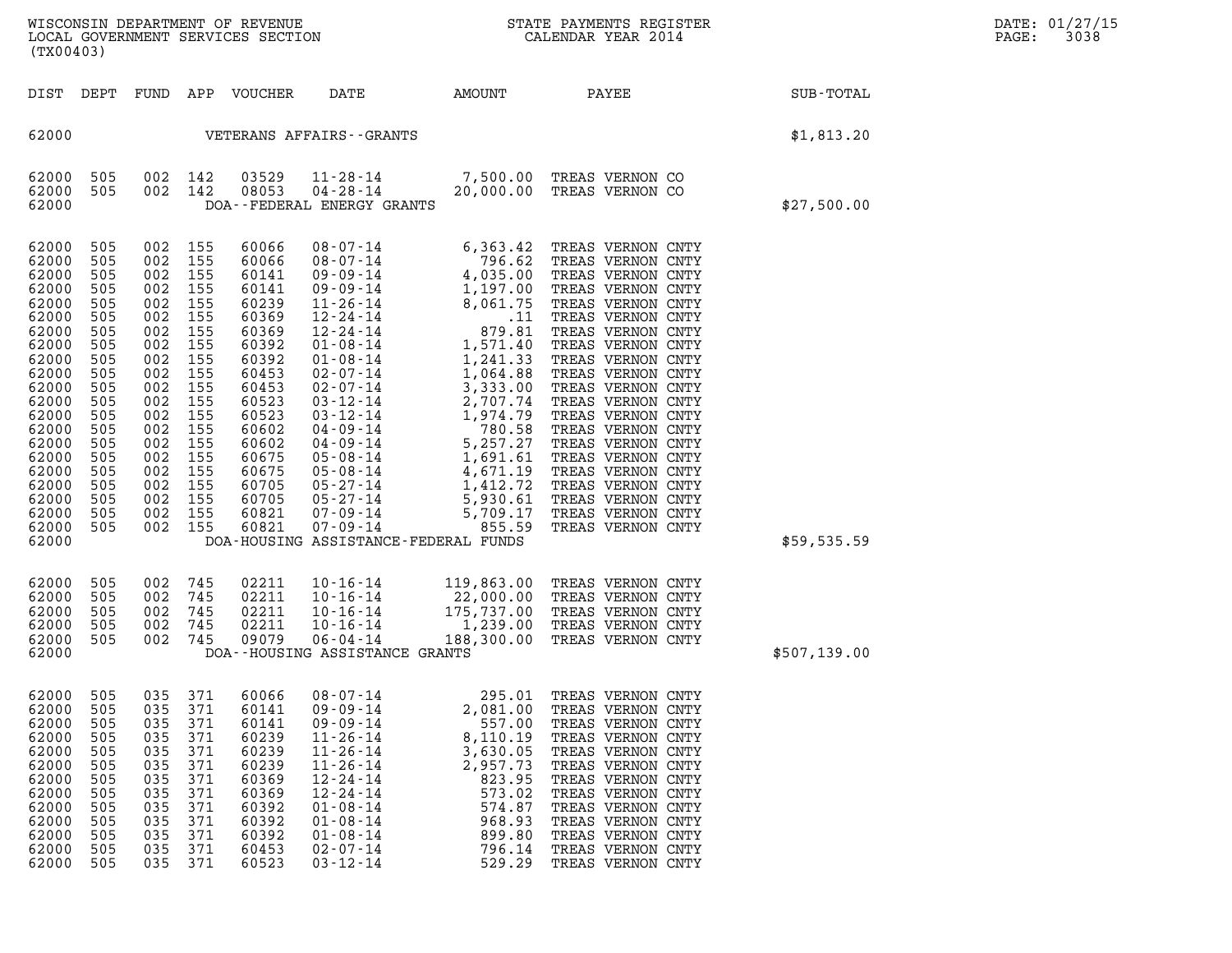| WISCONSIN DEPARTMENT OF REVENUE   | STATE PAYMENTS REGISTER | DATE: 01/27/15 |
|-----------------------------------|-------------------------|----------------|
| LOCAL GOVERNMENT SERVICES SECTION | CALENDAR YEAR 2014      | 3039<br>PAGE:  |

| (TX00403)               |            |            |            |                |                                                     |                                                                                                                   |                                    |                  |
|-------------------------|------------|------------|------------|----------------|-----------------------------------------------------|-------------------------------------------------------------------------------------------------------------------|------------------------------------|------------------|
| DIST                    | DEPT       | FUND       | APP        | VOUCHER        | DATE                                                | AMOUNT                                                                                                            | PAYEE                              | <b>SUB-TOTAL</b> |
| 62000                   |            |            |            |                | DOA--PUBLIC BENEFITS FUND                           |                                                                                                                   |                                    | \$22,796.98      |
| 62000<br>62000<br>62000 | 505<br>505 | 089<br>089 | 166<br>166 | 00183<br>05148 | $01 - 28 - 14$<br>DOA--LAND INFORMATION FUND        | 08-11-14 28,117.00 VERNON CO LAND & WATER CO                                                                      | 1,000.00 TREAS VERNON CO LAND CONS | \$29,117.00      |
| 62000<br>62000          | 507        | 002        | 130        |                |                                                     | PL001  07-23-14  20,545.91 TREAS VERNON LCD<br>PUBLIC LANDS-FLOOD CONTROL-FEDERAL FUNDS                           |                                    | \$20.545.91      |
| 62000<br>62000<br>62000 | 835<br>835 | 002<br>002 | 105<br>105 | 81672          | $11 - 17 - 14$<br>REVENUE - - STATE SHARED REVENUES | 44564  07-28-14  195,082.69  TREAS VERNON LCD<br>1,108,210.57 TREAS VERNON LCD                                    |                                    | \$1,303,293.26   |
| 62000<br>62000          | 835        | 002        | 109        | 01062          | 07-28-14<br>REVENUE--EXEMPT COMPUTER AID            |                                                                                                                   | 8,616.00 TREAS VERNON LCD          | \$8,616.00       |
| 62000<br>62000<br>62000 | 835<br>835 | 002<br>002 | 302<br>302 | 10118<br>11118 | 07-28-14                                            | 07-28-14 2,957,454.88 TREAS VERNON LCD<br>938,349.95 TREAS VERNON LCD<br>REVENUE-FIRST DOLLAR/SCHOOL LEVY CREDITS |                                    | \$3,895,804.83   |
| 62000<br>62000          | 835        | 021        | 363        | 37399          | $03 - 24 - 14$<br>REVENUE - - LOTTERY CREDIT -      | 983,471.01                                                                                                        | TREAS VERNON LCD                   | \$983,471.01     |
| 62000                   |            |            |            |                | DISTRICT TOTAL APPROPRIATIONS                       |                                                                                                                   |                                    | \$11,188,496.02  |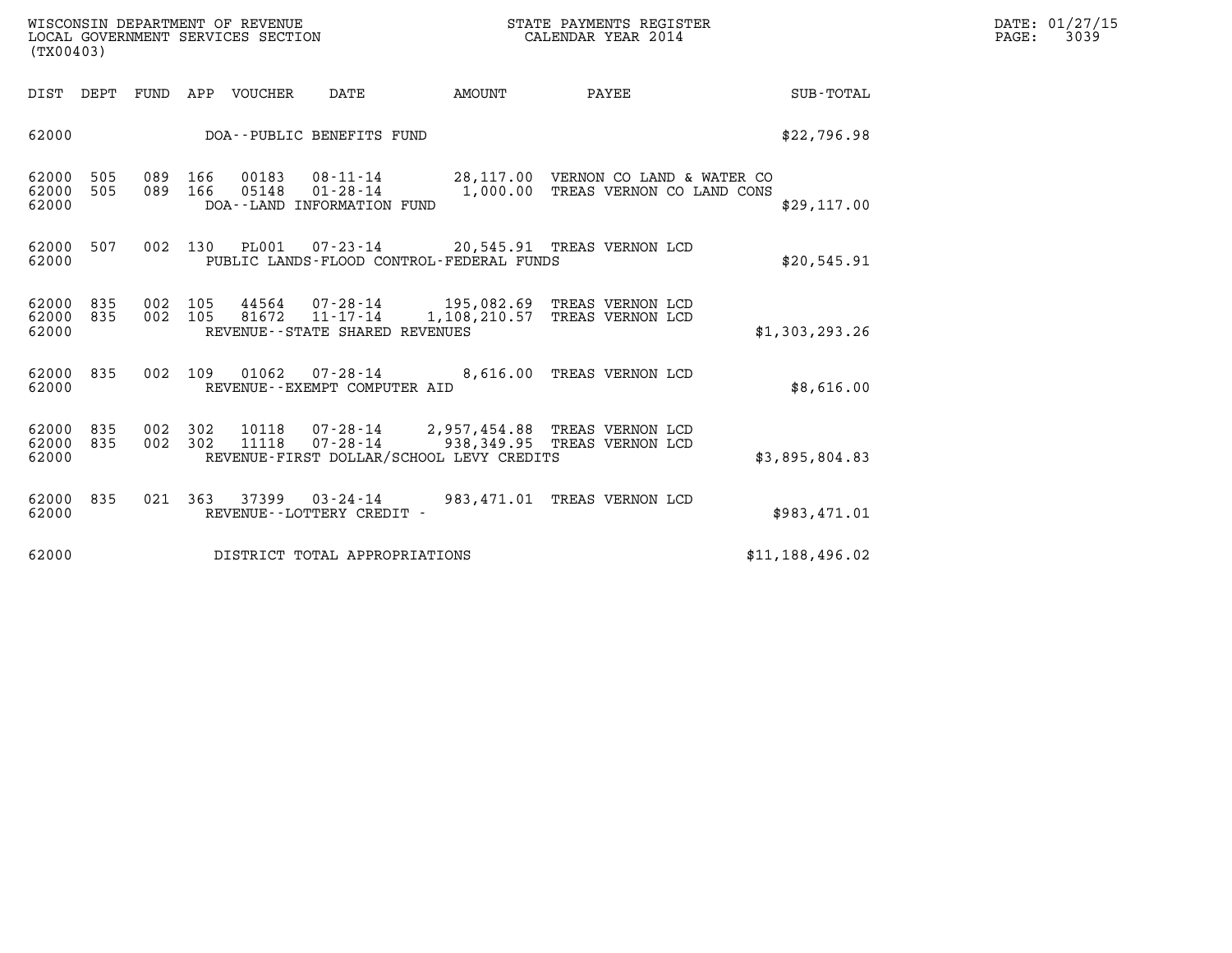| WISCONSIN DEPARTMENT OF REVENUE   | STATE PAYMENTS REGISTER | DATE: 01/27/15 |
|-----------------------------------|-------------------------|----------------|
| LOCAL GOVERNMENT SERVICES SECTION | CALENDAR YEAR 2014      | 3040<br>PAGE:  |

| (TX00403)                                        |  |                                |                                      |                                                                                                                                                                                                          |                                                                                                                                                 |               | DATE: 01/27/15<br>$\mathtt{PAGE:}$<br>3040 |
|--------------------------------------------------|--|--------------------------------|--------------------------------------|----------------------------------------------------------------------------------------------------------------------------------------------------------------------------------------------------------|-------------------------------------------------------------------------------------------------------------------------------------------------|---------------|--------------------------------------------|
|                                                  |  |                                |                                      |                                                                                                                                                                                                          | DIST DEPT FUND APP VOUCHER DATE AMOUNT PAYEE                                                                                                    | SUB-TOTAL     |                                            |
| 62002 165<br>62002                               |  |                                |                                      | SAFETY/PROF SERV--FIRE INSURANCE DUES                                                                                                                                                                    | 002 225 01579 06-30-14 4,204.88 TREAS TN BERGEN                                                                                                 | \$4,204.88    |                                            |
|                                                  |  |                                |                                      |                                                                                                                                                                                                          | 62002 370 002 503 16788 02-05-14 1,578.61 TREAS TN BERGEN<br>TOWN SHARE 193.07                                                                  |               |                                            |
| 62002                                            |  |                                | NAT RESOURCES--AIDS IN LIEU OF TAXES |                                                                                                                                                                                                          |                                                                                                                                                 | \$1,578.61    |                                            |
| 62002 370<br>62002                               |  |                                |                                      | NAT RESOURCES--FOREST CROP/MFL/CO FOREST                                                                                                                                                                 | 012 571 38282 06-16-14 571.43 TREAS TN BERGEN                                                                                                   | \$571.43      |                                            |
| 62002 370<br>62002                               |  |                                | NAT RESOURCES--AIDS IN LIEU OF TAXES |                                                                                                                                                                                                          | 012 579 19808 04-16-14 140.94 TREAS TN BERGEN                                                                                                   | \$140.94      |                                            |
| 62002 395<br>62002 395<br>62002 395<br>62002 395 |  |                                |                                      | 011 191 05579 01-06-14 23,699.81 TOWN OF BERGEN<br>011 191 11579 04-07-14 23,699.81 TOWN OF BERGEN<br>011 191 21579 07-07-14 23,699.81 TOWN OF BERGEN<br>011 191 31579 10-06-14 23,699.83 TOWN OF BERGEN |                                                                                                                                                 |               |                                            |
| 62002                                            |  |                                |                                      | TRANSPORTATION - - GENERAL TRANSP AIDS - GTA                                                                                                                                                             |                                                                                                                                                 | \$94,799.26   |                                            |
| 62002 465<br>62002 465<br>62002                  |  |                                |                                      |                                                                                                                                                                                                          | 002 305 01346 03-19-14 4,415.94 TREAS TN BERGEN<br>002 305 01449 05-23-14 14,955.89 TREAS TN BERGEN<br>MILITARY AFFAIRS-EMER MGMT-DISASTER RECO | \$19,371.83   |                                            |
| 62002 465<br>62002 465<br>62002                  |  | 002 342 01346<br>002 342 01449 |                                      | MILITARY AFFAIRS-EMERGENCY MGMT-FED FUND                                                                                                                                                                 | 03-19-14 26,495.59 TREAS TN BERGEN<br>05-23-14 89,735.34 TREAS TN BERGEN                                                                        | \$116, 230.93 |                                            |
| 62002 835<br>62002 835<br>62002                  |  | 002 105<br>002 105             | REVENUE--STATE SHARED REVENUES       |                                                                                                                                                                                                          | 44532  07-28-14  6,176.98  TREAS TN BERGEN<br>81640  11-17-14  35,059.99  TREAS TN BERGEN                                                       | \$41, 236.97  |                                            |
| 62002 835<br>62002                               |  | 002 109 03430                  | REVENUE--EXEMPT COMPUTER AID         |                                                                                                                                                                                                          | 07-28-14 44.00 TREAS TN BERGEN                                                                                                                  | \$44.00       |                                            |
|                                                  |  |                                | 62002 DISTRICT TOTAL APPROPRIATIONS  |                                                                                                                                                                                                          |                                                                                                                                                 | \$278,178.85  |                                            |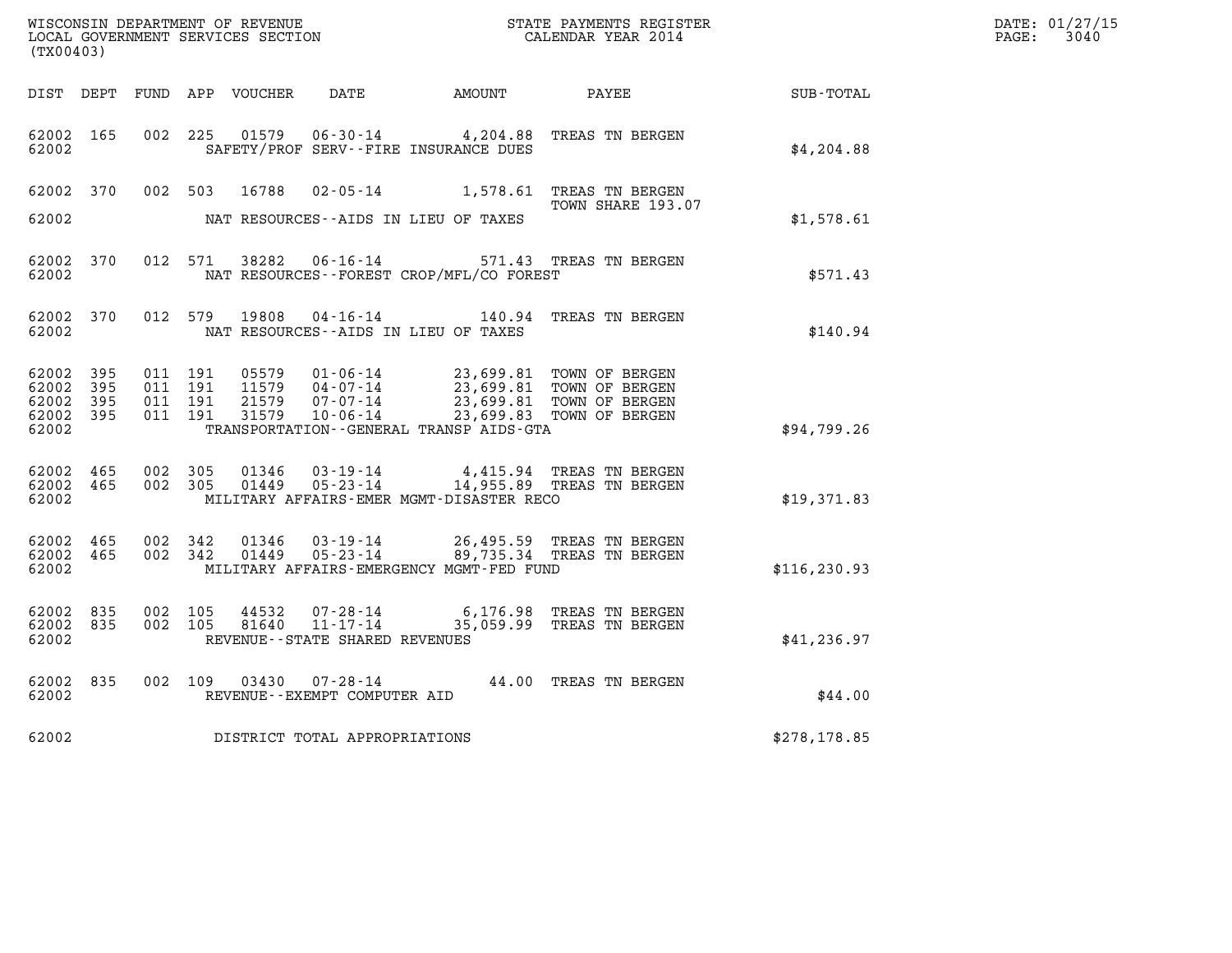| (TX00403)                                         |            |                                          |         |                            |                                   |                                          |                                                                                                                                                                                          |               | $\mathtt{PAGE:}$ | DATE: 01/27/15<br>3041 |
|---------------------------------------------------|------------|------------------------------------------|---------|----------------------------|-----------------------------------|------------------------------------------|------------------------------------------------------------------------------------------------------------------------------------------------------------------------------------------|---------------|------------------|------------------------|
|                                                   |            |                                          |         | DIST DEPT FUND APP VOUCHER | DATE                              | AMOUNT                                   | PAYEE SUB-TOTAL                                                                                                                                                                          |               |                  |                        |
| 62004 165<br>62004                                |            | 002 225                                  |         |                            |                                   | SAFETY/PROF SERV--FIRE INSURANCE DUES    | 01580  06-30-14  2,569.65  TREAS TN CHRISTIANA                                                                                                                                           | \$2,569.65    |                  |                        |
| 62004 370<br>62004                                |            |                                          |         |                            |                                   | NAT RESOURCES--FOREST CROP/MFL/CO FOREST | 012 571 38283 06-16-14 286.24 TREAS TN CHRISTIANA                                                                                                                                        | \$286.24      |                  |                        |
| 62004 370<br>62004                                |            |                                          | 012 579 | 19809                      |                                   | NAT RESOURCES -- AIDS IN LIEU OF TAXES   | 04-16-14 91.15 TREAS TN CHRISTIANA                                                                                                                                                       | \$91.15       |                  |                        |
| 62004 395<br>62004<br>62004<br>62004 395<br>62004 | 395<br>395 | 011 191<br>011 191<br>011 191<br>011 191 |         |                            |                                   | TRANSPORTATION--GENERAL TRANSP AIDS-GTA  | 05580 01-06-14 29,002.90 TOWN OF CHRISTIANA<br>11580 04-07-14 29,002.90 TOWN OF CHRISTIANA<br>21580 07-07-14 29,002.90 TOWN OF CHRISTIANA<br>31580 10-06-14 29,002.90 TOWN OF CHRISTIANA | \$116,011.60  |                  |                        |
| 62004 465<br>62004                                |            |                                          |         |                            |                                   | MILITARY AFFAIRS-EMER MGMT-DISASTER RECO | 002 305 01055 01-30-14 2,356.82 TREAS TN CHRISTIANA                                                                                                                                      | \$2,356.82    |                  |                        |
| 62004 465<br>62004                                |            |                                          |         |                            |                                   | MILITARY AFFAIRS-EMERGENCY MGMT-FED FUND | 002 342 01055 01-30-14 14,140.91 TREAS TN CHRISTIANA                                                                                                                                     | \$14,140.91   |                  |                        |
| 62004 835<br>62004 835<br>62004                   |            | 002 105<br>002 105                       |         |                            | REVENUE - - STATE SHARED REVENUES |                                          |                                                                                                                                                                                          | \$56,481.11   |                  |                        |
| 62004 835<br>62004                                |            |                                          |         |                            | REVENUE--EXEMPT COMPUTER AID      |                                          | 002 109 03431 07-28-14 2.00 TREAS TN CHRISTIANA                                                                                                                                          | \$2.00        |                  |                        |
| 62004                                             |            |                                          |         |                            | DISTRICT TOTAL APPROPRIATIONS     |                                          |                                                                                                                                                                                          | \$191, 939.48 |                  |                        |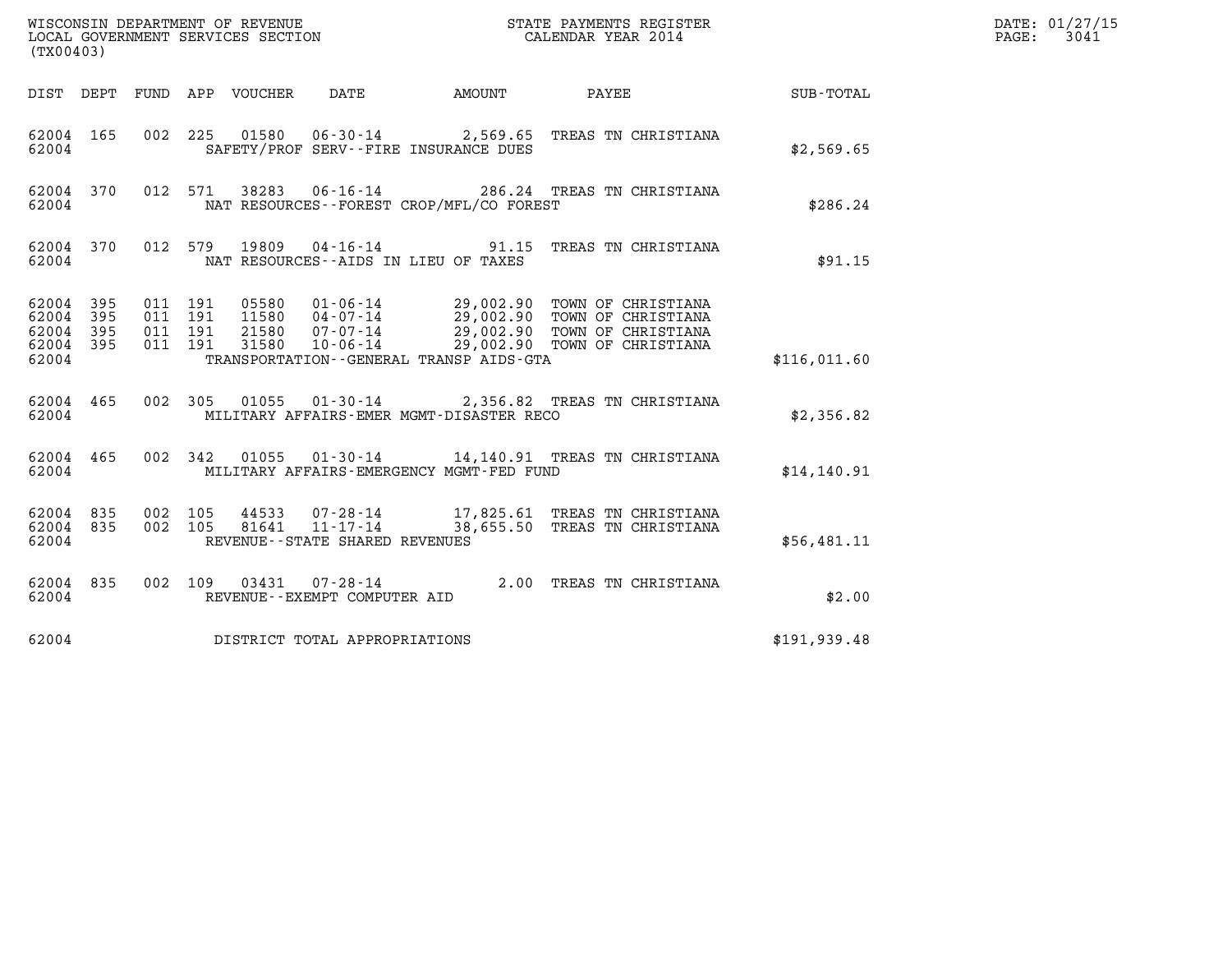| WISCONSIN DEPARTMENT OF REVENUE<br>LOCAL GOVERNMENT SERVICES SECTION<br>. | STATE PAYMENTS REGISTER<br>CALENDAR YEAR 2014 | DATE: 01/27/15<br>3042<br>PAGE: |
|---------------------------------------------------------------------------|-----------------------------------------------|---------------------------------|

| (TX00403)                                 |                          |                          |                          | WISCONSIN DEPARTMENT OF REVENUE<br>LOCAL GOVERNMENT SERVICES SECTION |                                                          | STATE PAYMENTS REGISTER<br>CALENDAR YEAR 2014 |                                                                                                                  |              |
|-------------------------------------------|--------------------------|--------------------------|--------------------------|----------------------------------------------------------------------|----------------------------------------------------------|-----------------------------------------------|------------------------------------------------------------------------------------------------------------------|--------------|
| DIST                                      | DEPT                     | FUND                     | APP                      | VOUCHER DATE                                                         |                                                          | <b>EXAMPLE THE PROPERTY OF AMOUNT</b>         | PAYEE                                                                                                            | SUB-TOTAL    |
| 62006<br>62006                            | 165                      | 002                      | 225                      | 01581                                                                |                                                          | SAFETY/PROF SERV--FIRE INSURANCE DUES         | 06-30-14 1,868.83 TREAS TN CLINTON                                                                               | \$1,868.83   |
| 62006<br>62006<br>62006                   | 370<br>370               | 000<br>000               | 001<br>001               | 01DNR<br>02DNR                                                       | $06 - 19 - 14$<br>$09 - 11 - 14$                         | NAT RESOURCES-SEVERANCE/YIELD/WITHDRAWAL      | 264.01 TREAS TOWN CLINTON<br>242.01 TREAS TOWN CLINTON                                                           | \$506.02     |
| 62006<br>62006                            | 370                      | 012                      | 571                      | 38284                                                                |                                                          | NAT RESOURCES - - FOREST CROP/MFL/CO FOREST   | 06-16-14 265.05 TREAS TN CLINTON                                                                                 | \$265.05     |
| 62006<br>62006<br>62006<br>62006<br>62006 | 395<br>395<br>395<br>395 | 011<br>011<br>011<br>011 | 191<br>191<br>191<br>191 | 05581<br>11581<br>21581<br>31581                                     | $01 - 06 - 14$<br>04-07-14<br>07-07-14<br>$10 - 06 - 14$ | TRANSPORTATION--GENERAL TRANSP AIDS-GTA       | 14,545.20 TOWN OF CLINTON<br>14,545.20 TOWN OF CLINTON<br>14,545.20 TOWN OF CLINTON<br>14,545.20 TOWN OF CLINTON | \$58,180.80  |
| 62006<br>62006<br>62006                   | 465<br>465               | 002 305<br>002           | 305                      | 01034<br>01345                                                       | $01 - 17 - 14$<br>$03 - 19 - 14$                         | MILITARY AFFAIRS-EMER MGMT-DISASTER RECO      | 624.17 TREAS TN CLINTON<br>1,065.87 TREAS TN CLINTON                                                             | \$1,690.04   |
| 62006<br>62006<br>62006                   | 465<br>465               | 002<br>002               | 342<br>342               | 01034<br>01345                                                       | $01 - 17 - 14$<br>$03 - 19 - 14$                         | MILITARY AFFAIRS-EMERGENCY MGMT-FED FUND      | 3,745.01 TREAS TN CLINTON<br>6,395.24 TREAS TN CLINTON                                                           | \$10, 140.25 |
| 62006<br>62006<br>62006                   | 835<br>835               | 002<br>002               | 105<br>105               | 44534<br>81642                                                       | REVENUE - - STATE SHARED REVENUES                        |                                               | 07-28-14 23, 237.85 TREAS TN CLINTON<br>11-17-14 131, 681.15 TREAS TN CLINTON                                    | \$154,919.00 |
| 62006<br>62006                            | 835                      | 002                      | 109                      | 03432                                                                | $07 - 28 - 14$<br>REVENUE--EXEMPT COMPUTER AID           |                                               | 2.00 TREAS TN CLINTON                                                                                            | \$2.00       |
| 62006                                     |                          |                          |                          |                                                                      | DISTRICT TOTAL APPROPRIATIONS                            |                                               |                                                                                                                  | \$227,571.99 |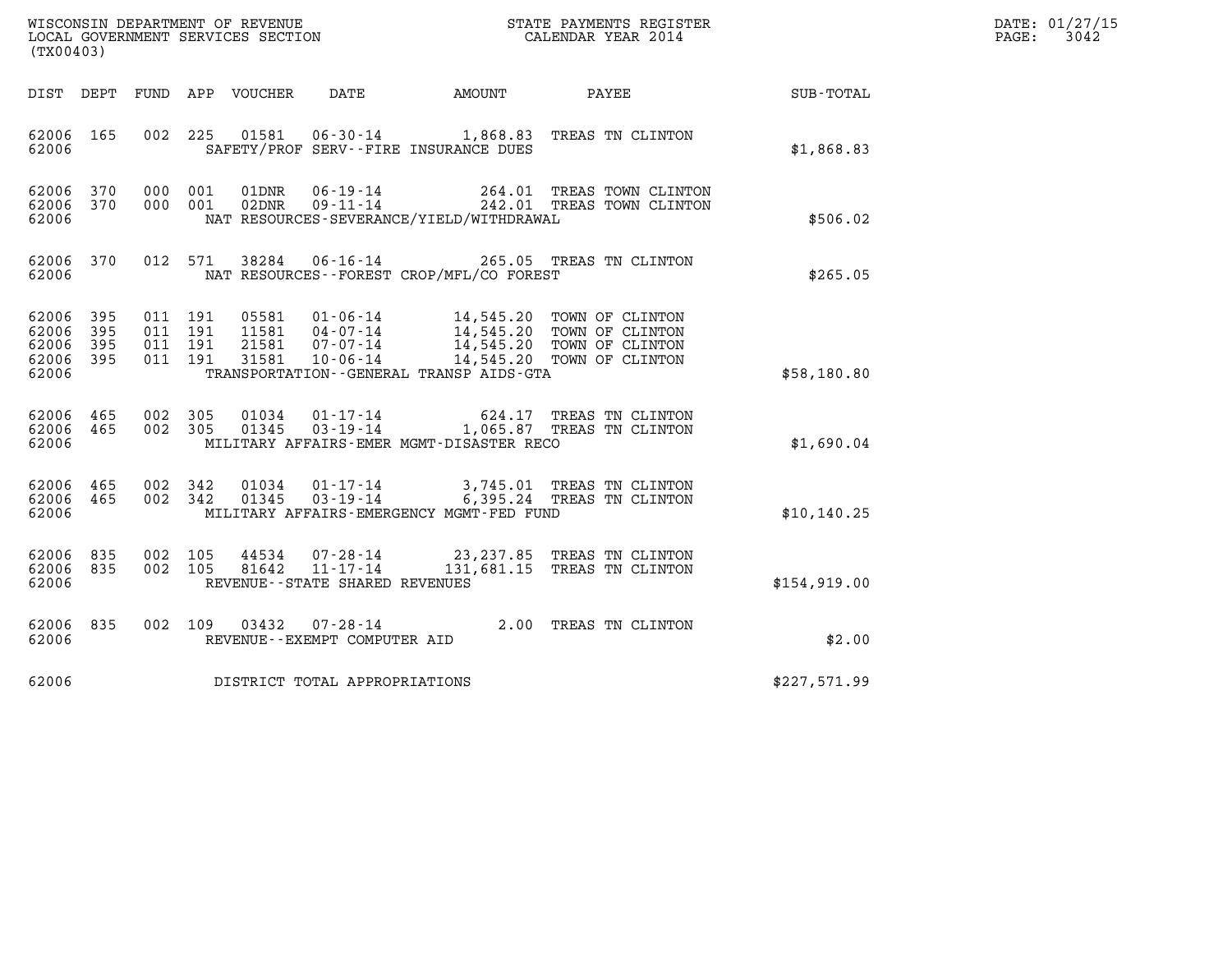| DATE: | 01/27/15 |
|-------|----------|
| PAGE: | 3043     |

| WISCONSIN DEPARTMENT OF REVENUE<br>LOCAL GOVERNMENT SERVICES SECTION<br>(TX00403) |                          |                               |         |                                  |                                                           |                                                                                                      | STATE PAYMENTS REGISTER<br>CALENDAR YEAR 2014    |              | DATE: 01/27/15<br>$\mathtt{PAGE:}$<br>3043 |
|-----------------------------------------------------------------------------------|--------------------------|-------------------------------|---------|----------------------------------|-----------------------------------------------------------|------------------------------------------------------------------------------------------------------|--------------------------------------------------|--------------|--------------------------------------------|
|                                                                                   | DIST DEPT                | FUND                          |         | APP VOUCHER                      | DATE                                                      | AMOUNT                                                                                               | PAYEE                                            | SUB-TOTAL    |                                            |
| 62008 165<br>62008                                                                |                          | 002 225                       |         |                                  |                                                           | SAFETY/PROF SERV--FIRE INSURANCE DUES                                                                |                                                  | \$2,336.04   |                                            |
| 62008 370                                                                         |                          | 002 503                       |         | 16789                            |                                                           | $02 - 05 - 14$ 828.46                                                                                | TREAS TN COON                                    |              |                                            |
| 62008                                                                             |                          |                               |         |                                  |                                                           | NAT RESOURCES -- AIDS IN LIEU OF TAXES                                                               | TOWN SHARE 170.86                                | \$828.46     |                                            |
| 62008<br>62008                                                                    | 370                      | 012                           | 571     |                                  |                                                           | 38285  06-16-14  838.96  TREAS  TN COON<br>NAT RESOURCES - - FOREST CROP/MFL/CO FOREST               |                                                  | \$838.96     |                                            |
| 62008 370<br>62008                                                                |                          | 012 579                       |         | 19810                            | 04-16-14                                                  | 366.29<br>NAT RESOURCES--AIDS IN LIEU OF TAXES                                                       | TREAS TN COON                                    | \$366.29     |                                            |
| 62008<br>62008<br>62008<br>62008<br>62008                                         | 395<br>395<br>395<br>395 | 011 191<br>011 191<br>011 191 | 011 191 | 05582<br>11582<br>21582<br>31582 | $04 - 07 - 14$<br>07-07-14<br>$10 - 06 - 14$              | 01-06-14 29,881.45 TOWN OF COON<br>29,881.45 TOWN OF COON<br>TRANSPORTATION--GENERAL TRANSP AIDS-GTA | 29,881.45 TOWN OF COON<br>29,881.47 TOWN OF COON | \$119,525.82 |                                            |
| 62008<br>62008<br>62008                                                           | 835<br>835               | 002<br>002 105                | 105     | 44535<br>81643                   | 07-28-14<br>11-17-14<br>REVENUE - - STATE SHARED REVENUES | 48,112.69                                                                                            | 8,490.47 TREAS TN COON<br>TREAS TN COON          | \$56,603.16  |                                            |
| 62008                                                                             |                          |                               |         |                                  | DISTRICT TOTAL APPROPRIATIONS                             |                                                                                                      |                                                  | \$180,498.73 |                                            |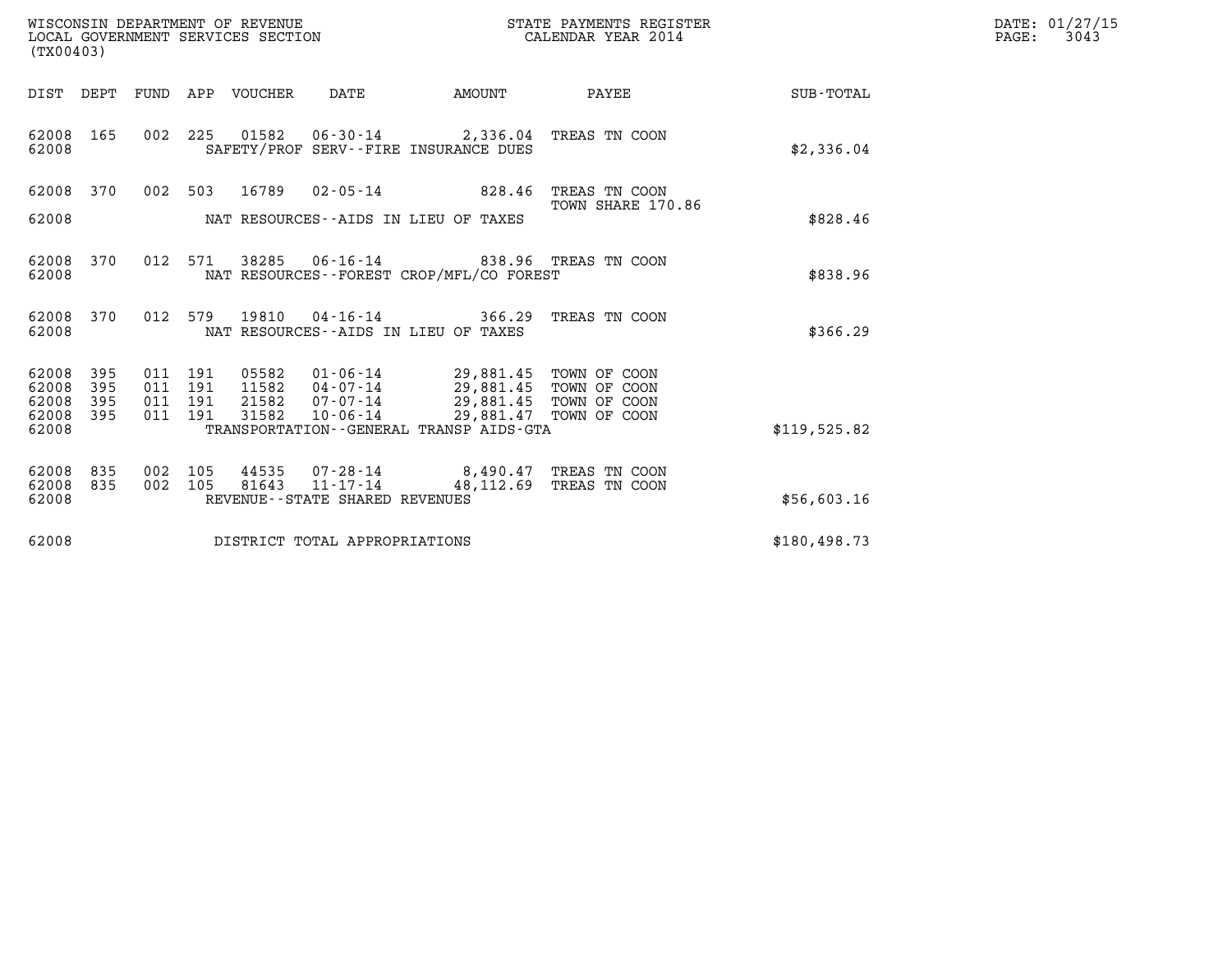| WISCONSIN DEPARTMENT OF REVENUE   | STATE PAYMENTS REGISTER | DATE: 01/27/15 |
|-----------------------------------|-------------------------|----------------|
| LOCAL GOVERNMENT SERVICES SECTION | CALENDAR YEAR 2014      | 3044<br>PAGE:  |

| (TX00403)          |            |                    |                                |                                |                                                                                                             |                                                                                                      | DATE: 01/27/15<br>$\mathtt{PAGE:}$<br>3044 |  |
|--------------------|------------|--------------------|--------------------------------|--------------------------------|-------------------------------------------------------------------------------------------------------------|------------------------------------------------------------------------------------------------------|--------------------------------------------|--|
|                    |            |                    |                                |                                |                                                                                                             |                                                                                                      | SUB-TOTAL                                  |  |
| 62010 165<br>62010 |            |                    | 002 225 01583                  |                                | $06 - 30 - 14$ 1, 185.99<br>SAFETY/PROF SERV--FIRE INSURANCE DUES                                           | TREAS TN FOREST                                                                                      | \$1,185.99                                 |  |
| 62010 370          |            |                    |                                |                                |                                                                                                             | 002 503 16790 02-05-14 1,890.04 TREAS TN FOREST<br>TOWN SHARE 277.79                                 |                                            |  |
| 62010              |            |                    |                                |                                | NAT RESOURCES--AIDS IN LIEU OF TAXES                                                                        |                                                                                                      | \$1,890.04                                 |  |
| 62010<br>62010     | 370        |                    | 012 571 38286                  |                                | NAT RESOURCES - - FOREST CROP/MFL/CO FOREST                                                                 | 06-16-14 457.67 TREAS TN FOREST                                                                      | \$457.67                                   |  |
| 62010<br>62010 370 | 370        |                    | 012 579 19811<br>012 579 19811 |                                | 04 - 16 - 14 61.04<br>04 - 16 - 14 757.99                                                                   | TREAS TN FOREST<br>TREAS TN FOREST                                                                   |                                            |  |
| 62010              |            |                    |                                |                                | NAT RESOURCES--AIDS IN LIEU OF TAXES                                                                        |                                                                                                      | \$819.03                                   |  |
| 62010<br>62010     | 395<br>395 | 011 191<br>011 191 | 05583<br>11583                 |                                | 01-06-14 21,757.46 TOWN OF FOREST<br>04-07-14 21,757.46 TOWN OF FOREST<br>07-07-14 21,757.46 TOWN OF FOREST |                                                                                                      |                                            |  |
| 62010<br>62010     | 395<br>395 | 011 191<br>011 191 | 21583<br>31583                 | $10 - 06 - 14$                 |                                                                                                             | 21,757.49 TOWN OF FOREST                                                                             |                                            |  |
| 62010              |            |                    |                                |                                | TRANSPORTATION--GENERAL TRANSP AIDS-GTA                                                                     |                                                                                                      | \$87,029.87                                |  |
| 62010 835<br>62010 | 835        | 002 105            | 44536<br>002 105 81644         | 11-17-14                       |                                                                                                             | 07-28-14 8,228.06 TREAS TN FOREST<br>11-17-14 46,927.78 TREAS TN FOREST<br>46,927.78 TREAS TN FOREST |                                            |  |
| 62010              |            |                    |                                | REVENUE--STATE SHARED REVENUES |                                                                                                             |                                                                                                      | \$55, 155.84                               |  |
| 62010 835<br>62010 |            |                    |                                | REVENUE--EXEMPT COMPUTER AID   |                                                                                                             | 002 109 03433 07-28-14 2.00 TREAS TN FOREST                                                          | \$2.00                                     |  |
| 62010              |            |                    |                                | DISTRICT TOTAL APPROPRIATIONS  |                                                                                                             |                                                                                                      | \$146,540.44                               |  |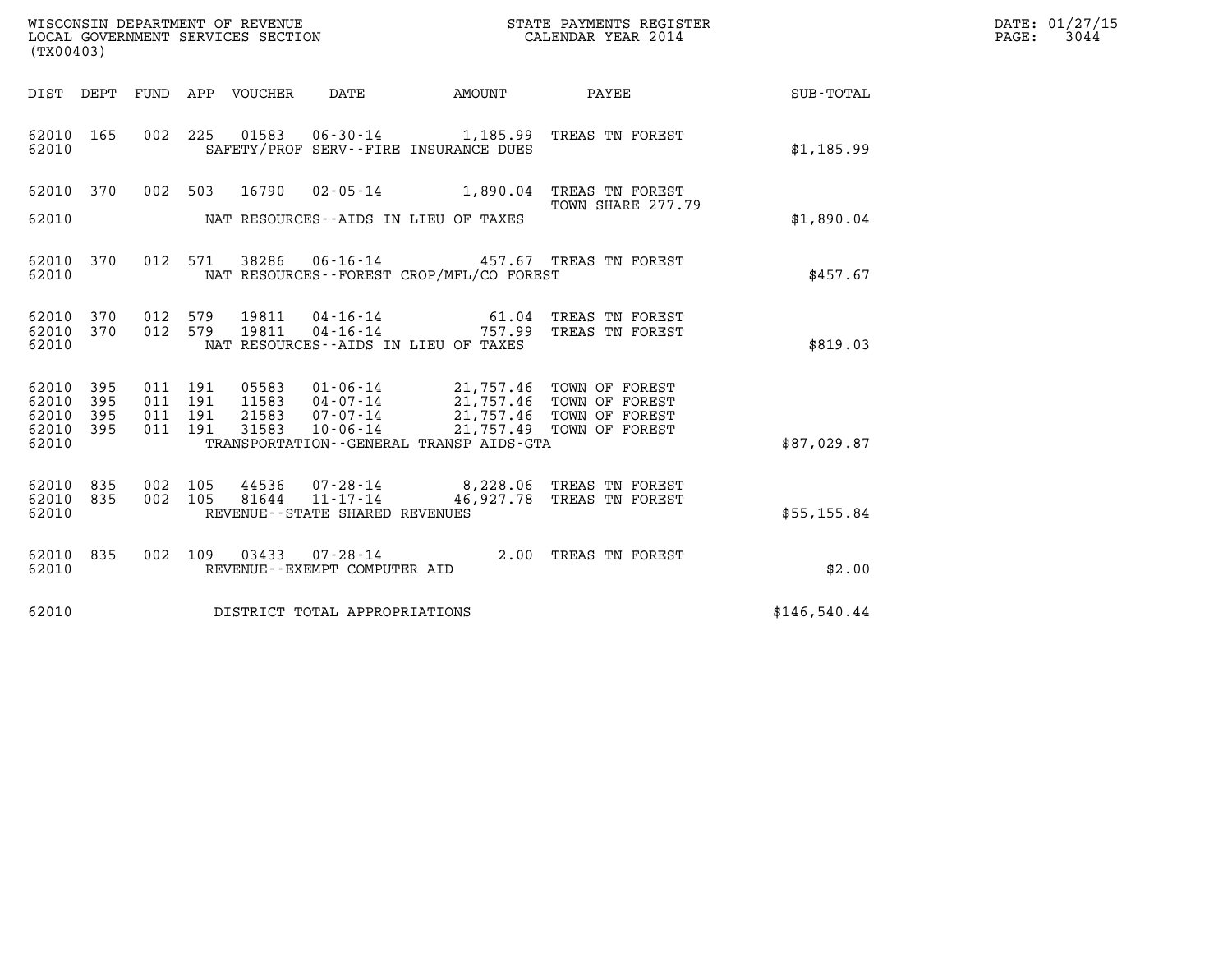| (TX00403)                                                 |                    |                    |                                                     |                                             |                                                                                                                             |              | DATE: 01/27/15<br>PAGE: 3045 |
|-----------------------------------------------------------|--------------------|--------------------|-----------------------------------------------------|---------------------------------------------|-----------------------------------------------------------------------------------------------------------------------------|--------------|------------------------------|
|                                                           |                    |                    |                                                     |                                             |                                                                                                                             |              |                              |
| 62012                                                     |                    |                    |                                                     | SAFETY/PROF SERV--FIRE INSURANCE DUES       | 62012 165 002 225 01584 06-30-14 2,982.95 TREAS TN FRANKLIN                                                                 | \$2,982.95   |                              |
| 62012                                                     |                    |                    |                                                     | NAT RESOURCES-SEVERANCE/YIELD/WITHDRAWAL    | 62012 370 000 001 01DNR 06-19-14 144.54 TREAS TOWN FRANKLIN                                                                 | \$144.54     |                              |
| 62012                                                     |                    |                    |                                                     | NAT RESOURCES--AIDS IN LIEU OF TAXES        | 62012 370 002 503 16688 01-30-14 11,138.72 TREAS TN FRANKLIN<br>TOWN SHARE 1432.30                                          | \$11,138.72  |                              |
|                                                           |                    |                    |                                                     |                                             |                                                                                                                             |              |                              |
| 62012                                                     |                    |                    |                                                     | NAT RESOURCES - - FOREST CROP/MFL/CO FOREST | 62012 370 012 571 38287 06-16-14 271.94 TREAS TN FRANKLIN                                                                   | \$271.94     |                              |
|                                                           |                    |                    |                                                     | 62012 MAT RESOURCES--AIDS IN LIEU OF TAXES  | 62012 370 012 579 19812 04-16-14 92.94 TREAS TN FRANKLIN                                                                    | \$92.94      |                              |
| 62012 395<br>62012 395<br>62012 395<br>62012 395<br>62012 | 011 191<br>011 191 | 011 191<br>011 191 |                                                     | TRANSPORTATION--GENERAL TRANSP AIDS-GTA     |                                                                                                                             | \$139,383.28 |                              |
| 62012                                                     |                    |                    |                                                     | MILITARY AFFAIRS-EMER MGMT-DISASTER RECO    | 62012 465 002 305 01049 01-30-14 1,531.24 TREAS TN FRANKLIN                                                                 | \$1,531.24   |                              |
| 62012                                                     |                    |                    |                                                     | MILITARY AFFAIRS-EMERGENCY MGMT-FED FUND    | 62012 465 002 342 01049 01-30-14 9,187.41 TREAS TN FRANKLIN                                                                 | \$9,187.41   |                              |
| 62012                                                     |                    |                    | REVENUE--STATE SHARED REVENUES                      |                                             | 62012 835 002 105 44537 07-28-14 7,849.15 TREAS TN FRANKLIN<br>62012 835 002 105 81645 11-17-14 44,688.64 TREAS TN FRANKLIN | \$52,537.79  |                              |
| 62012 835<br>62012                                        |                    | 002 109            | REVENUE--EXEMPT COMPUTER AID                        |                                             | 03434  07-28-14  15.00 TREAS TN FRANKLIN                                                                                    | \$15.00      |                              |
| 62012 835<br>62012                                        |                    |                    | 021 363 36372 03-24-14<br>REVENUE--LOTTERY CREDIT - |                                             | 1,541.96 TREAS TN FRANKLIN                                                                                                  | \$1,541.96   |                              |
| 62012                                                     |                    |                    | DISTRICT TOTAL APPROPRIATIONS                       |                                             |                                                                                                                             | \$218,827.77 |                              |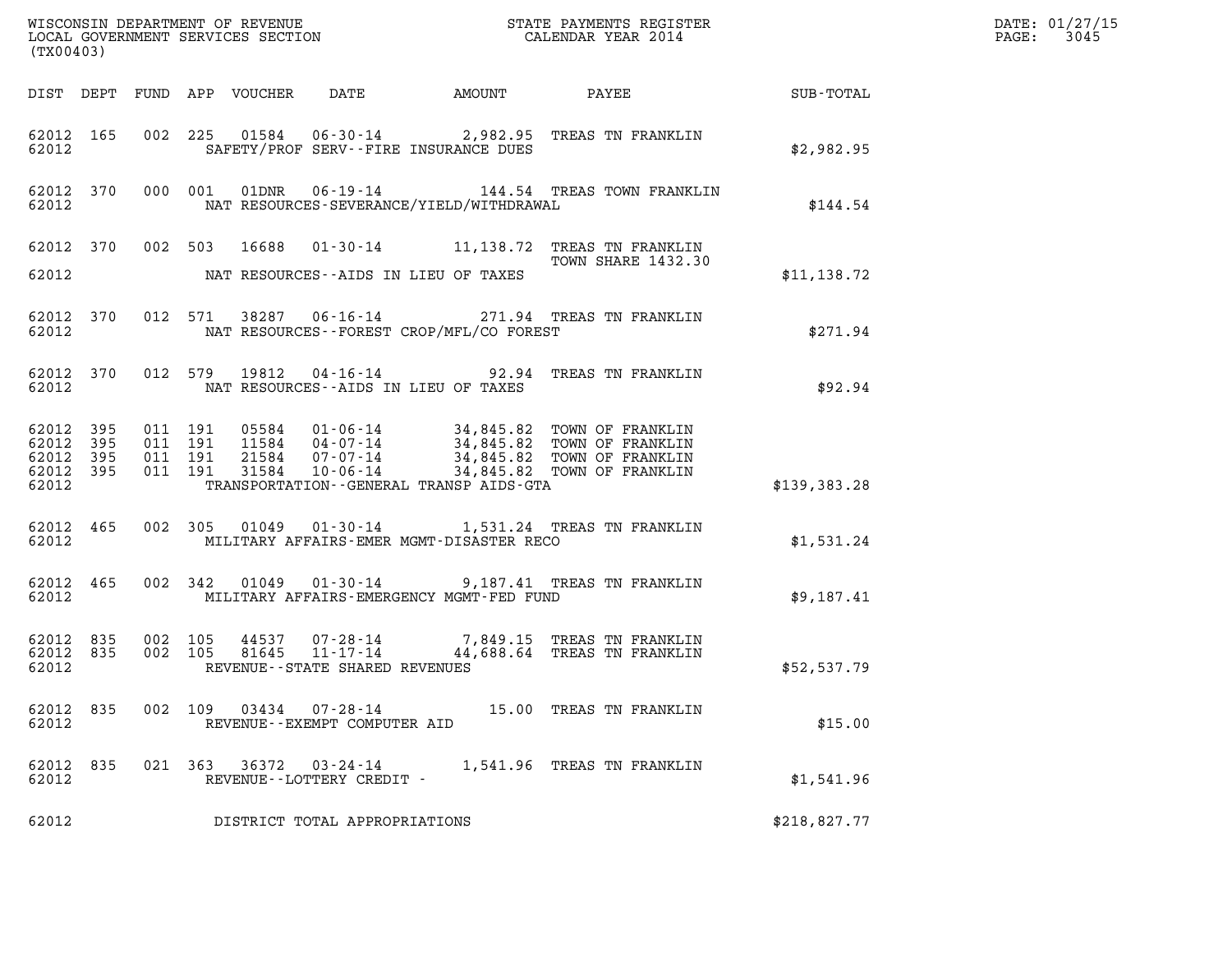| (TX00403)                                         |            |                                          |         |                            | WISCONSIN DEPARTMENT OF REVENUE<br>LOCAL GOVERNMENT SERVICES SECTION |                                                                                                                                                                       | STATE PAYMENTS REGISTER<br>CALENDAR YEAR 2014 |              | DATE: 01/27/15<br>PAGE: 3046 |
|---------------------------------------------------|------------|------------------------------------------|---------|----------------------------|----------------------------------------------------------------------|-----------------------------------------------------------------------------------------------------------------------------------------------------------------------|-----------------------------------------------|--------------|------------------------------|
|                                                   |            |                                          |         | DIST DEPT FUND APP VOUCHER | DATE                                                                 | AMOUNT PAYEE                                                                                                                                                          |                                               | SUB-TOTAL    |                              |
| 62014 165<br>62014                                |            |                                          |         |                            |                                                                      | 002 225 01585 06-30-14 1,850.86 TREAS TN GENOA<br>SAFETY/PROF SERV--FIRE INSURANCE DUES                                                                               |                                               | \$1,850.86   |                              |
| 62014 370<br>62014                                |            |                                          | 012 571 |                            |                                                                      | 38288  06-16-14  580.47  TREAS TN GENOA<br>NAT RESOURCES--FOREST CROP/MFL/CO FOREST                                                                                   |                                               | \$580.47     |                              |
| 62014 395<br>62014<br>62014<br>62014 395<br>62014 | 395<br>395 | 011 191<br>011 191<br>011 191<br>011 191 |         | 31585                      | $10 - 06 - 14$                                                       | 05585 01-06-14 30,516.55 TOWN OF GENOA<br>11585 04-07-14 30,516.55 TOWN OF GENOA<br>21585 07-07-14 30,516.55 TOWN OF GENOA<br>TRANSPORTATION--GENERAL TRANSP AIDS-GTA | 30,516.57 TOWN OF GENOA                       | \$122,066.22 |                              |
| 62014 465<br>62014 465<br>62014                   |            | 002 305<br>002 305                       |         |                            |                                                                      | 01349  03-19-14  2,097.97  TREAS TN GENOA<br>01455  05-23-14  3,280.15  TREAS TN GENOA<br>MILITARY AFFAIRS-EMER MGMT-DISASTER RECO                                    |                                               | \$5,378.12   |                              |
| 62014 465<br>62014 465<br>62014                   |            | 002 342<br>002 342                       |         |                            | $01455$ $05 - 23 - 14$                                               | 01349  03-19-14  12,587.83  TREAS TN GENOA<br>19,680.91 TREAS TN GENOA<br>MILITARY AFFAIRS-EMERGENCY MGMT-FED FUND                                                    |                                               | \$32, 268.74 |                              |
| 62014 835<br>62014 835<br>62014                   |            | 002 105<br>002 105                       |         |                            | 81646 11-17-14<br>REVENUE - - STATE SHARED REVENUES                  | 44538 07-28-14 45,780.92 TREAS TN GENOA                                                                                                                               | 259,841.60 TREAS TN GENOA                     | \$305,622.52 |                              |
| 62014 835<br>62014                                |            |                                          |         |                            | REVENUE--LOTTERY CREDIT -                                            | 021 363 36373 03-24-14 3,651.00 TREAS TN GENOA                                                                                                                        |                                               | \$3,651.00   |                              |
| 62014                                             |            |                                          |         |                            | DISTRICT TOTAL APPROPRIATIONS                                        |                                                                                                                                                                       |                                               | \$471,417.93 |                              |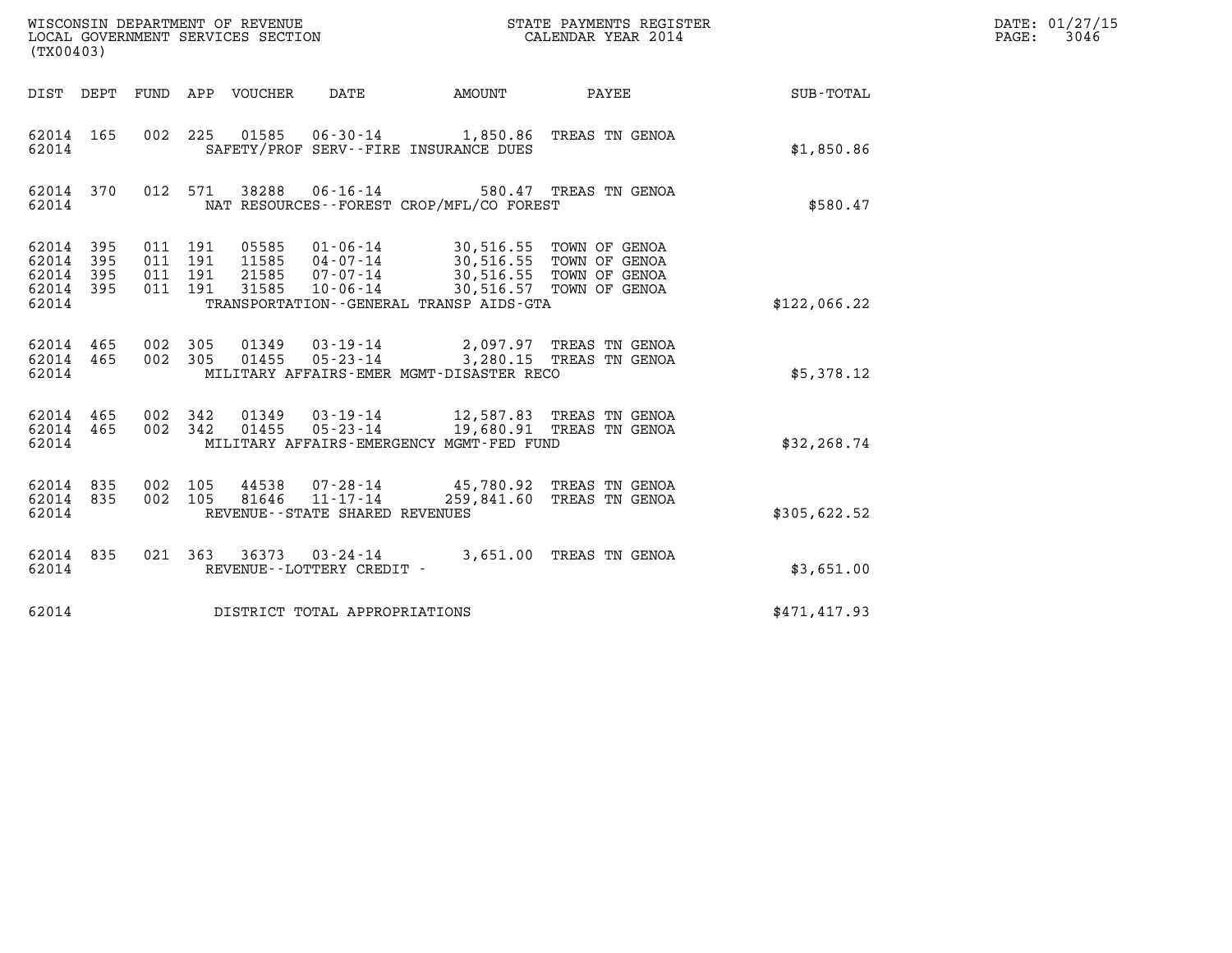| WISCONSIN DEPARTMENT OF REVENUE   | STATE PAYMENTS REGISTER | DATE: 01/27/15 |
|-----------------------------------|-------------------------|----------------|
| LOCAL GOVERNMENT SERVICES SECTION | CALENDAR YEAR 2014      | 3047<br>PAGE:  |

| (TX00403)                                                             |                                                      |                                                                                                                                               |                                                  |                                                                                  |                  |
|-----------------------------------------------------------------------|------------------------------------------------------|-----------------------------------------------------------------------------------------------------------------------------------------------|--------------------------------------------------|----------------------------------------------------------------------------------|------------------|
| DIST<br>DEPT                                                          | FUND<br>APP                                          | <b>VOUCHER</b><br>DATE                                                                                                                        | AMOUNT                                           | PAYEE                                                                            | <b>SUB-TOTAL</b> |
| 165<br>62016<br>62016                                                 | 002<br>225                                           | 01586<br>06-30-14<br>SAFETY/PROF SERV--FIRE INSURANCE DUES                                                                                    | 1,455.53                                         | TREAS TN GREENWOOD                                                               | \$1,455.53       |
| 370<br>62016<br>62016<br>370<br>62016<br>370<br>62016                 | 000<br>001<br>000<br>001<br>000<br>001               | 01DNR<br>$06 - 19 - 14$<br>02DNR<br>09-11-14<br>03DNR<br>$11 - 04 - 14$<br>NAT RESOURCES-SEVERANCE/YIELD/WITHDRAWAL                           | 45.43<br>676.58<br>639.37                        | TREAS TOWN GREENWOOD<br>TREAS TOWN GREENWOOD<br>TREAS TOWN GREENWOOD             | \$1,361.38       |
| 370<br>62016<br>62016                                                 | 012<br>571                                           | 38289<br>NAT RESOURCES - - FOREST CROP/MFL/CO FOREST                                                                                          |                                                  | 06-16-14 697.81 TREAS TN GREENWOOD                                               | \$697.81         |
| 395<br>62016<br>395<br>62016<br>395<br>62016<br>395<br>62016<br>62016 | 011<br>191<br>191<br>011<br>011<br>191<br>011<br>191 | 05586<br>$01 - 06 - 14$<br>11586<br>$04 - 07 - 14$<br>21586<br>07-07-14<br>31586<br>$10 - 06 - 14$<br>TRANSPORTATION--GENERAL TRANSP AIDS-GTA | 19,979.18<br>19,979.18<br>19,979.18<br>19,979.21 | TOWN OF GREENWOOD<br>TOWN OF GREENWOOD<br>TOWN OF GREENWOOD<br>TOWN OF GREENWOOD | \$79,916.75      |
| 62016<br>835<br>62016<br>835<br>62016                                 | 002<br>105<br>002<br>105                             | 44539<br>07-28-14<br>$11 - 17 - 14$<br>81647<br>REVENUE - - STATE SHARED REVENUES                                                             | 5,810.78<br>30,289.95                            | TREAS TN GREENWOOD<br>TREAS TN GREENWOOD                                         | \$36,100.73      |
| 62016<br>835<br>62016                                                 | 002<br>109                                           | 03435<br>$07 - 28 - 14$<br>REVENUE - - EXEMPT COMPUTER AID                                                                                    | 10.00                                            | TREAS TN GREENWOOD                                                               | \$10.00          |
| 62016                                                                 |                                                      | DISTRICT TOTAL APPROPRIATIONS                                                                                                                 |                                                  |                                                                                  | \$119,542.20     |

(TX00403)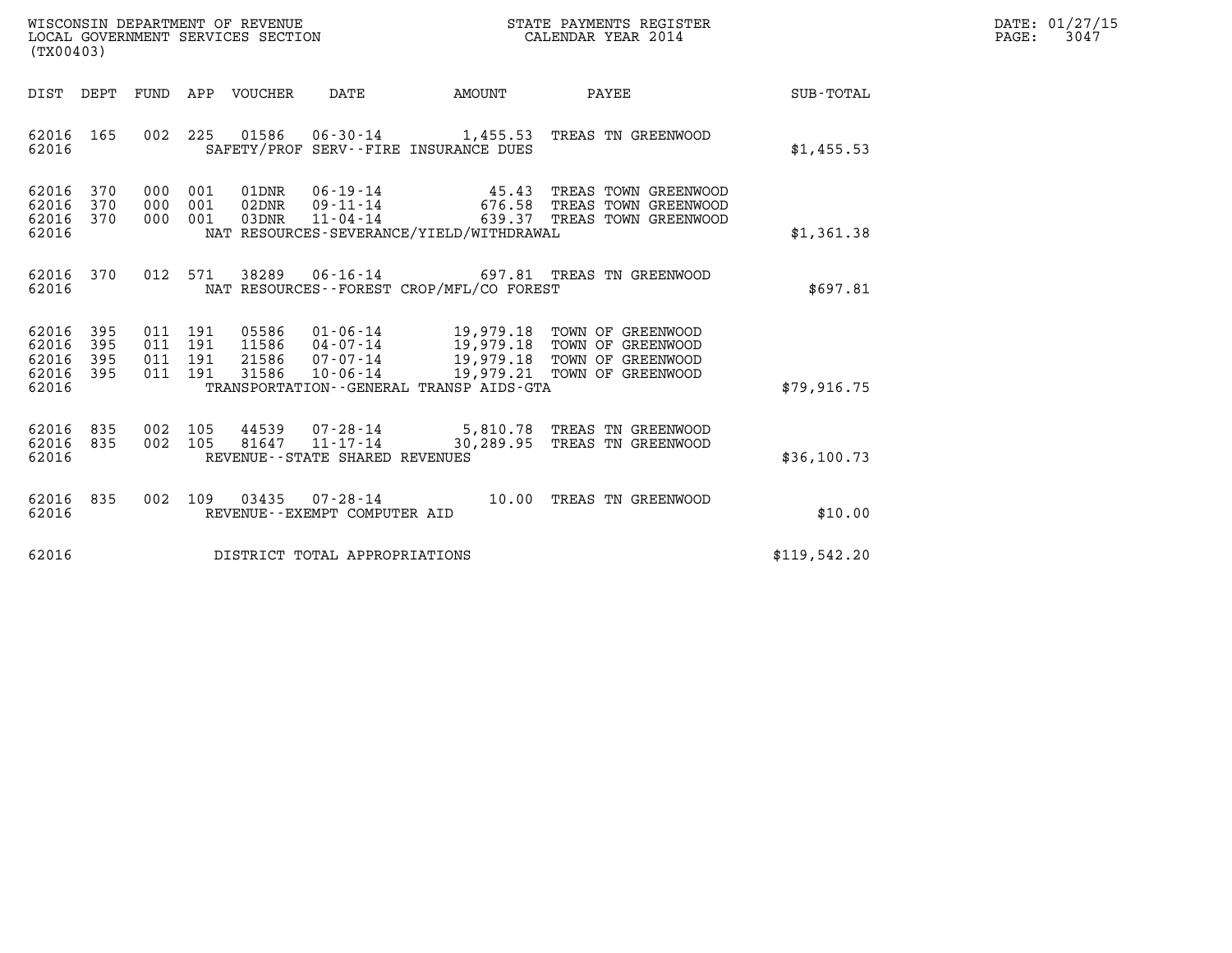| DATE: | 01/27/15 |
|-------|----------|
| PAGE: | 3048     |

| WISCONSIN DEPARTMENT OF REVENUE<br>LOCAL GOVERNMENT SERVICES SECTION<br>(TX00403) |            |                |            |                  |                                                |                                          | STATE PAYMENTS REGISTER<br>CALENDAR YEAR 2014                             |              | DATE: 01/27/15<br>$\mathtt{PAGE:}$<br>3048 |
|-----------------------------------------------------------------------------------|------------|----------------|------------|------------------|------------------------------------------------|------------------------------------------|---------------------------------------------------------------------------|--------------|--------------------------------------------|
| DIST DEPT                                                                         |            |                |            | FUND APP VOUCHER | DATE                                           | AMOUNT                                   | PAYEE                                                                     | SUB-TOTAL    |                                            |
| 62018<br>62018                                                                    | 165        | 002 225        |            | 01587            |                                                | SAFETY/PROF SERV--FIRE INSURANCE DUES    | 06-30-14 2,677.46 TREAS TN HAMBURG                                        | \$2,677.46   |                                            |
| 62018 370                                                                         |            | 002 503        |            | 16791            |                                                | $02 - 05 - 14$ 844.61                    | TREAS TN HAMBURG                                                          |              |                                            |
| 62018                                                                             |            |                |            |                  |                                                | NAT RESOURCES--AIDS IN LIEU OF TAXES     | TOWN SHARE 165.72                                                         | \$844.61     |                                            |
| 62018<br>62018                                                                    | 370        | 012            | 571        | 38290            |                                                | NAT RESOURCES--FOREST CROP/MFL/CO FOREST | 06-16-14 898.52 TREAS TN HAMBURG                                          | \$898.52     |                                            |
| 62018<br>62018                                                                    | 395<br>395 | 011<br>011     | 191<br>191 | 05587<br>11587   | 04-07-14                                       |                                          | 01-06-14 20,543.89 TOWN OF HAMBURG<br>20,543.89 TOWN OF HAMBURG           |              |                                            |
| 62018<br>62018                                                                    | 395<br>395 | 011<br>011 191 | 191        | 21587<br>31587   | 07-07-14<br>$10 - 06 - 14$                     |                                          | 20,543.89 TOWN OF HAMBURG<br>20,543.92 TOWN OF HAMBURG                    |              |                                            |
| 62018                                                                             |            |                |            |                  |                                                | TRANSPORTATION--GENERAL TRANSP AIDS-GTA  |                                                                           | \$82,175.59  |                                            |
| 62018<br>62018<br>62018                                                           | 835<br>835 | 002<br>002     | 105<br>105 | 44540<br>81648   | REVENUE--STATE SHARED REVENUES                 |                                          | 07-28-14 6,637.55 TREAS TN HAMBURG<br>11-17-14 37,685.53 TREAS TN HAMBURG | \$44,323.08  |                                            |
| 62018<br>62018                                                                    | 835        | 002 109        |            | 03436            | $07 - 28 - 14$<br>REVENUE--EXEMPT COMPUTER AID |                                          | 4.00 TREAS TN HAMBURG                                                     | \$4.00       |                                            |
| 62018                                                                             |            |                |            |                  | DISTRICT TOTAL APPROPRIATIONS                  |                                          |                                                                           | \$130,923.26 |                                            |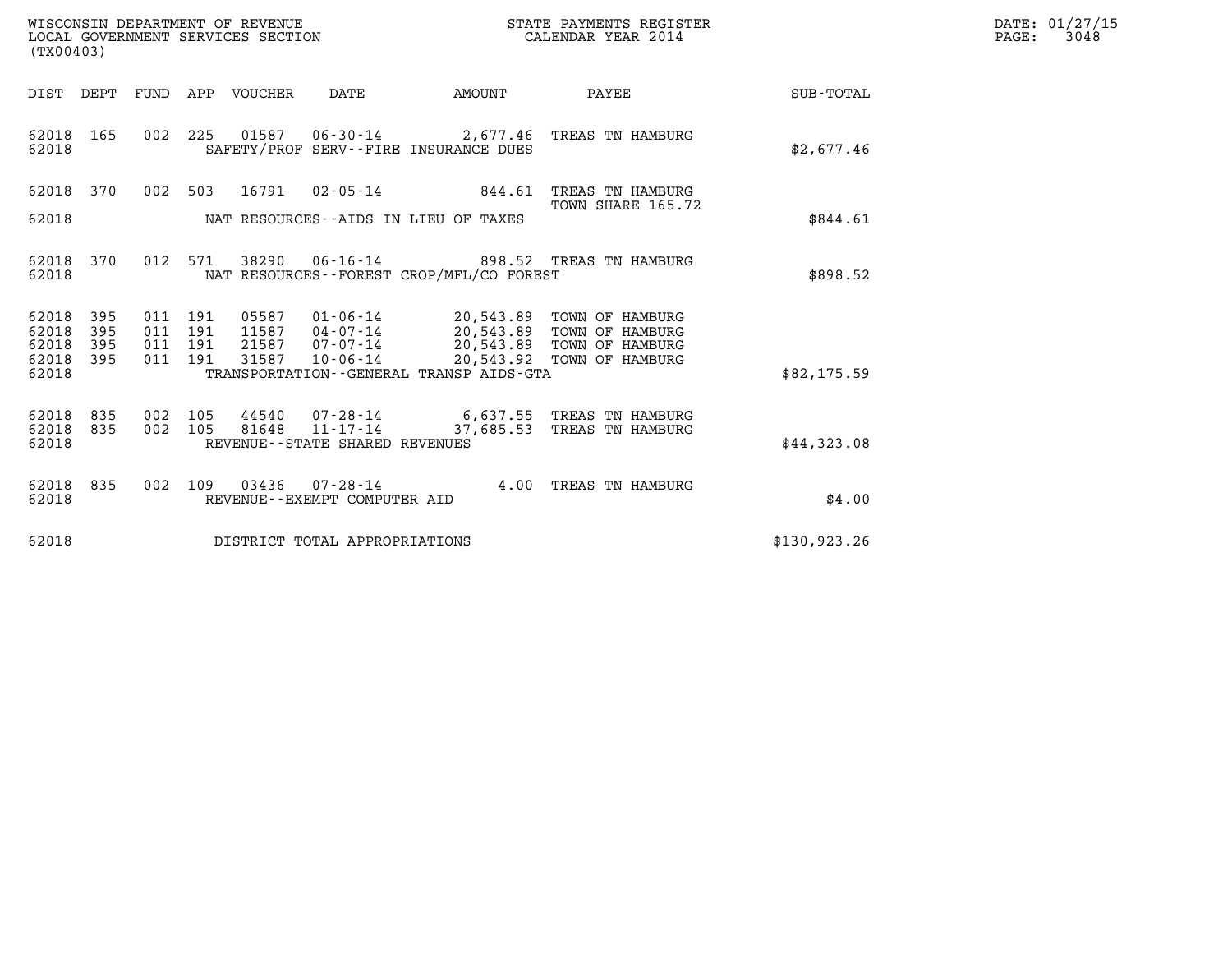| WISCONSIN DEPARTMENT OF REVENUE   | STATE PAYMENTS REGISTER | DATE: 01/27/15 |
|-----------------------------------|-------------------------|----------------|
| LOCAL GOVERNMENT SERVICES SECTION | CALENDAR YEAR 2014      | 3049<br>PAGE:  |

| (TX00403)               |                   |         |                    |                  |                                                  |                                                                          | STATE PAYMENTS REGISTER                                                                                       |                  | DATE: 01/27/15<br>PAGE:<br>3049 |
|-------------------------|-------------------|---------|--------------------|------------------|--------------------------------------------------|--------------------------------------------------------------------------|---------------------------------------------------------------------------------------------------------------|------------------|---------------------------------|
| DIST DEPT               |                   |         |                    | FUND APP VOUCHER | DATE                                             | AMOUNT                                                                   | <b>PAYEE</b>                                                                                                  | <b>SUB-TOTAL</b> |                                 |
| 62020 165<br>62020      |                   |         |                    |                  |                                                  | 002 225 01588 06-30-14 2,012.59<br>SAFETY/PROF SERV--FIRE INSURANCE DUES | TREAS TN HARMONY                                                                                              | \$2,012.59       |                                 |
| 62020<br>62020          | 370<br>370        | 002     | 503<br>002 503     | 16792<br>16792   | $02 - 05 - 14$                                   | $02 - 05 - 14$ 1,764.68<br>3,649.34                                      | TREAS TN HARMONY<br>TREAS TN HARMONY                                                                          |                  |                                 |
| 62020                   |                   |         |                    |                  |                                                  | NAT RESOURCES--AIDS IN LIEU OF TAXES                                     | <b>TOWN SHARE 1018.57</b>                                                                                     | \$5,414.02       |                                 |
| 62020<br>62020          | 370               |         |                    | 012 571 38291    |                                                  | NAT RESOURCES - - FOREST CROP/MFL/CO FOREST                              | 06-16-14 1,401.90 TREAS TN HARMONY                                                                            | \$1,401.90       |                                 |
| 62020 370<br>62020      |                   |         | 012 579            | 19813            | $04 - 16 - 14$                                   | NAT RESOURCES--AIDS IN LIEU OF TAXES                                     | 20.01 TREAS TN HARMONY                                                                                        | \$20.01          |                                 |
| 62020<br>62020<br>62020 | 395<br>395<br>395 | 011 191 | 011 191<br>011 191 | 21588            | $07 - 07 - 14$                                   | 27,663.89                                                                | 05588  01-06-14  27,663.89  TOWN OF HARMONY<br>11588  04-07-14  27,663.89  TOWN OF HARMONY<br>TOWN OF HARMONY |                  |                                 |
| 62020<br>62020          | 395               |         | 011 191            | 31588            | $10 - 06 - 14$                                   | TRANSPORTATION--GENERAL TRANSP AIDS-GTA                                  | 27,663.92 TOWN OF HARMONY                                                                                     | \$110,655.59     |                                 |
| 62020<br>62020<br>62020 | 835<br>835        | 002 105 | 002 105            | 44541<br>81649   | $11 - 17 - 14$<br>REVENUE--STATE SHARED REVENUES |                                                                          | 07-28-14 4,823.11 TREAS TN HARMONY<br>27,330.98 TREAS TN HARMONY                                              | \$32,154.09      |                                 |
| 62020 835<br>62020      |                   |         |                    | 002 109 03437    | $07 - 28 - 14$<br>REVENUE--EXEMPT COMPUTER AID   |                                                                          | 37.00 TREAS TN HARMONY                                                                                        | \$37.00          |                                 |
| 62020                   |                   |         |                    |                  | DISTRICT TOTAL APPROPRIATIONS                    |                                                                          |                                                                                                               | \$151,695.20     |                                 |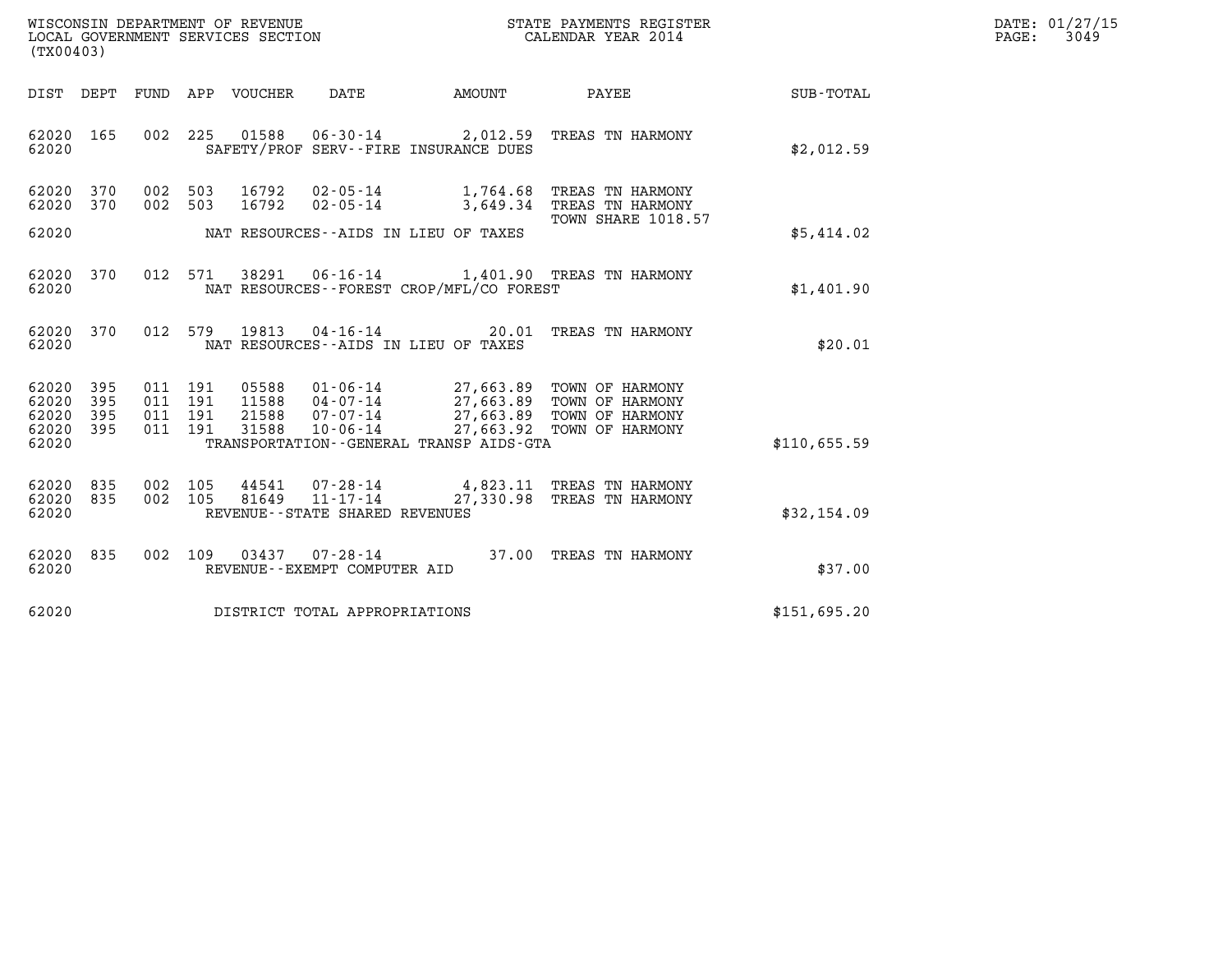|                                                   | WISCONSIN DEPARTMENT OF REVENUE<br>LOCAL GOVERNMENT SERVICES SECTION<br>(TX00403) |                                          |  |                                 |                                   | STATE PAYMENTS REGISTER<br>CALENDAR YEAR 2014 |                                                                                                                                                                                         |              | DATE: 01/27/15<br>$\mathtt{PAGE:}$<br>3050 |
|---------------------------------------------------|-----------------------------------------------------------------------------------|------------------------------------------|--|---------------------------------|-----------------------------------|-----------------------------------------------|-----------------------------------------------------------------------------------------------------------------------------------------------------------------------------------------|--------------|--------------------------------------------|
|                                                   |                                                                                   |                                          |  | DIST DEPT FUND APP VOUCHER DATE |                                   | <b>AMOUNT</b>                                 | PAYEE                                                                                                                                                                                   | SUB-TOTAL    |                                            |
| 62022 165<br>62022                                |                                                                                   |                                          |  |                                 |                                   | SAFETY/PROF SERV--FIRE INSURANCE DUES         | 002 225 01589 06-30-14 1,976.65 TREAS TN HILLSBORO                                                                                                                                      | \$1,976.65   |                                            |
| 62022                                             | 62022 370                                                                         |                                          |  |                                 |                                   | NAT RESOURCES - - FOREST CROP/MFL/CO FOREST   | 012 571 38292 06-16-14 388.65 TREAS TN HILLSBORO                                                                                                                                        | \$388.65     |                                            |
| 62022 370<br>62022                                |                                                                                   |                                          |  |                                 |                                   | NAT RESOURCES--AIDS IN LIEU OF TAXES          | 012 579 19814 04-16-14 14.11 TREAS TN HILLSBORO                                                                                                                                         | \$14.11      |                                            |
| 62022 395<br>62022<br>62022<br>62022 395<br>62022 | 395<br>395                                                                        | 011 191<br>011 191<br>011 191<br>011 191 |  | 31589                           |                                   | TRANSPORTATION--GENERAL TRANSP AIDS-GTA       | 05589  01-06-14  22,080.31  TOWN OF HILLSBORO<br>11589  04-07-14  22,080.31  TOWN OF HILLSBORO<br>21589  07-07-14  22,080.31  TOWN OF HILLSBORO<br>10-06-14 22,080.31 TOWN OF HILLSBORO | \$88,321.24  |                                            |
| 62022 835<br>62022                                | 62022 835                                                                         | 002 105<br>002 105                       |  |                                 | REVENUE - - STATE SHARED REVENUES |                                               | 44542  07-28-14  8,619.68  TREAS TN HILLSBORO<br>81650  11-17-14  48,882.62  TREAS TN HILLSBORO                                                                                         | \$57,502.30  |                                            |
| 62022 835<br>62022                                |                                                                                   | 002 109                                  |  |                                 | REVENUE--EXEMPT COMPUTER AID      |                                               |                                                                                                                                                                                         | \$178.00     |                                            |
| 62022 835<br>62022                                |                                                                                   |                                          |  |                                 | REVENUE--LOTTERY CREDIT -         |                                               | 021 363 36374 03-24-14 1,192.32 TREAS TN HILLSBORO                                                                                                                                      | \$1,192.32   |                                            |
| 62022                                             |                                                                                   |                                          |  |                                 | DISTRICT TOTAL APPROPRIATIONS     |                                               |                                                                                                                                                                                         | \$149,573.27 |                                            |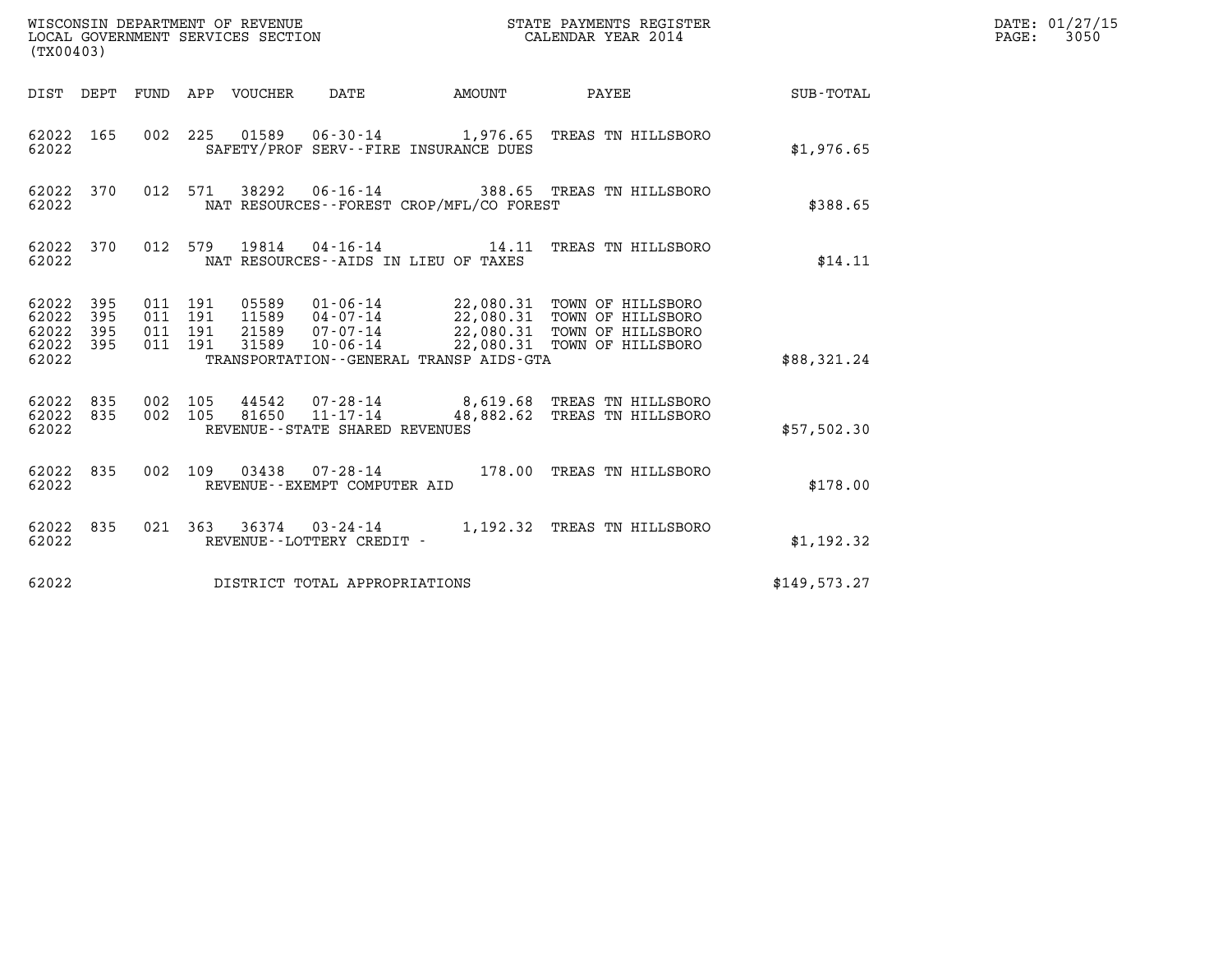| WISCONSIN DEPARTMENT OF REVENUE   | STATE PAYMENTS REGISTER | DATE: 01/27/15 |
|-----------------------------------|-------------------------|----------------|
| LOCAL GOVERNMENT SERVICES SECTION | CALENDAR YEAR 2014      | 3051<br>PAGE:  |

| WISCONSIN DEPARTMENT OF REVENUE<br>STATE PAYMENTS REGISTER<br>LOCAL GOVERNMENT SERVICES SECTION<br>CALENDAR YEAR 2014<br>(TX00403)                                                                                                                                                                                                                  |              |
|-----------------------------------------------------------------------------------------------------------------------------------------------------------------------------------------------------------------------------------------------------------------------------------------------------------------------------------------------------|--------------|
| DATE AMOUNT<br>PAYEE<br>DIST DEPT<br>FUND<br>APP<br>VOUCHER                                                                                                                                                                                                                                                                                         | SUB-TOTAL    |
| 002<br>225<br>62024 165<br>01590   06-30-14   3,162.64   TREAS TN JEFFERSON<br>62024<br>SAFETY/PROF SERV--FIRE INSURANCE DUES                                                                                                                                                                                                                       | \$3,162.64   |
| 62024<br>370<br>012<br>571<br>38293<br>06-16-14 532.49 TREAS TN JEFFERSON<br>06-16-14 263.46 TREAS TN JEFFERSON<br>012 571<br>62024 370<br>38293<br>62024<br>NAT RESOURCES - - FOREST CROP/MFL/CO FOREST                                                                                                                                            | \$795.95     |
| 62024<br>395<br>011<br>191<br>05590<br>01-06-14 38,185.38 TOWN OF JEFFERSON<br>04-07-14 38,185.38 TOWN OF JEFFERSON<br>07-07-14 38,185.38 TOWN OF JEFFERSON<br>395<br>191<br>11590<br>$04 - 07 - 14$<br>62024<br>011<br>62024<br>011<br>191<br>21590<br>395<br>$10 - 06 - 14$<br>38,185.41 TOWN OF JEFFERSON<br>62024<br>395<br>011<br>191<br>31590 |              |
| TRANSPORTATION--GENERAL TRANSP AIDS-GTA<br>62024                                                                                                                                                                                                                                                                                                    | \$152,741.55 |
| 09-12-14 73,897.01 TREAS TN JEFFERSON<br>62024<br>395<br>011 278<br>24236<br>TRANSPORTATION - - LRIP/TRIP/MSIP GRANTS<br>62024                                                                                                                                                                                                                      | \$73,897.01  |
| 62024 465<br>002<br>305<br>01-17-14 2,706.02 TREAS TN JEFFERSON<br>01040<br>62024<br>MILITARY AFFAIRS-EMER MGMT-DISASTER RECO                                                                                                                                                                                                                       | \$2,706.02   |
| 002<br>62024<br>465<br>342<br>01040  01-17-14  16,236.11  TREAS TN JEFFERSON<br>62024<br>MILITARY AFFAIRS-EMERGENCY MGMT-FED FUND                                                                                                                                                                                                                   | \$16, 236.11 |
| 002<br>105<br>62024<br>835<br>44543<br>07-28-14 5,738.13 TREAS TN JEFFERSON<br>11-17-14 32,575.76 TREAS TN JEFFERSON<br>002<br>105<br>81651<br>62024<br>835<br>REVENUE--STATE SHARED REVENUES<br>62024                                                                                                                                              | \$38,313.89  |
| 835<br>002<br>11.00<br>62024<br>109<br>03439<br>07-28-14<br>TREAS TN JEFFERSON<br>62024<br>REVENUE--EXEMPT COMPUTER AID                                                                                                                                                                                                                             | \$11.00      |
| DISTRICT TOTAL APPROPRIATIONS<br>62024                                                                                                                                                                                                                                                                                                              | \$287,864.17 |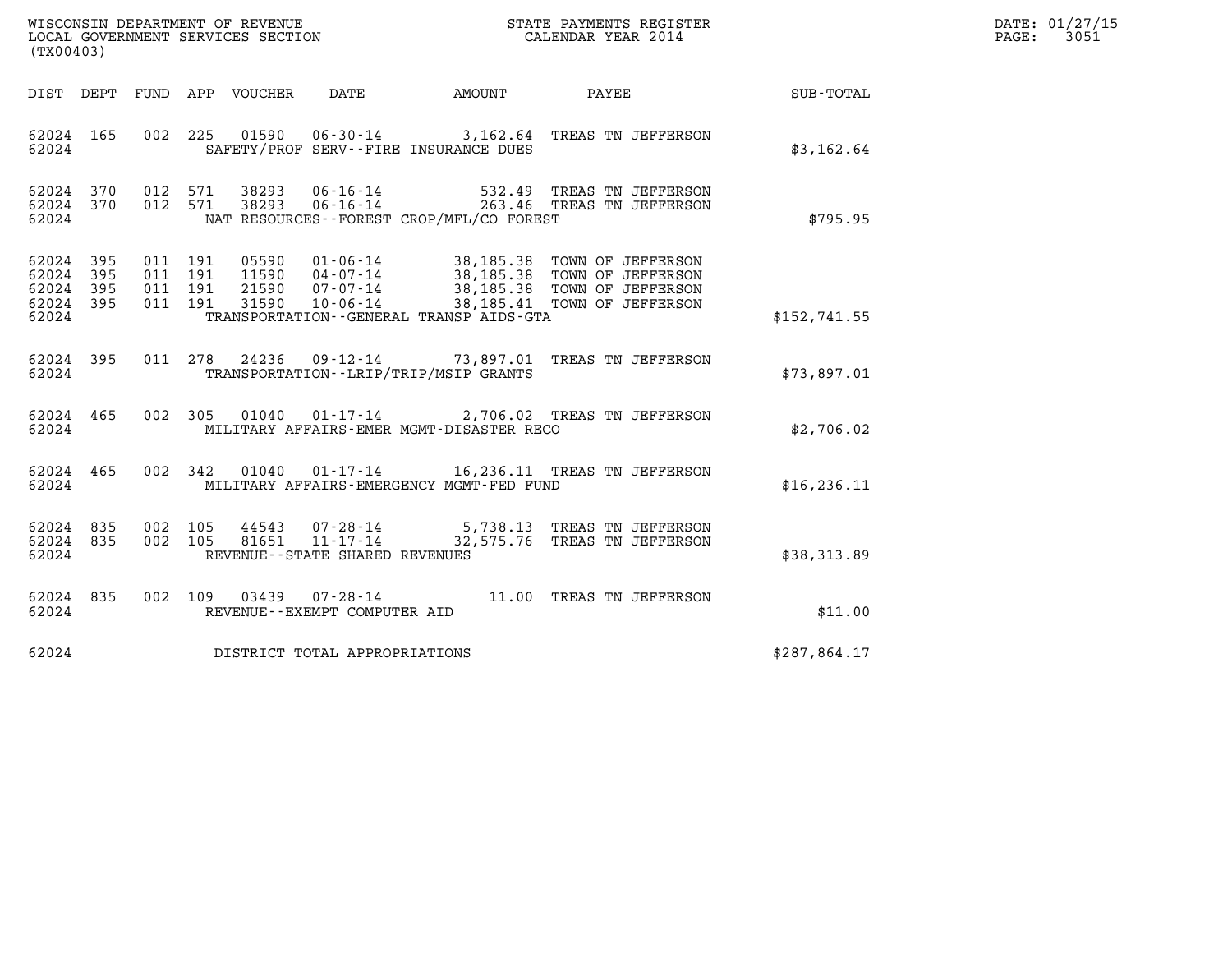| WISCONSIN DEPARTMENT OF REVENUE   | STATE PAYMENTS REGISTER | DATE: 01/27/15 |
|-----------------------------------|-------------------------|----------------|
| LOCAL GOVERNMENT SERVICES SECTION | CALENDAR YEAR 2014      | 3052<br>PAGE:  |

| (TX00403)                                                             |                                                      |                                                                                                                                         |                             |                                                                                                  |              |
|-----------------------------------------------------------------------|------------------------------------------------------|-----------------------------------------------------------------------------------------------------------------------------------------|-----------------------------|--------------------------------------------------------------------------------------------------|--------------|
| DIST<br>DEPT                                                          | APP<br>FUND                                          | VOUCHER<br>DATE                                                                                                                         | AMOUNT                      | PAYEE                                                                                            | SUB-TOTAL    |
| 62026<br>165<br>62026                                                 | 002<br>225                                           | 01591<br>SAFETY/PROF SERV--FIRE INSURANCE DUES                                                                                          |                             | 06-30-14 1,365.69 TREAS TN KICKAPOO                                                              | \$1,365.69   |
| 62026<br>370<br>62026                                                 | 002<br>503                                           | 16689<br>$01 - 30 - 14$<br>NAT RESOURCES -- AIDS IN LIEU OF TAXES                                                                       | 1,118.09                    | TREAS TN KICKAPOO<br>TOWN SHARE 209.30                                                           | \$1,118.09   |
| 62026<br>370<br>62026                                                 | 012<br>571                                           | 38294<br>NAT RESOURCES - - FOREST CROP/MFL/CO FOREST                                                                                    |                             | 06-16-14 923.21 TREAS TN KICKAPOO                                                                | \$923.21     |
| 62026<br>395<br>62026<br>395<br>62026<br>395<br>62026<br>395<br>62026 | 191<br>011<br>011<br>191<br>191<br>011<br>191<br>011 | 05591<br>01-06-14<br>04-07-14<br>11591<br>$07 - 07 - 14$<br>21591<br>$10 - 06 - 14$<br>31591<br>TRANSPORTATION--GENERAL TRANSP AIDS-GTA | 27,748.57<br>27,748.57      | TOWN OF KICKAPOO<br>TOWN OF KICKAPOO<br>27,748.57 TOWN OF KICKAPOO<br>27,748.60 TOWN OF KICKAPOO | \$110,994.31 |
| 835<br>62026<br>835<br>62026<br>62026                                 | 002<br>105<br>002<br>105                             | 44544<br>07-28-14<br>81652<br>REVENUE - - STATE SHARED REVENUES                                                                         | $11 - 17 - 14$ $24, 162.33$ | 5,199.08 TREAS TN KICKAPOO<br>TREAS TN KICKAPOO                                                  | \$29,361.41  |
| 62026<br>835<br>62026                                                 | 002<br>109                                           | 03440<br>$07 - 28 - 14$<br>REVENUE - - EXEMPT COMPUTER AID                                                                              | 1.00                        | TREAS TN KICKAPOO                                                                                | \$1.00       |
| 62026                                                                 |                                                      | DISTRICT TOTAL APPROPRIATIONS                                                                                                           |                             |                                                                                                  | \$143,763.71 |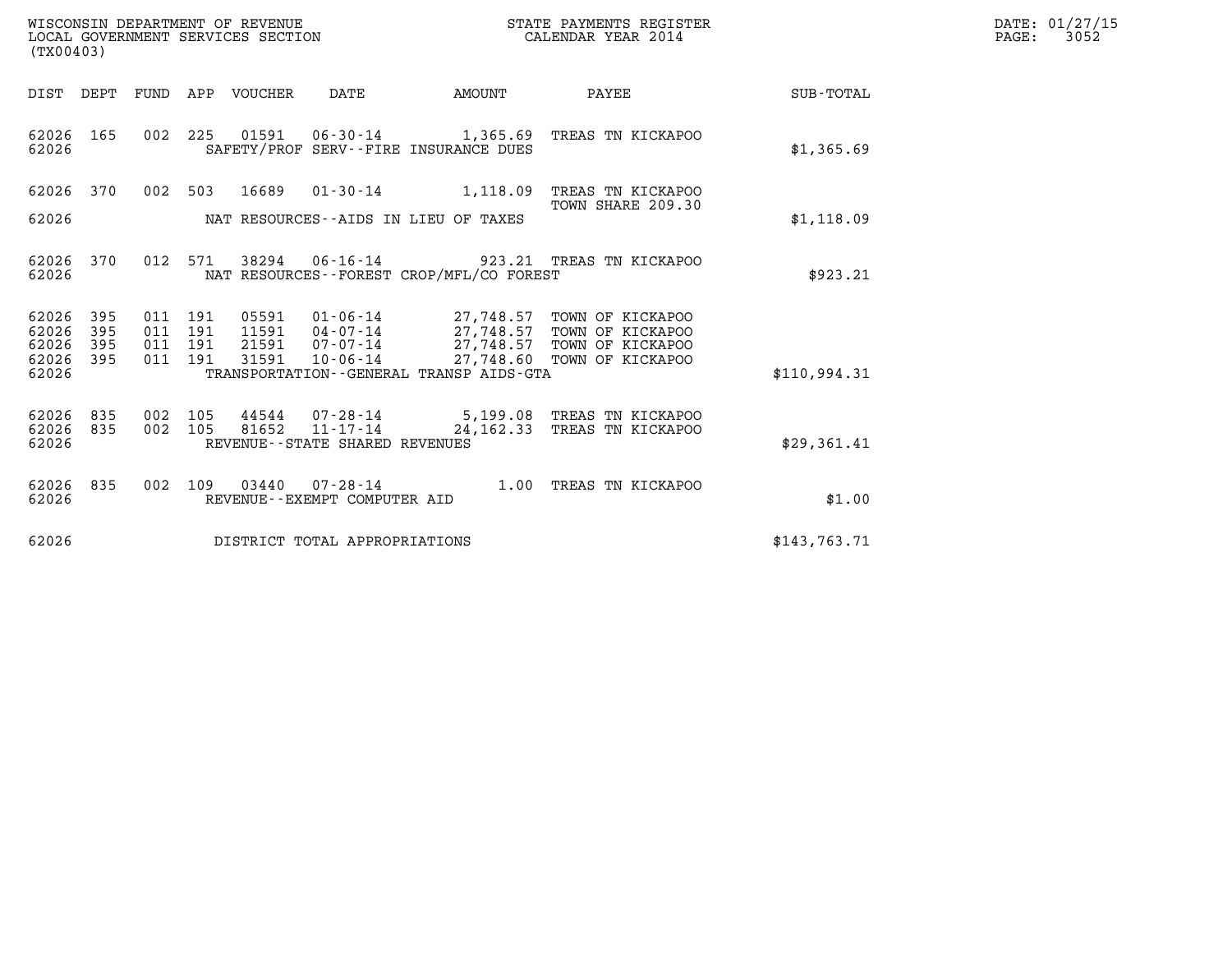| (TX00403)                                 |                          |                                          |         |       |                                      |                                                                        |                                                                                                                                                                             |             | DATE: 01/27/15<br>$\mathtt{PAGE:}$<br>3053 |
|-------------------------------------------|--------------------------|------------------------------------------|---------|-------|--------------------------------------|------------------------------------------------------------------------|-----------------------------------------------------------------------------------------------------------------------------------------------------------------------------|-------------|--------------------------------------------|
|                                           |                          |                                          |         |       |                                      |                                                                        | DIST DEPT FUND APP VOUCHER DATE AMOUNT PAYEE TOTAL                                                                                                                          |             |                                            |
| 62028 165<br>62028                        |                          |                                          |         |       |                                      | 002 225 01592 06-30-14 844.57<br>SAFETY/PROF SERV--FIRE INSURANCE DUES | TREAS TN LIBERTY                                                                                                                                                            | \$844.57    |                                            |
| 62028 370<br>62028                        |                          |                                          | 000 001 |       |                                      | NAT RESOURCES-SEVERANCE/YIELD/WITHDRAWAL                               | 01DNR  06-19-14  376.41 TREAS TOWN LIBERTY                                                                                                                                  | \$376.41    |                                            |
|                                           | 62028 370                |                                          |         |       |                                      |                                                                        | 002 503 16690 01-30-14 1,962.58 TREAS TN LIBERTY<br>TOWN SHARE 239.10                                                                                                       |             |                                            |
| 62028                                     |                          |                                          |         |       |                                      | NAT RESOURCES--AIDS IN LIEU OF TAXES                                   |                                                                                                                                                                             | \$1,962.58  |                                            |
| 62028 370<br>62028                        |                          |                                          |         |       |                                      | NAT RESOURCES - - FOREST CROP/MFL/CO FOREST                            | 012 571 38295 06-16-14 422.60 TREAS TN LIBERTY                                                                                                                              | \$422.60    |                                            |
| 62028 370<br>62028                        |                          |                                          |         |       | NAT RESOURCES - - RU RECYCLING GRANT |                                                                        | 074 670 42116 05-23-14 668.73 TREAS TN LIBERTY                                                                                                                              | \$668.73    |                                            |
| 62028<br>62028<br>62028<br>62028<br>62028 | 395<br>395<br>395<br>395 | 011 191<br>011 191<br>011 191<br>011 191 |         | 31592 |                                      | TRANSPORTATION--GENERAL TRANSP AIDS-GTA                                | 05592  01-06-14  9,918.14  TOWN OF LIBERTY<br>11592  04-07-14  9,918.14  TOWN OF LIBERTY<br>21592  07-07-14  9,918.14  TOWN OF LIBERTY<br>10-06-14 9,918.16 TOWN OF LIBERTY | \$39,672.58 |                                            |
| 62028<br>62028<br>62028                   | 835<br>835               | 002 105<br>002 105                       |         | 44545 | REVENUE - - STATE SHARED REVENUES    |                                                                        | 07-28-14 1,789.85 TREAS TN LIBERTY<br>81653 11-17-14 10,159.84 TREAS TN LIBERTY                                                                                             | \$11,949.69 |                                            |
| 62028                                     |                          |                                          |         |       | DISTRICT TOTAL APPROPRIATIONS        |                                                                        |                                                                                                                                                                             | \$55,897.16 |                                            |
|                                           |                          |                                          |         |       |                                      |                                                                        |                                                                                                                                                                             |             |                                            |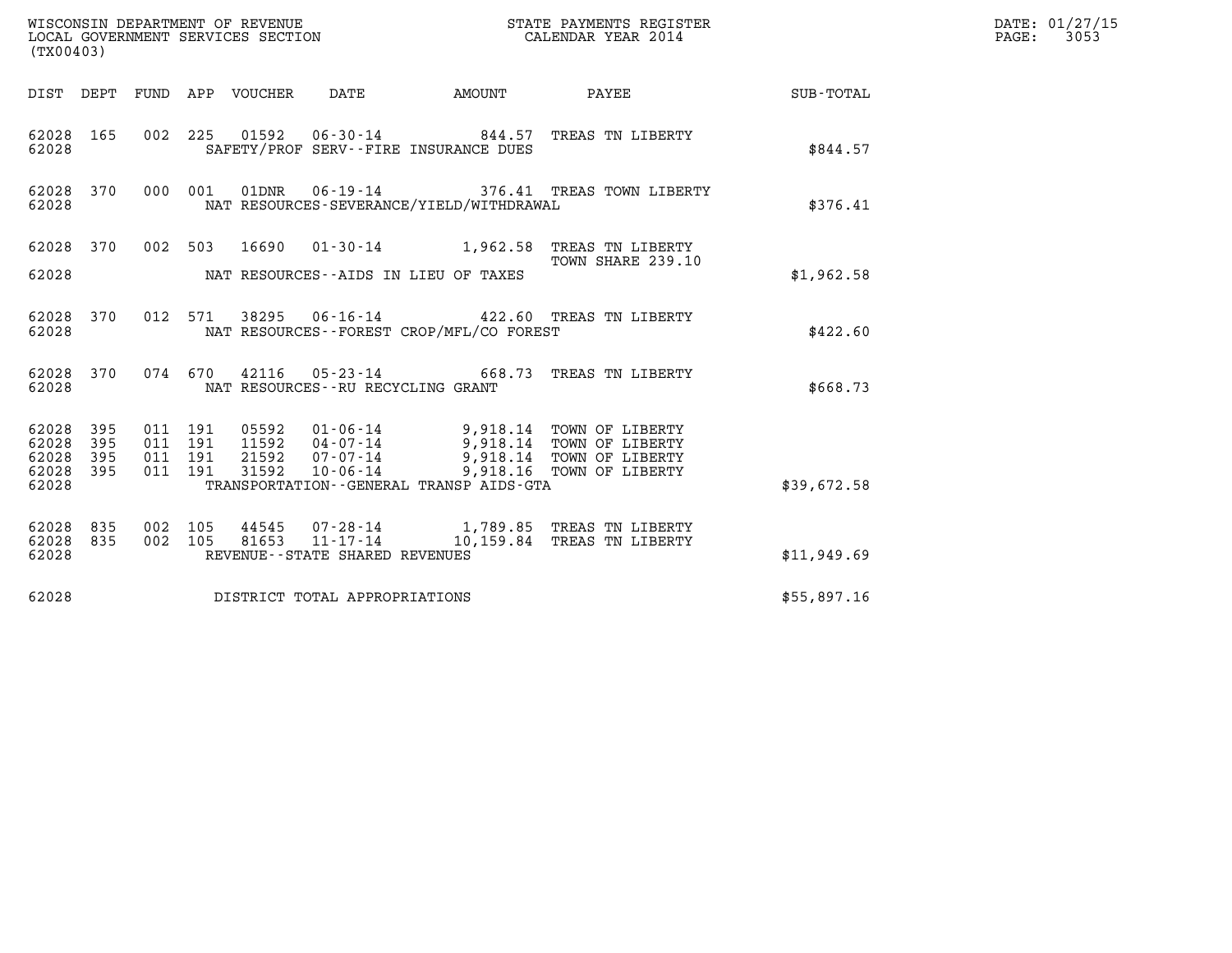| (TX00403)                                                    |                                          | WISCONSIN DEPARTMENT OF REVENUE<br>LOCAL GOVERNMENT SERVICES SECTION                                                                            |                                                                            | DATE: 01/27/15<br>$\mathtt{PAGE:}$<br>3054 |                 |  |
|--------------------------------------------------------------|------------------------------------------|-------------------------------------------------------------------------------------------------------------------------------------------------|----------------------------------------------------------------------------|--------------------------------------------|-----------------|--|
|                                                              |                                          | DIST DEPT FUND APP VOUCHER DATE                                                                                                                 | AMOUNT                                                                     |                                            | PAYEE SUB-TOTAL |  |
| 62030 165<br>62030                                           |                                          | 002 225 01593 06-30-14 970.36 TREAS TN STARK<br>SAFETY/PROF SERV--FIRE INSURANCE DUES                                                           |                                                                            |                                            | \$970.36        |  |
| 62030 370<br>62030                                           |                                          | 000 001<br>NAT RESOURCES-SEVERANCE/YIELD/WITHDRAWAL                                                                                             | 01DNR  06-19-14  21,811.23  TREAS TOWN STARK                               |                                            | \$21,811.23     |  |
| 62030 370<br>62030                                           |                                          | 012 571 38296 06-16-14 893.18 TREAS TN STARK<br>NAT RESOURCES--FOREST CROP/MFL/CO FOREST                                                        |                                                                            |                                            | \$893.18        |  |
| 62030 395<br>62030<br>395<br>62030 395<br>62030 395<br>62030 | 011 191<br>011 191<br>011 191<br>011 191 | 05593  01-06-14  20,042.69  TOWN OF STARK<br>11593  04-07-14  20,042.69  TOWN OF STARK<br>31593<br>TRANSPORTATION - - GENERAL TRANSP AIDS - GTA | 21593 07-07-14 20,042.69 TOWN OF STARK<br>10-06-14 20,042.72 TOWN OF STARK |                                            | \$80,170.79     |  |
| 62030 835<br>62030 835<br>62030                              | 002 105<br>002 105                       | 81654 11-17-14<br>REVENUE - - STATE SHARED REVENUES                                                                                             | 44546 07-28-14 3,460.83 TREAS TN STARK                                     | 19,645.44 TREAS TN STARK                   | \$23,106.27     |  |
| 62030 835<br>62030                                           |                                          | 002 501 00003 02-03-14 3,185.28 TREAS TN STARK<br>DOA-PAYMENT FOR MUNICIPAL SERVICES AID                                                        |                                                                            |                                            | \$3,185.28      |  |
| 62030                                                        |                                          | DISTRICT TOTAL APPROPRIATIONS                                                                                                                   |                                                                            |                                            | \$130, 137.11   |  |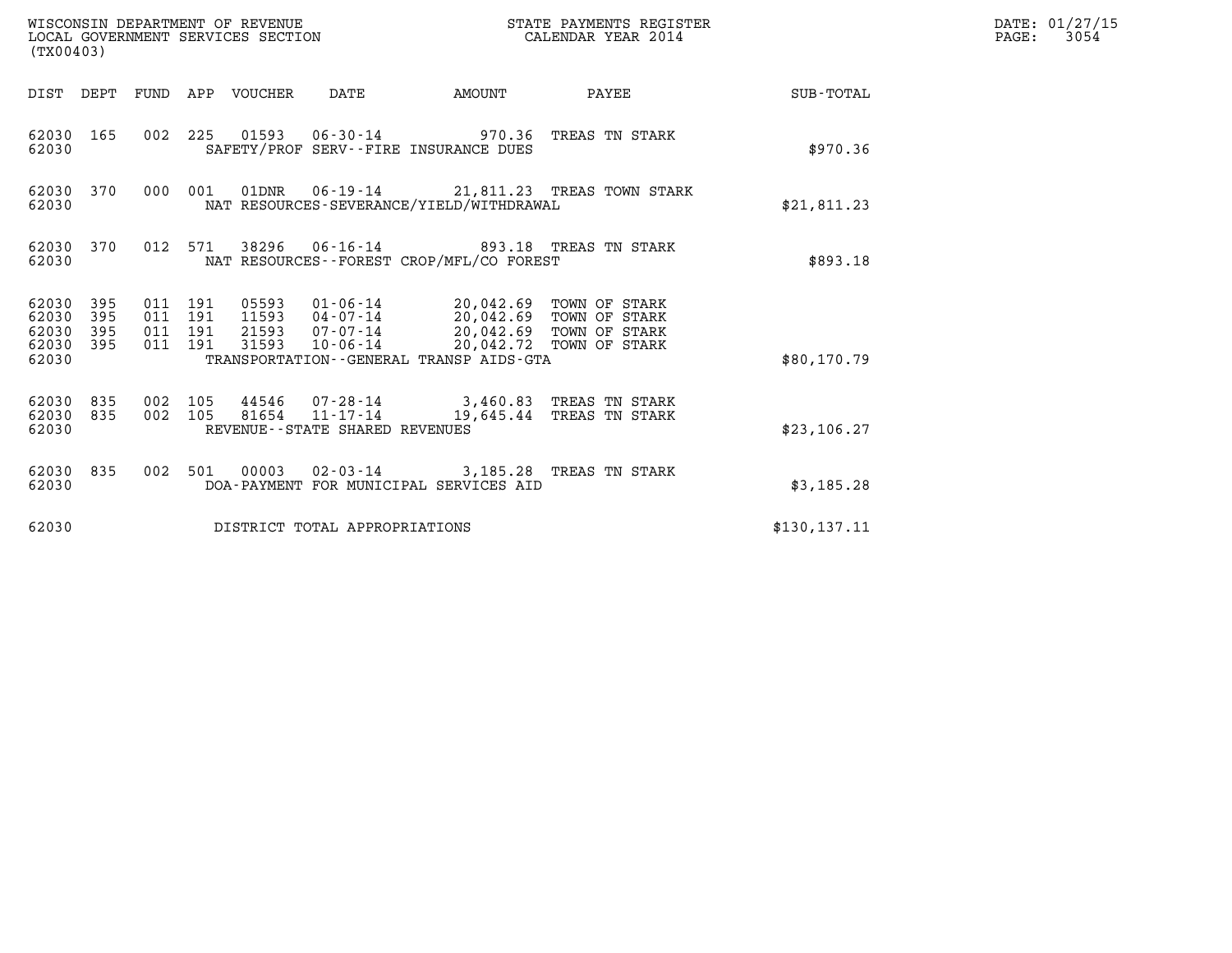| (TX00403)                                                 |                                          |                                                                                                                                                                                                                                     |               | DATE: 01/27/15<br>3055<br>$\mathtt{PAGE:}$ |
|-----------------------------------------------------------|------------------------------------------|-------------------------------------------------------------------------------------------------------------------------------------------------------------------------------------------------------------------------------------|---------------|--------------------------------------------|
|                                                           |                                          | DIST DEPT FUND APP VOUCHER DATE                                                                                                                                                                                                     |               |                                            |
| 62032 165<br>62032                                        |                                          | 002 225 01594 06-30-14 1,437.56 TREAS TN STERLING<br>SAFETY/PROF SERV--FIRE INSURANCE DUES                                                                                                                                          | \$1,437.56    |                                            |
| 62032 370<br>62032                                        |                                          | 01DNR  06-19-14  710.81 TREAS TOWN STERLING<br>000 001<br>NAT RESOURCES-SEVERANCE/YIELD/WITHDRAWAL                                                                                                                                  | \$710.81      |                                            |
|                                                           |                                          | 62032 370 002 503 16691 01-30-14 2,638.43 TREAS TN STERLING<br>TOWN SHARE 412.66                                                                                                                                                    |               |                                            |
| 62032                                                     |                                          | NAT RESOURCES--AIDS IN LIEU OF TAXES                                                                                                                                                                                                | \$2,638.43    |                                            |
| 62032 370<br>62032                                        |                                          | 012 571 38297 06-16-14 515.32 TREAS TN STERLING<br>NAT RESOURCES - - FOREST CROP/MFL/CO FOREST                                                                                                                                      | \$515.32      |                                            |
| 62032 370<br>62032                                        |                                          | 012 579 19815 04-16-14 40.50 TREAS TN STERLING<br>NAT RESOURCES--AIDS IN LIEU OF TAXES                                                                                                                                              | \$40.50       |                                            |
| 62032 395<br>62032 395<br>62032 395<br>62032 395<br>62032 | 011 191<br>011 191<br>011 191<br>011 191 | 05594  01-06-14  32,665.31 TOWN OF STERLING<br>11594  04-07-14  32,665.31 TOWN OF STERLING<br>21594  07-07-14  32,665.31 TOWN OF STERLING<br>31594  10-06-14  32,665.31 TOWN OF STERLING<br>TRANSPORTATION--GENERAL TRANSP AIDS-GTA | \$130,661.24  |                                            |
| 62032 465<br>62032 465<br>62032 465<br>62032              | 002 305<br>002 305<br>002 305            | 00147   12-02-14   1,038.99 TREAS TN STERLING<br>01035   01-17-14   1,060.87 TREAS TN STERLING<br>01448   05-19-14   6,233.97 TREAS TN STERLING<br>MILITARY AFFAIRS-EMER MGMT-DISASTER RECO                                         | \$8,333.83    |                                            |
| 62032 465<br>62032 465<br>62032 465<br>62032              | 002 342<br>002 342<br>002 342            | 00147  12-02-14  6,233.97 TREAS TN STERLING<br>01035  01-17-14  6,365.24 TREAS TN STERLING<br>37,403.79 TREAS TN STERLING<br>01448<br>$05 - 19 - 14$<br>MILITARY AFFAIRS-EMERGENCY MGMT-FED FUND                                    | \$50,003.00   |                                            |
| 62032 835<br>62032 835<br>62032                           | 002 105<br>002 105                       | 5,372.49 TREAS TN STERLING<br>44547<br>07-28-14<br>$11 - 17 - 14$<br>81655<br>30,454.72 TREAS TN STERLING<br>REVENUE - - STATE SHARED REVENUES                                                                                      | \$35,827.21   |                                            |
| 62032 835<br>62032                                        | 002 109                                  | $07 - 28 - 14$<br>03441<br>4.00 TREAS TN STERLING<br>REVENUE - - EXEMPT COMPUTER AID                                                                                                                                                | \$4.00        |                                            |
| 62032 835<br>62032                                        |                                          | 00003<br>002 501<br>02-03-14<br>44.67 TREAS TN STERLING<br>DOA-PAYMENT FOR MUNICIPAL SERVICES AID                                                                                                                                   | \$44.67       |                                            |
| 62032                                                     |                                          | DISTRICT TOTAL APPROPRIATIONS                                                                                                                                                                                                       | \$230, 216.57 |                                            |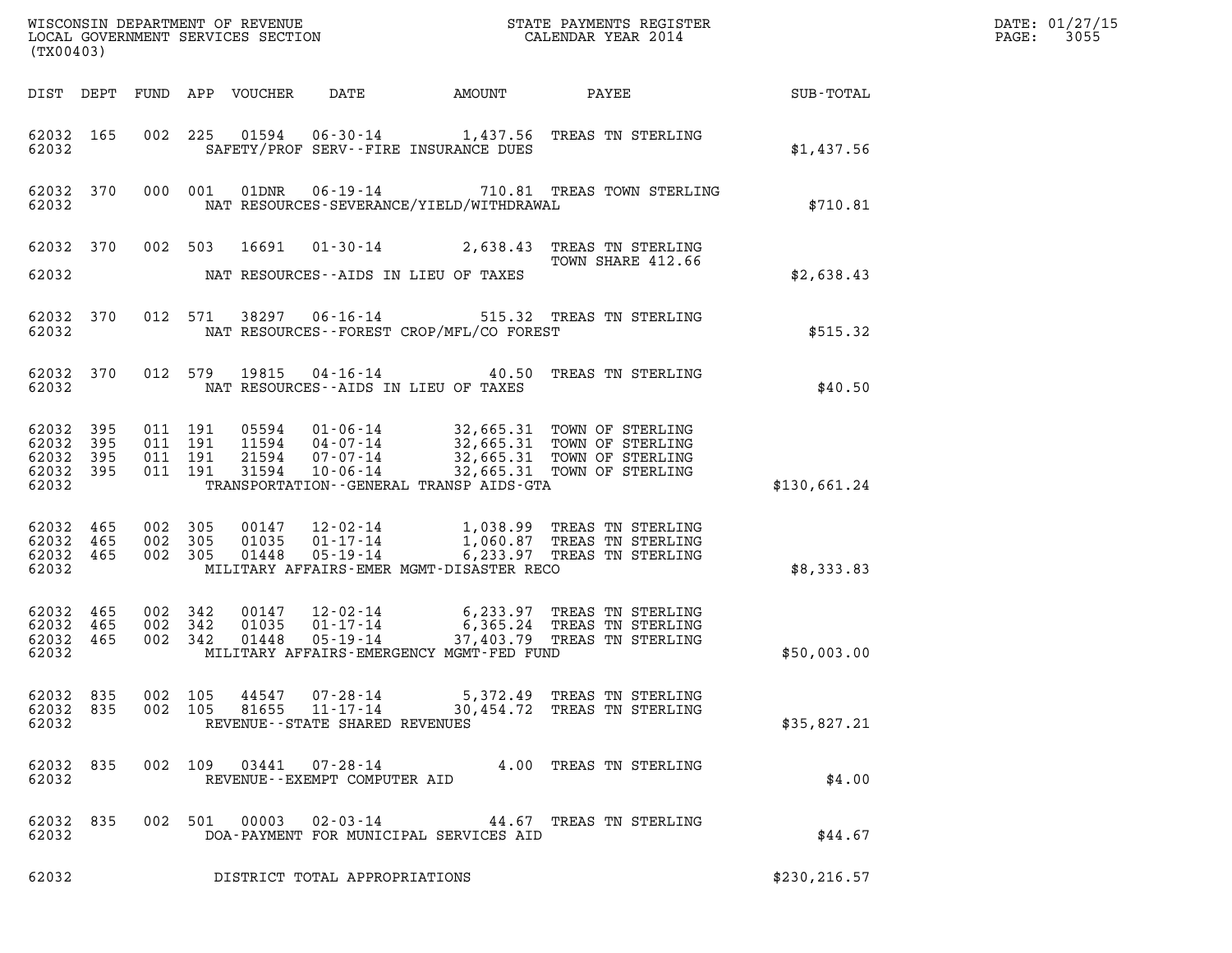| WISCONSIN DEPARTMENT OF REVENUE<br>LOCAL GOVERNMENT SERVICES SECTION<br>(TX00403)                                                               |                                                                                                                                                                         | STATE PAYMENTS REGISTER<br>CALENDAR YEAR 2014 |               | DATE: 01/27/15<br>$\mathtt{PAGE:}$<br>3056 |
|-------------------------------------------------------------------------------------------------------------------------------------------------|-------------------------------------------------------------------------------------------------------------------------------------------------------------------------|-----------------------------------------------|---------------|--------------------------------------------|
| FUND APP VOUCHER<br>DIST DEPT                                                                                                                   | <b>AMOUNT</b><br>DATE                                                                                                                                                   | <b>PAYEE</b> FOR THE PAYEE                    | SUB-TOTAL     |                                            |
| 62034 165<br>62034                                                                                                                              | 002 225 01595 06-30-14 1,275.84 TREAS TN UNION<br>SAFETY/PROF SERV--FIRE INSURANCE DUES                                                                                 |                                               | \$1,275.84    |                                            |
| 62034 370<br>012 571<br>62034 370<br>012 571<br>38298<br>62034                                                                                  | 38298  06-16-14  626.71  TREAS TN UNION<br>06-16-14 35.78 TREAS TN UNION<br>NAT RESOURCES--FOREST CROP/MFL/CO FOREST                                                    |                                               | \$662.49      |                                            |
| 370<br>012<br>579<br>19816<br>62034<br>62034                                                                                                    | 04-16-14 45.64 TREAS TN UNION<br>NAT RESOURCES -- AIDS IN LIEU OF TAXES                                                                                                 |                                               | \$45.64       |                                            |
| 62034 395<br>011 191<br>05595<br>62034<br>395<br>011 191<br>11595<br>62034<br>395<br>011 191<br>21595<br>62034 395<br>011 191<br>31595<br>62034 | 01-06-14 20,863.03 TOWN OF UNION<br>04-07-14 20,863.03 TOWN OF UNION<br>07-07-14<br>20,863.03 TOWN OF UNION<br>10-06-14<br>TRANSPORTATION - - GENERAL TRANSP AIDS - GTA | 20,863.05 TOWN OF UNION                       | \$83,452.14   |                                            |
| 44548<br>62034<br>835<br>002 105<br>62034 835<br>002 105<br>62034                                                                               | 07-28-14 5,538.17 TREAS TN UNION<br>81656  11-17-14  31,382.99  TREAS TN UNION<br>REVENUE--STATE SHARED REVENUES                                                        |                                               | \$36,921.16   |                                            |
| 62034<br>835<br>002 109<br>03442<br>62034                                                                                                       | 07-28-14 75.00 TREAS TN UNION<br>REVENUE--EXEMPT COMPUTER AID                                                                                                           |                                               | \$75.00       |                                            |
| 62034                                                                                                                                           | DISTRICT TOTAL APPROPRIATIONS                                                                                                                                           |                                               | \$122, 432.27 |                                            |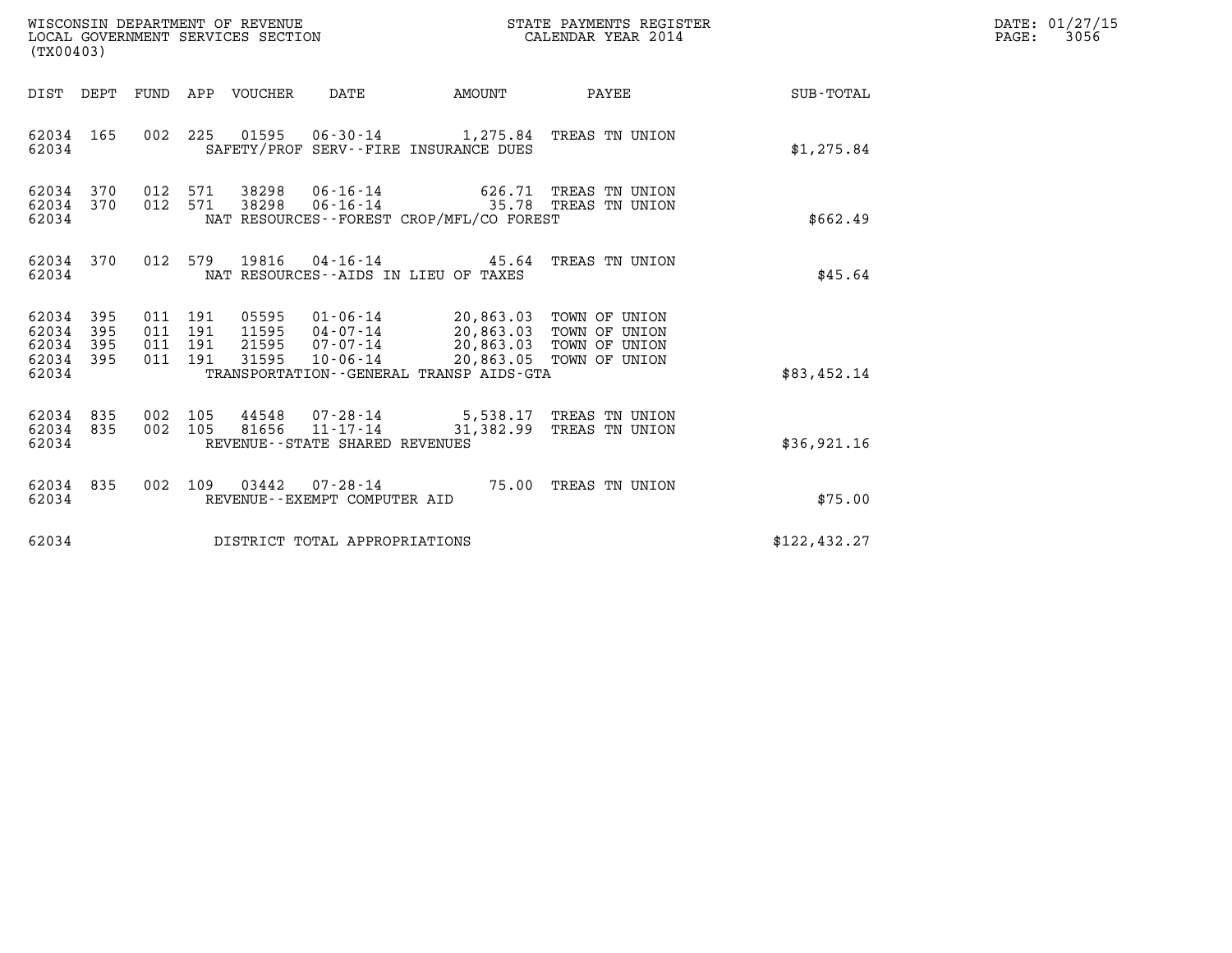| WISCONSIN DEPARTMENT OF REVENUE<br>LOCAL GOVERNMENT SERVICES SECTION<br>(TX00403) |     |                    |         |                            |                                                        | STATE PAYMENTS REGISTER<br>CALENDAR YEAR 2014 |                                                                                                                         |               | DATE: 01/27/15<br>3057<br>$\mathtt{PAGE:}$ |
|-----------------------------------------------------------------------------------|-----|--------------------|---------|----------------------------|--------------------------------------------------------|-----------------------------------------------|-------------------------------------------------------------------------------------------------------------------------|---------------|--------------------------------------------|
|                                                                                   |     |                    |         | DIST DEPT FUND APP VOUCHER | DATE                                                   | AMOUNT                                        | PAYEE                                                                                                                   | SUB-TOTAL     |                                            |
| 62036 165<br>62036                                                                |     |                    |         |                            |                                                        | SAFETY/PROF SERV--FIRE INSURANCE DUES         | 002 225 01596 06-30-14 5,732.29 TREAS TN VIROQUA                                                                        | \$5,732.29    |                                            |
| 62036 370<br>62036                                                                |     | 000 001            |         | 02DNR                      |                                                        | NAT RESOURCES-SEVERANCE/YIELD/WITHDRAWAL      | 09-11-14 209.87 TREAS TOWN VIROOUA                                                                                      | \$209.87      |                                            |
| 62036 370                                                                         |     |                    |         |                            | 002 503 17260 05-23-14                                 |                                               | 5,197.14 TREAS TN VIROOUA<br>TOWN SHARE 659.87                                                                          |               |                                            |
| 62036                                                                             |     |                    |         |                            |                                                        | NAT RESOURCES--AIDS IN LIEU OF TAXES          |                                                                                                                         | \$5,197.14    |                                            |
| 62036 370<br>62036                                                                |     |                    | 012 571 |                            | 38299 06-16-14                                         | NAT RESOURCES - - FOREST CROP/MFL/CO FOREST   | 485.86 TREAS TN VIROQUA                                                                                                 | \$485.86      |                                            |
| 62036 395<br>62036 395                                                            |     | 011 191<br>011 191 |         |                            |                                                        |                                               | 05596  01-06-14  40,540.55  TOWN OF VIROQUA                                                                             |               |                                            |
| 62036<br>62036 395                                                                | 395 | 011 191<br>011 191 |         | 31596                      | $10 - 06 - 14$                                         |                                               | 11596  04-07-14  40,540.55  TOWN OF VIROQUA<br>21596  07-07-14  40,540.55  TOWN OF VIROQUA<br>40,540.55 TOWN OF VIROQUA |               |                                            |
| 62036                                                                             |     |                    |         |                            |                                                        | TRANSPORTATION--GENERAL TRANSP AIDS-GTA       |                                                                                                                         | \$162, 162.20 |                                            |
| 62036 835<br>62036 835                                                            |     | 002 105<br>002 105 |         | 81657                      | 44549 07-28-14<br>$11 - 17 - 14$                       |                                               | 12,852.47 TREAS TN VIROOUA<br>72,836.26 TREAS TN VIROQUA                                                                |               |                                            |
| 62036                                                                             |     |                    |         |                            | REVENUE - - STATE SHARED REVENUES                      |                                               |                                                                                                                         | \$85,688.73   |                                            |
| 62036 835<br>62036                                                                |     |                    |         |                            | 002 109 03443 07-28-14<br>REVENUE--EXEMPT COMPUTER AID |                                               | 40.00 TREAS TN VIROOUA                                                                                                  | \$40.00       |                                            |
| 62036                                                                             |     |                    |         |                            | DISTRICT TOTAL APPROPRIATIONS                          |                                               |                                                                                                                         | \$259,516.09  |                                            |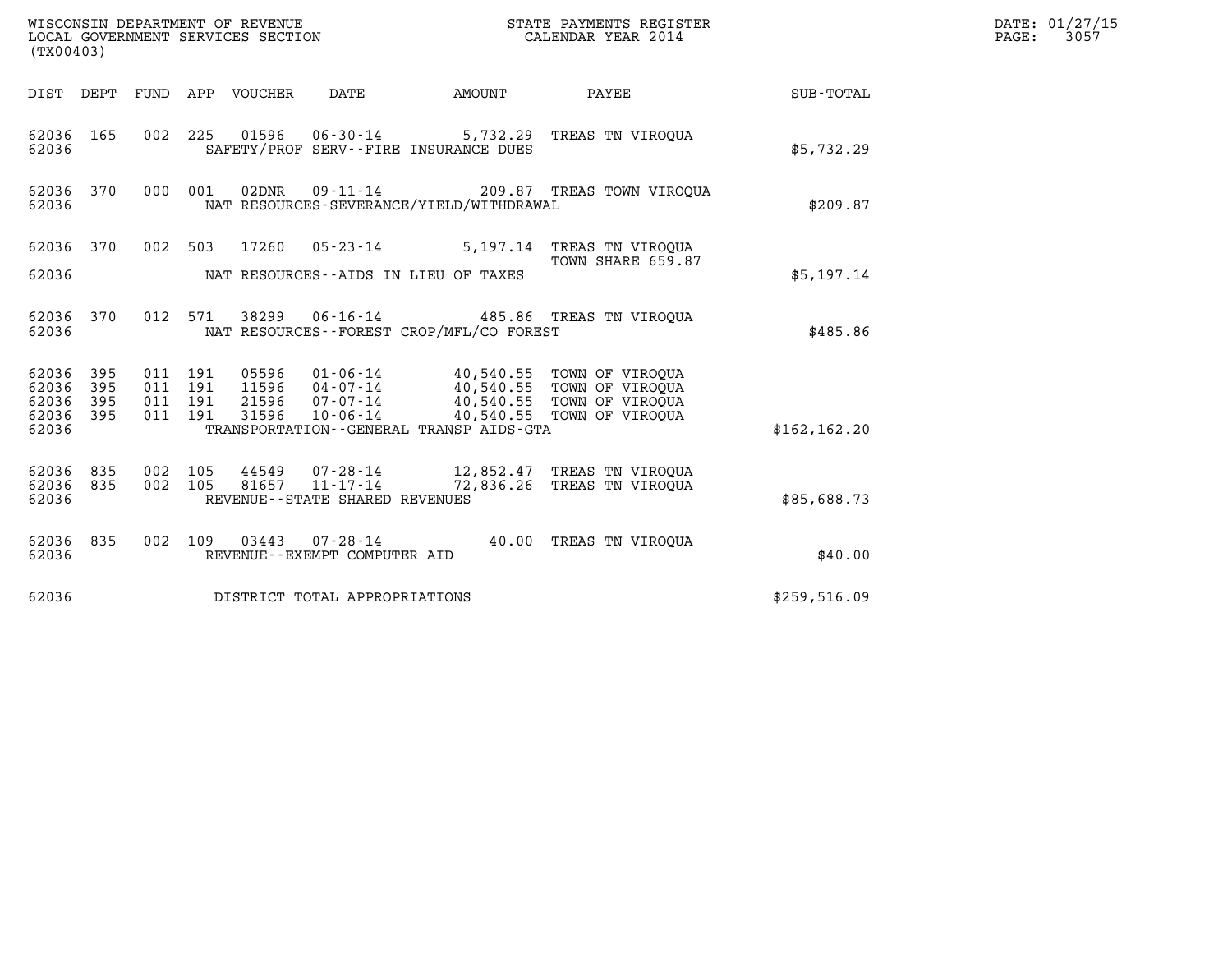| WISCONSIN DEPARTMENT OF REVENUE   | STATE PAYMENTS REGISTER | DATE: 01/27/15 |
|-----------------------------------|-------------------------|----------------|
| LOCAL GOVERNMENT SERVICES SECTION | CALENDAR YEAR 2014      | 3058<br>PAGE:  |

| WISCONSIN DEPARTMENT OF REVENUE<br>LOCAL GOVERNMENT SERVICES SECTION<br>(TX00403) |                   |                   |                   |                         |                                                                       |                                                      |                                                                                     |                  |
|-----------------------------------------------------------------------------------|-------------------|-------------------|-------------------|-------------------------|-----------------------------------------------------------------------|------------------------------------------------------|-------------------------------------------------------------------------------------|------------------|
| DIST                                                                              | DEPT              | FUND              | APP               | VOUCHER                 | DATE                                                                  | AMOUNT                                               | PAYEE                                                                               | <b>SUB-TOTAL</b> |
| 62038<br>62038                                                                    | 165               | 002               | 225               |                         |                                                                       | SAFETY/PROF SERV--FIRE INSURANCE DUES                | 01597   06-30-14   1,886.80   TREAS TN WEBSTER                                      | \$1,886.80       |
| 62038                                                                             | 370               | 002               | 503               | 16793                   | $02 - 05 - 14$                                                        | 1,201.51                                             | TREAS TN WEBSTER<br>TOWN SHARE 204.77                                               |                  |
| 62038                                                                             |                   |                   |                   |                         |                                                                       | NAT RESOURCES--AIDS IN LIEU OF TAXES                 |                                                                                     | \$1,201.51       |
| 62038<br>62038                                                                    | 370               | 012               | 571               | 38300                   |                                                                       | NAT RESOURCES - - FOREST CROP/MFL/CO FOREST          | 06-16-14 574.36 TREAS TN WEBSTER                                                    | \$574.36         |
| 62038<br>62038<br>62038                                                           | 395<br>395<br>395 | 011<br>011<br>011 | 191<br>191<br>191 | 05597<br>11597<br>21597 | $01 - 06 - 14$<br>$04 - 07 - 14$<br>07-07-14                          |                                                      | 26,827.68 TOWN OF WEBSTER<br>26,827.68 TOWN OF WEBSTER<br>26,827.68 TOWN OF WEBSTER |                  |
| 62038<br>62038                                                                    | 395               | 011               | 191               | 31597                   | 10-06-14                                                              | 26,827.69<br>TRANSPORTATION--GENERAL TRANSP AIDS-GTA | TOWN OF WEBSTER                                                                     | \$107,310.73     |
| 62038<br>62038<br>62038                                                           | 835<br>835        | 002<br>002        | 105<br>105        | 44550<br>81658          | $07 - 28 - 14$<br>$11 - 17 - 14$<br>REVENUE - - STATE SHARED REVENUES | 38,121.01                                            | 6,714.06 TREAS TN WEBSTER<br>TREAS TN WEBSTER                                       | \$44,835.07      |
| 62038<br>62038                                                                    | 835               | 002               | 109               | 03444                   | $07 - 28 - 14$<br>REVENUE - - EXEMPT COMPUTER AID                     | 2.00                                                 | TREAS TN WEBSTER                                                                    | \$2.00           |
| 62038                                                                             |                   |                   |                   |                         | DISTRICT TOTAL APPROPRIATIONS                                         |                                                      |                                                                                     | \$155,810.47     |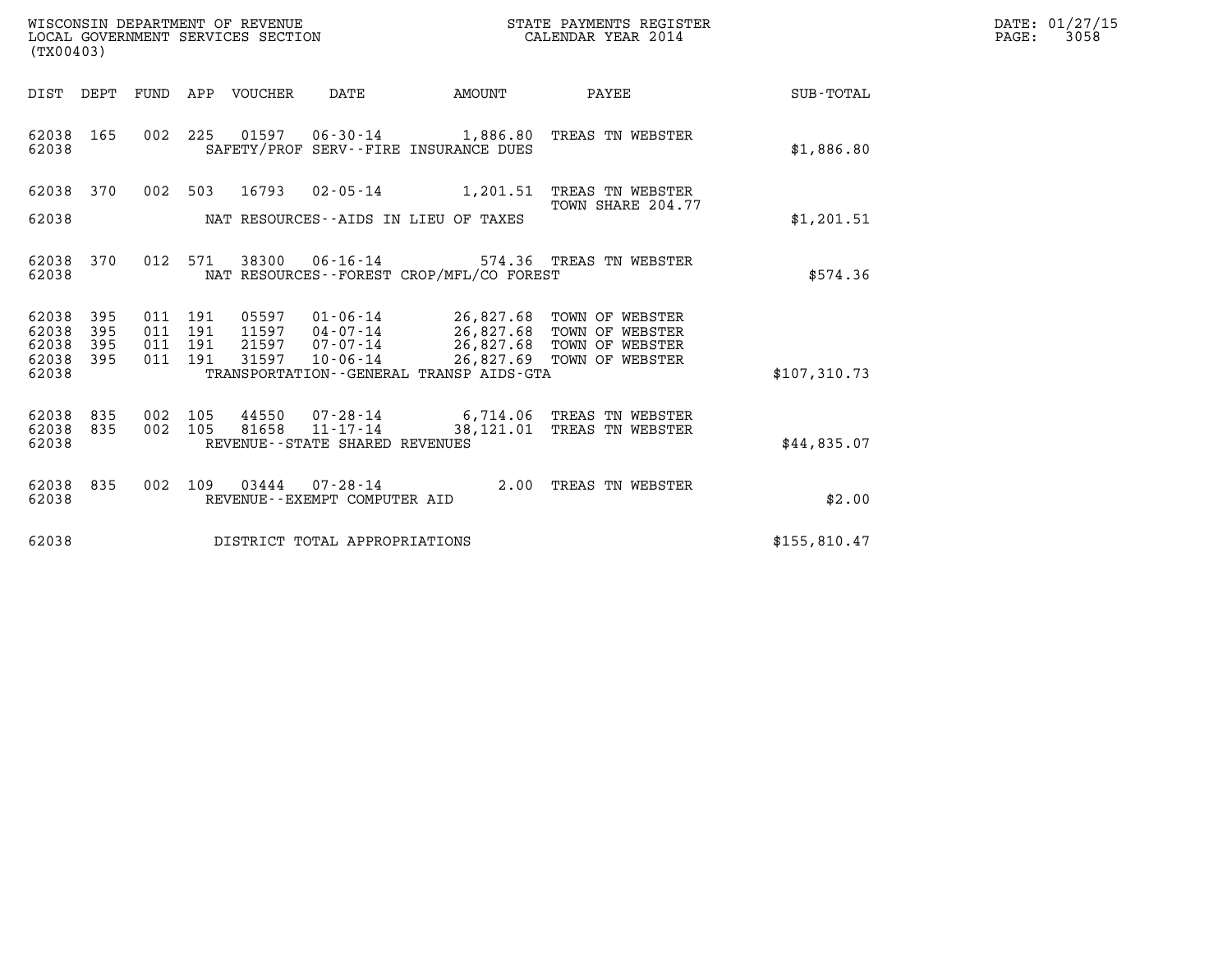| DATE: | 01/27/15 |
|-------|----------|
| PAGE: | 3059     |

| (TX00403)                                             |     |                                          |         |                            |                                                           |                                             |                                                                                                                                                                                              |               | DATE: 01/27/15<br>3059<br>PAGE: |
|-------------------------------------------------------|-----|------------------------------------------|---------|----------------------------|-----------------------------------------------------------|---------------------------------------------|----------------------------------------------------------------------------------------------------------------------------------------------------------------------------------------------|---------------|---------------------------------|
|                                                       |     |                                          |         | DIST DEPT FUND APP VOUCHER | DATE                                                      | AMOUNT                                      | <b>PAYEE</b> FOUND THE PAYEE                                                                                                                                                                 | SUB-TOTAL     |                                 |
| 62040 165<br>62040                                    |     |                                          |         |                            |                                                           | SAFETY/PROF SERV--FIRE INSURANCE DUES       | 002 225 01598 06-30-14 2,012.59 TREAS TN WHEATLAND                                                                                                                                           | \$2,012.59    |                                 |
| 62040 370<br>62040<br>62040 370                       | 370 | 002 503<br>002 503<br>002 503            |         |                            |                                                           |                                             | 16794  02-05-14  906.09  TREAS TN WHEATLAND<br>16794  02-05-14  9,936.69  TREAS TN WHEATLAND<br>16794  02-05-14  2,711.56  TREAS TN WHEATLAND<br>TOWN SHARE 2536.78                          |               |                                 |
| 62040                                                 |     |                                          |         |                            |                                                           | NAT RESOURCES--AIDS IN LIEU OF TAXES        |                                                                                                                                                                                              | \$13,554.34   |                                 |
| 62040<br>62040                                        | 370 |                                          | 012 571 |                            |                                                           | NAT RESOURCES - - FOREST CROP/MFL/CO FOREST | 38301  06-16-14  752.92  TREAS TN WHEATLAND                                                                                                                                                  | \$752.92      |                                 |
| 62040 370<br>62040 370<br>62040                       |     | 012 579<br>012 579                       |         |                            |                                                           | NAT RESOURCES--AIDS IN LIEU OF TAXES        |                                                                                                                                                                                              | \$160.08      |                                 |
| 62040 395<br>62040<br>62040 395<br>62040 395<br>62040 | 395 | 011 191<br>011 191<br>011 191<br>011 191 |         |                            |                                                           | TRANSPORTATION--GENERAL TRANSP AIDS-GTA     | 05598  01-06-14  21,662.20 TOWN OF WHEATLAND<br>11598  04-07-14  21,662.20 TOWN OF WHEATLAND<br>21598  07-07-14  21,662.20 TOWN OF WHEATLAND<br>31598  10-06-14  21,662.21 TOWN OF WHEATLAND | \$86,648.81   |                                 |
| 62040 465<br>62040 465<br>62040                       |     | 002 305<br>002 305                       |         | 01348<br>01452             |                                                           | MILITARY AFFAIRS-EMER MGMT-DISASTER RECO    | 03-19-14 674.51 TREAS TN WHEATLAND<br>05-19-14 2,800.57 TREAS TN WHEATLAND                                                                                                                   | \$3,475.08    |                                 |
| 62040 465<br>62040 465<br>62040                       |     | 002 342<br>002 342                       |         | 01348<br>01452             |                                                           | MILITARY AFFAIRS-EMERGENCY MGMT-FED FUND    | 03-19-14 4,047.05 TREAS TN WHEATLAND<br>05-19-14 16,803.43 TREAS TN WHEATLAND                                                                                                                | \$20,850.48   |                                 |
| 62040<br>62040 835<br>62040                           | 835 | 002<br>002 105                           | 105     | 44551<br>81659             | 07-28-14<br>11-17-14<br>REVENUE - - STATE SHARED REVENUES |                                             | 2,775.72 TREAS TN WHEATLAND<br>15,746.42 TREAS TN WHEATLAND                                                                                                                                  | \$18,522.14   |                                 |
| 62040<br>62040                                        | 835 | 002 109                                  |         | 03445                      | 07-28-14<br>REVENUE--EXEMPT COMPUTER AID                  |                                             | 9.00 TREAS TN WHEATLAND                                                                                                                                                                      | \$9.00        |                                 |
| 62040<br>62040                                        | 835 |                                          | 021 363 | 36375                      | 03-24-14<br>REVENUE--LOTTERY CREDIT -                     |                                             | 1,223.30 TREAS TN WHEATLAND                                                                                                                                                                  | \$1,223.30    |                                 |
| 62040                                                 |     |                                          |         |                            | DISTRICT TOTAL APPROPRIATIONS                             |                                             |                                                                                                                                                                                              | \$147, 208.74 |                                 |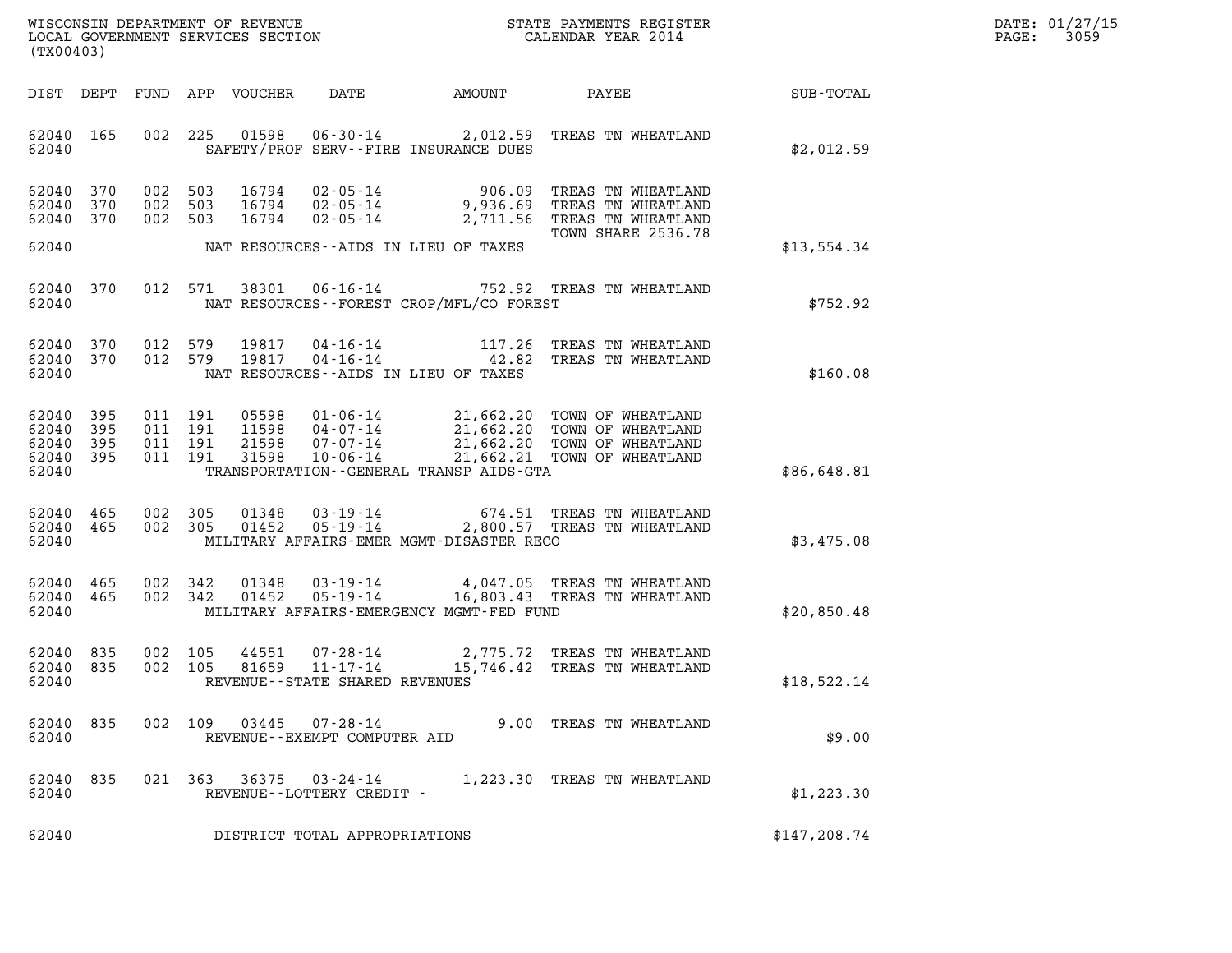| $\tt WISCONSIM DEPARTMENT OF REVENUE$ $\tt WISCONSIMENTS REGISTER$<br>LOCAL GOVERNMENT SERVICES SECTION $\tt CALENDAR YEAR$<br>2014<br>(TX00403) |                        |                    |                                          |                |                                                                 |                                              |                                                                                                                                                                                                      |              | DATE: 01/27/15<br>$\mathtt{PAGE:}$<br>3060 |
|--------------------------------------------------------------------------------------------------------------------------------------------------|------------------------|--------------------|------------------------------------------|----------------|-----------------------------------------------------------------|----------------------------------------------|------------------------------------------------------------------------------------------------------------------------------------------------------------------------------------------------------|--------------|--------------------------------------------|
|                                                                                                                                                  |                        |                    |                                          |                |                                                                 |                                              | DIST DEPT FUND APP VOUCHER DATE AMOUNT PAYEE                                                                                                                                                         | SUB-TOTAL    |                                            |
| 62042                                                                                                                                            | 62042 165              |                    | 002 225                                  |                |                                                                 | SAFETY/PROF SERV--FIRE INSURANCE DUES        | 01599   06-30-14   1,024.26   TREAS TN WHITESTOWN                                                                                                                                                    | \$1,024.26   |                                            |
| 62042 370<br>62042                                                                                                                               | 62042 370              | 000 001            | 000 001                                  | 01DNR<br>02DNR | $06 - 19 - 14$                                                  | NAT RESOURCES-SEVERANCE/YIELD/WITHDRAWAL     | 126.27 TREAS TOWN WHITESTOWN<br>09-19-14 120.27 INDAS IOWN WHITESTOWN<br>09-11-14 50.68 TREAS TOWN WHITESTOWN                                                                                        | \$176.95     |                                            |
| 62042 370<br>62042 370<br>62042                                                                                                                  |                        | 002 503            | 002 503                                  | 16795<br>16795 |                                                                 | NAT RESOURCES--AIDS IN LIEU OF TAXES         | 02-05-14 2,395.80 TREAS TN WHITESTOWN<br>02-05-14 7,052.51 TREAS TN WHITESTOWN<br>TOWN SHARE 1867.27                                                                                                 | \$9,448.31   |                                            |
|                                                                                                                                                  | 62042 370              |                    |                                          |                |                                                                 |                                              | 012 571 38302 06-16-14 506.02 TREAS TN WHITESTOWN                                                                                                                                                    |              |                                            |
| 62042                                                                                                                                            |                        |                    |                                          |                |                                                                 | NAT RESOURCES--FOREST CROP/MFL/CO FOREST     |                                                                                                                                                                                                      | \$506.02     |                                            |
| 62042 370<br>62042                                                                                                                               | 62042 370              | 012 579<br>012 579 |                                          | 19818<br>19818 |                                                                 | NAT RESOURCES--AIDS IN LIEU OF TAXES         | 04-16-14 736.00 TREAS TN WHITESTOWN<br>04-16-14 1,686.47 TREAS TN WHITESTOWN                                                                                                                         | \$2,422.47   |                                            |
| 62042 395<br>62042 395<br>62042                                                                                                                  | 62042 395<br>62042 395 |                    | 011 191<br>011 191<br>011 191<br>011 191 |                |                                                                 | TRANSPORTATION - - GENERAL TRANSP AIDS - GTA | 05599  01-06-14  26,271.97  TOWN OF WHITESTOWN<br>11599  04-07-14  26,271.97  TOWN OF WHITESTOWN<br>21599  07-07-14  26,271.97  TOWN OF WHITESTOWN<br>31599  10-06-14  26,271.97  TOWN OF WHITESTOWN | \$105,087.88 |                                            |
| 62042 835<br>62042                                                                                                                               | 62042 835              | 002 105            | 002 105                                  | 44552          | 07-28-14<br>81660 11-17-14<br>REVENUE - - STATE SHARED REVENUES |                                              | 8,543.77 TREAS TN WHITESTOWN<br>48,414.69 TREAS TN WHITESTOWN                                                                                                                                        | \$56,958.46  |                                            |
| 62042 835<br>62042                                                                                                                               |                        |                    | 002 109                                  | 03446          | REVENUE--EXEMPT COMPUTER AID                                    |                                              | 07-28-14 4.00 TREAS TN WHITESTOWN                                                                                                                                                                    | \$4.00       |                                            |
| 62042 835<br>62042                                                                                                                               |                        |                    |                                          | 002 501 00003  |                                                                 | DOA-PAYMENT FOR MUNICIPAL SERVICES AID       | 02-03-14 997.85 TREAS TN WHITESTOWN                                                                                                                                                                  | \$997.85     |                                            |
| 62042                                                                                                                                            |                        |                    |                                          |                | DISTRICT TOTAL APPROPRIATIONS                                   |                                              |                                                                                                                                                                                                      | \$176,626.20 |                                            |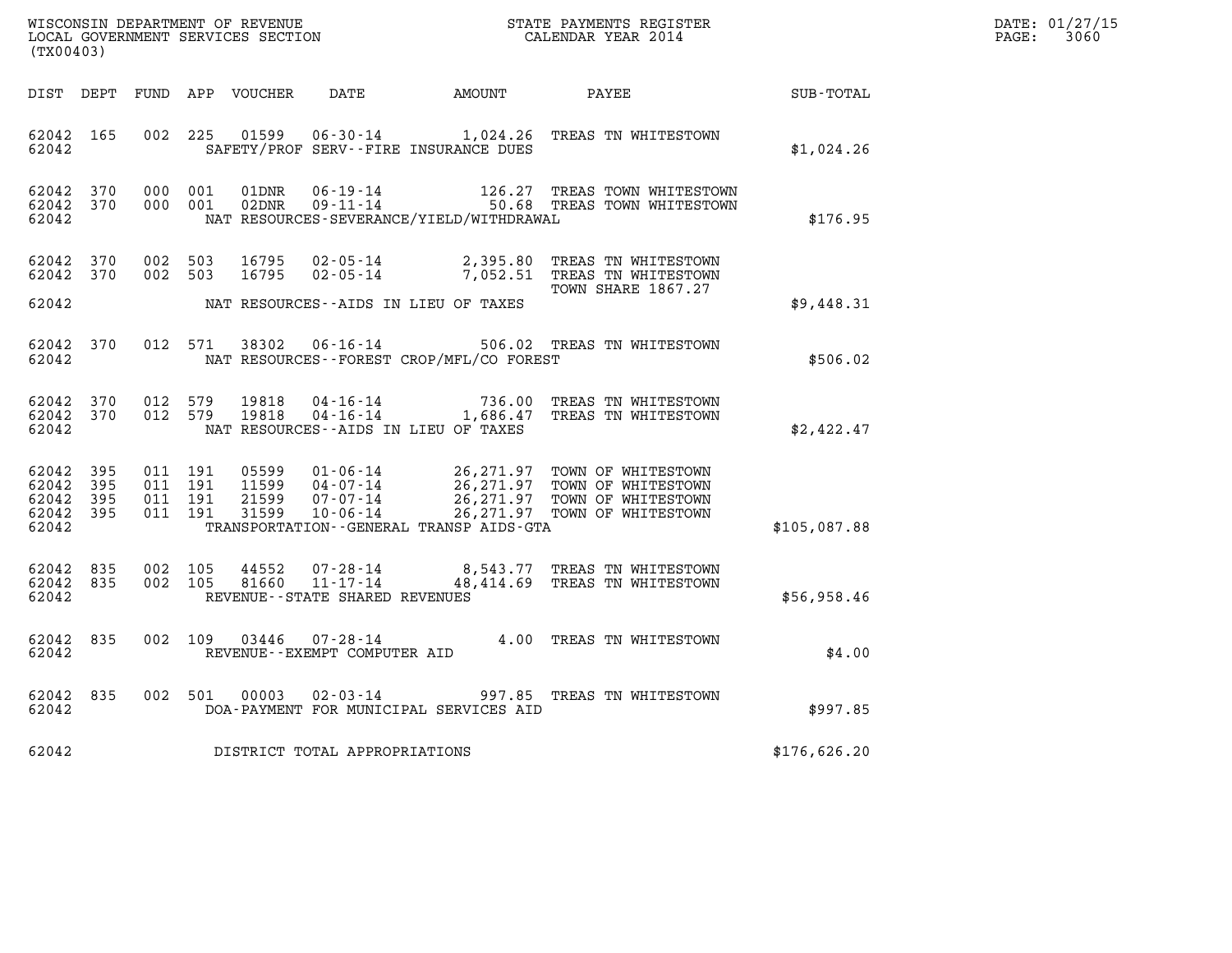| WISCONSIN DEPARTMENT OF REVENUE   | STATE PAYMENTS REGISTER | DATE: 01/27/15 |
|-----------------------------------|-------------------------|----------------|
| LOCAL GOVERNMENT SERVICES SECTION | CALENDAR YEAR 2014      | 3061<br>PAGE:  |

| WISCONSIN DEPARTMENT OF REVENUE<br>LOCAL GOVERNMENT SERVICES SECTION THE STATE PAYMENTS REGISTER<br>(TWO 0403)<br>(TX00403) |           |         |  |  |                                     |                                                |                                                                                                                                                                                            |               | DATE: 01/27/15<br>PAGE: 3061 |
|-----------------------------------------------------------------------------------------------------------------------------|-----------|---------|--|--|-------------------------------------|------------------------------------------------|--------------------------------------------------------------------------------------------------------------------------------------------------------------------------------------------|---------------|------------------------------|
|                                                                                                                             |           |         |  |  |                                     |                                                | DIST DEPT FUND APP VOUCHER DATE AMOUNT PAYEE PATE SUB-TOTAL                                                                                                                                |               |                              |
|                                                                                                                             |           | 62111   |  |  |                                     | SAFETY/PROF SERV--FIRE INSURANCE DUES          | 62111 165 002 225 01600 06-30-14 610.97 TREAS VIL CHASEBURG                                                                                                                                | \$610.97      |                              |
|                                                                                                                             |           |         |  |  |                                     |                                                | 62111 370 002 503 16796 02-05-14 338.32 TREAS VIL CHASEBURG<br>VILL SHARE 8.22                                                                                                             |               |                              |
|                                                                                                                             |           |         |  |  |                                     | 62111 NAT RESOURCES--AIDS IN LIEU OF TAXES     |                                                                                                                                                                                            | \$338.32      |                              |
| 62111 395<br>62111 395<br>62111 395<br>62111                                                                                | 62111 395 | 011 191 |  |  |                                     | TRANSPORTATION - - GENERAL TRANSP AIDS - GTA   |                                                                                                                                                                                            | \$8,977.59    |                              |
|                                                                                                                             |           |         |  |  |                                     |                                                |                                                                                                                                                                                            |               |                              |
|                                                                                                                             |           |         |  |  |                                     |                                                | 62111 465 002 305 01038 01-17-14 160.42 TREAS VIL CHASEBURG<br>62111 465 002 305 01163 02-14-14 1,106.76 TREAS VIL CHASEBURG<br>62111 MILITARY AFFAIRS-EMER MGMT-DISASTER RECO             | \$1,267.18    |                              |
|                                                                                                                             |           |         |  |  |                                     | 62111 MILITARY AFFAIRS-EMERGENCY MGMT-FED FUND | 62111 465 002 342 01038 01-17-14 962.51 TREAS VIL CHASEBURG<br>62111 465 002 342 01163 02-14-14 6,640.56 TREAS VIL CHASEBURG                                                               | \$7,603.07    |                              |
| 62111                                                                                                                       |           |         |  |  | REVENUE--STATE SHARED REVENUES      |                                                | 62111 835 002 105 44553 07-28-14 14,577.24 TREAS VIL CHASEBURG<br>62111 835 002 105 81661 11-17-14 82,604.39 TREAS VIL CHASEBURG                                                           | \$97,181.63   |                              |
| 62111                                                                                                                       | 62111 835 |         |  |  | REVENUE--EXEMPT COMPUTER AID        |                                                | 002 109 03447 07-28-14 21.00 TREAS VIL CHASEBURG                                                                                                                                           | \$21.00       |                              |
|                                                                                                                             |           |         |  |  |                                     |                                                | $\begin{tabular}{lllllll} 62111 & 835 & 021 & 363 & 36376 & 03\text{-}24\text{-}14 & & 355.26 \text{ TREAS VIL CHASEBURG} \\ 62111 & & \text{REVENUE}\text{-LOTTERY CREDIT}\end{tabular}.$ | \$355.26      |                              |
|                                                                                                                             |           |         |  |  | 62111 DISTRICT TOTAL APPROPRIATIONS |                                                |                                                                                                                                                                                            | \$116, 355.02 |                              |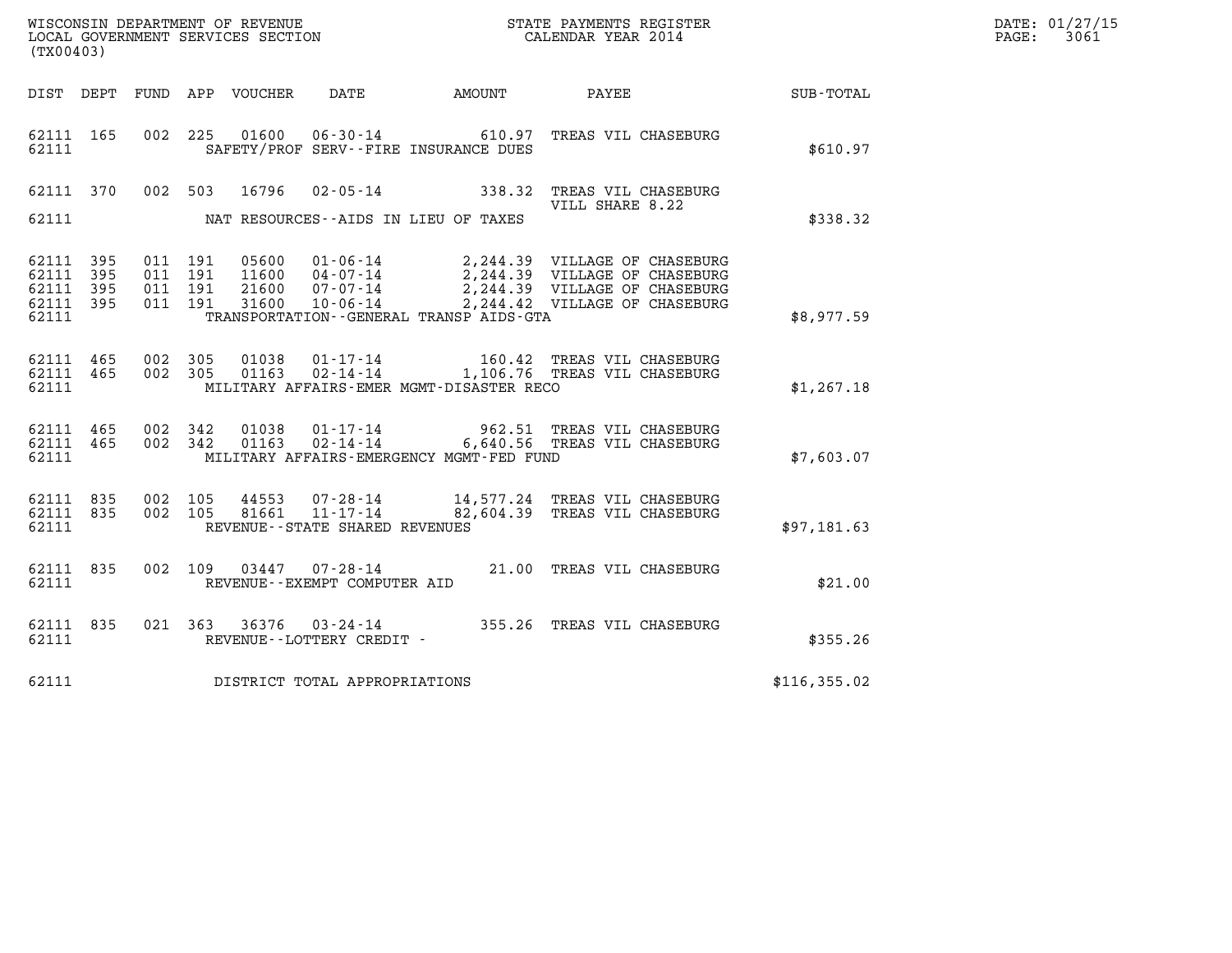| WISCONSIN DEPARTMENT OF REVENUE<br>LOCAL GOVERNMENT SERVICES SECTION<br>CALENDAR YEAR 2014<br>(TX00403) |            |                                          |         |       |                                                     |                                             |                                                                                                |              | DATE: 01/27/15<br>$\mathtt{PAGE:}$<br>3062 |
|---------------------------------------------------------------------------------------------------------|------------|------------------------------------------|---------|-------|-----------------------------------------------------|---------------------------------------------|------------------------------------------------------------------------------------------------|--------------|--------------------------------------------|
|                                                                                                         |            |                                          |         |       |                                                     |                                             | DIST DEPT FUND APP VOUCHER DATE AMOUNT PAYEE TO SUB-TOTAL                                      |              |                                            |
| 62112 165<br>62112                                                                                      |            |                                          |         |       |                                                     | SAFETY/PROF SERV--FIRE INSURANCE DUES       | 002 225 01601 06-30-14 1,761.02 TREAS VIL COON VALLEY                                          | \$1,761.02   |                                            |
| 62112                                                                                                   |            |                                          |         |       |                                                     | NAT RESOURCES - - FOREST CROP/MFL/CO FOREST | 62112 370 012 571 38303 06-16-14 2.00 TREAS VIL COON VALLEY                                    | \$2.00       |                                            |
| 62112 395<br>62112<br>62112<br>62112 395<br>62112                                                       | 395<br>395 | 011 191<br>011 191<br>011 191<br>011 191 |         |       |                                                     | TRANSPORTATION--GENERAL TRANSP AIDS-GTA     |                                                                                                | \$48,950.09  |                                            |
| 62112                                                                                                   | 62112 455  |                                          |         |       | JUSTICE -- LAW ENFORCEMENT TRAINING                 |                                             | 002 231 01310 02-18-14 160.00 TREAS VIL COON VALLEY                                            | \$160.00     |                                            |
| 62112 835<br>62112                                                                                      | 62112 835  | 002 105<br>002 105                       |         | 81662 | $11 - 17 - 14$<br>REVENUE - - STATE SHARED REVENUES |                                             | 44554  07-28-14  38,000.41  TREAS VIL COON VALLEY<br>198,856.58 TREAS VIL COON VALLEY          | \$236,856.99 |                                            |
| 62112 835<br>62112 835<br>62112                                                                         |            | 002 109                                  | 002 109 |       | REVENUE--EXEMPT COMPUTER AID                        |                                             | 03448  07-28-14  705.00 TREAS VIL COON VALLEY<br>05325  07-28-14  148.00 TREAS VIL COON VALLEY | \$853.00     |                                            |
| 62112 835<br>62112                                                                                      |            |                                          |         |       | REVENUE--LOTTERY CREDIT -                           |                                             | 021 363 36377 03-24-14 2,604.14 TREAS VIL COON VALLEY                                          | \$2,604.14   |                                            |
| 62112                                                                                                   |            |                                          |         |       | DISTRICT TOTAL APPROPRIATIONS                       |                                             |                                                                                                | \$291,187.24 |                                            |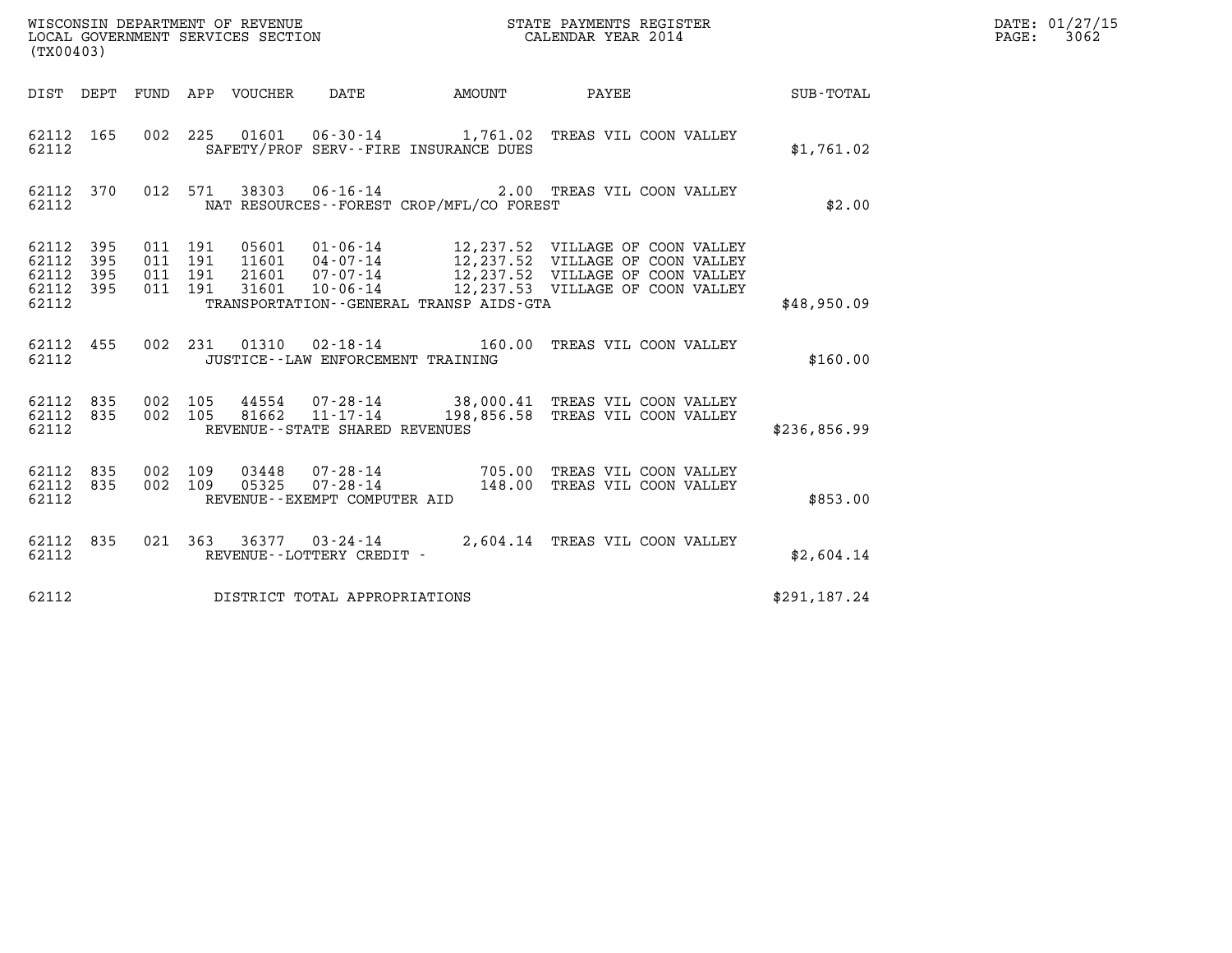| DATE: | 01/27/15 |
|-------|----------|
| PAGE: | 3063     |

| (TX00403)                                     |                   |                                          |            |                            |                                                         |                                          |                                                                                                                                                                                      |              | DATE: 01/27/15<br>3063<br>$\mathtt{PAGE:}$ |
|-----------------------------------------------|-------------------|------------------------------------------|------------|----------------------------|---------------------------------------------------------|------------------------------------------|--------------------------------------------------------------------------------------------------------------------------------------------------------------------------------------|--------------|--------------------------------------------|
|                                               |                   |                                          |            | DIST DEPT FUND APP VOUCHER | DATE                                                    | AMOUNT                                   | PAYEE SUB-TOTAL                                                                                                                                                                      |              |                                            |
| 62116 165<br>62116                            |                   |                                          |            |                            |                                                         | SAFETY/PROF SERV--FIRE INSURANCE DUES    | 002 225 01602 06-30-14 736.75 TREAS VIL DE SOTO                                                                                                                                      | \$736.75     |                                            |
| 62116 370<br>62116                            |                   | 62116 370 012 571                        | 012 571    |                            |                                                         | NAT RESOURCES--FOREST CROP/MFL/CO FOREST |                                                                                                                                                                                      | \$13.96      |                                            |
| 62116                                         | 62116 370         |                                          |            |                            | NAT RESOURCES--STEWARDSHIP 2000                         |                                          | 095 512 01305 12-17-14 80,149.67 TREAS VIL DE SOTO                                                                                                                                   | \$80,149.67  |                                            |
| 62116<br>62116<br>62116<br>62116 395<br>62116 | 395<br>395<br>395 | 011 191<br>011 191<br>011 191<br>011 191 |            |                            |                                                         | TRANSPORTATION--GENERAL TRANSP AIDS-GTA  | 05602 01-06-14 3,958.65 VILLAGE OF DE SOTO<br>11602 04-07-14 3,958.65 VILLAGE OF DE SOTO<br>21602 07-07-14 3,958.65 VILLAGE OF DE SOTO<br>31602 10-06-14 3,958.66 VILLAGE OF DE SOTO | \$15,834.61  |                                            |
| 62116                                         | 62116 465         | 62116 465 002 305<br>002 305             |            |                            |                                                         | MILITARY AFFAIRS-EMER MGMT-DISASTER RECO | 01036  01-17-14  140.30 TREAS VIL DE SOTO<br>01347  03-19-14  8,986.58 TREAS VIL DE SOTO                                                                                             | \$9,126.88   |                                            |
| 62116<br>62116 465<br>62116                   | 465               | 002 342<br>002 342                       |            | 01036<br>01347             |                                                         | MILITARY AFFAIRS-EMERGENCY MGMT-FED FUND | 01-17-14 841.81 TREAS VIL DE SOTO<br>03-19-14 53,919.52 TREAS VIL DE SOTO                                                                                                            | \$54,761.33  |                                            |
| 62116 835<br>62116 835<br>62116               |                   | 002 105<br>002 105                       |            | 44555<br>81663             | 11-17-14<br>REVENUE--STATE SHARED REVENUES              |                                          | 07-28-14 15,500.04 TREAS VIL DE SOTO<br>87,833.55 TREAS VIL DE SOTO                                                                                                                  | \$103,333.59 |                                            |
| 62116<br>62116 835<br>62116 835<br>62116      | 835               | 002 109<br>002 109<br>002 109            |            | 02280<br>03449<br>05326    | REVENUE--EXEMPT COMPUTER AID                            |                                          | 07-28-14 3.00 TREAS VIL DE SOTO<br>07-28-14 31.00 TREAS VIL DE SOTO<br>07-28-14 179.00 TREAS VIL DE SOTO                                                                             | \$213.00     |                                            |
| 62116<br>62116<br>62116                       | 835<br>835        | 021<br>021                               | 363<br>363 | 36029<br>36378             | 03-24-14<br>$03 - 24 - 14$<br>REVENUE--LOTTERY CREDIT - |                                          | 795.10 TREAS VIL DE SOTO<br>975.70 TREAS VIL DE SOTO                                                                                                                                 | \$1,770.80   |                                            |
| 62116                                         |                   |                                          |            |                            | DISTRICT TOTAL APPROPRIATIONS                           |                                          |                                                                                                                                                                                      | \$265,940.59 |                                            |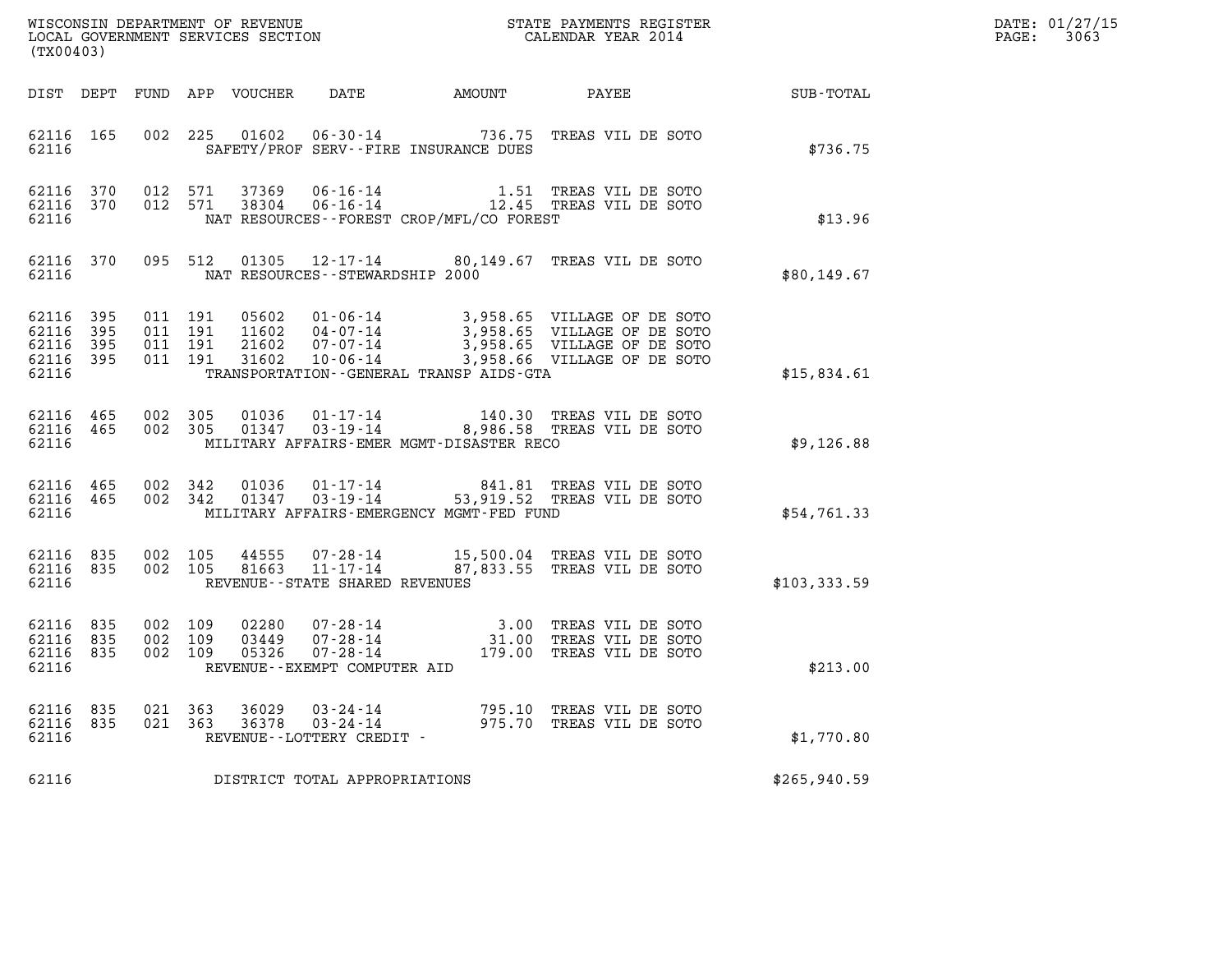| WISCONSIN DEPARTMENT OF REVENUE   | STATE PAYMENTS REGISTER | DATE: 01/27/15 |
|-----------------------------------|-------------------------|----------------|
| LOCAL GOVERNMENT SERVICES SECTION | CALENDAR YEAR 2014      | 3064<br>PAGE:  |

| WISCONSIN DEPARTMENT OF REVENUE<br>LOCAL GOVERNMENT SERVICES SECTION<br>(TX00403) |                          |            |                                  |                         |                                   | STATE PAYMENTS REGISTER<br>CALENDAR YEAR 2014 |                                                                                                                                    |              | DATE: 01/27/15<br>$\mathtt{PAGE:}$<br>3064 |
|-----------------------------------------------------------------------------------|--------------------------|------------|----------------------------------|-------------------------|-----------------------------------|-----------------------------------------------|------------------------------------------------------------------------------------------------------------------------------------|--------------|--------------------------------------------|
| DIST DEPT                                                                         |                          |            |                                  | FUND APP VOUCHER DATE   |                                   | <b>AMOUNT</b>                                 | PAYEE                                                                                                                              | SUB-TOTAL    |                                            |
| 62131 165<br>62131                                                                |                          |            |                                  |                         |                                   | SAFETY/PROF SERV--FIRE INSURANCE DUES         | 002 225 01603 06-30-14 557.06 TREAS VIL GENOA                                                                                      | \$557.06     |                                            |
| 62131<br>62131<br>62131<br>62131<br>62131                                         | 395<br>395<br>395<br>395 | 011<br>011 | 011 191<br>191<br>011 191<br>191 | 05603<br>11603<br>31603 | 21603  07-07-14<br>10-06-14       | TRANSPORTATION--GENERAL TRANSP AIDS-GTA       | 01-06-14 2,081.97 VILLAGE OF GENOA<br>04-07-14 2,081.97 VILLAGE OF GENOA<br>2,081.97 VILLAGE OF GENOA<br>2,081.99 VILLAGE OF GENOA | \$8,327.90   |                                            |
| 62131 465<br>62131                                                                |                          |            |                                  |                         |                                   | MILITARY AFFAIRS-EMER MGMT-DISASTER RECO      | 002 305 01162 02-14-14 2,938.92 TREAS VIL GENOA                                                                                    | \$2,938.92   |                                            |
| 62131<br>62131                                                                    | 465                      |            |                                  |                         |                                   | MILITARY AFFAIRS-EMERGENCY MGMT-FED FUND      | 002 342 01162 02-14-14 17,633.49 TREAS VIL GENOA                                                                                   | \$17,633.49  |                                            |
| 62131<br>62131<br>62131                                                           | 835<br>835               |            |                                  |                         | REVENUE - - STATE SHARED REVENUES | 002 105 81664 11-17-14 103,360.27             | 002 105 44556 07-28-14 18,122.29 TREAS VIL GENOA<br>TREAS VIL GENOA                                                                | \$121,482.56 |                                            |
| 62131                                                                             |                          |            |                                  |                         | DISTRICT TOTAL APPROPRIATIONS     |                                               |                                                                                                                                    | \$150,939.93 |                                            |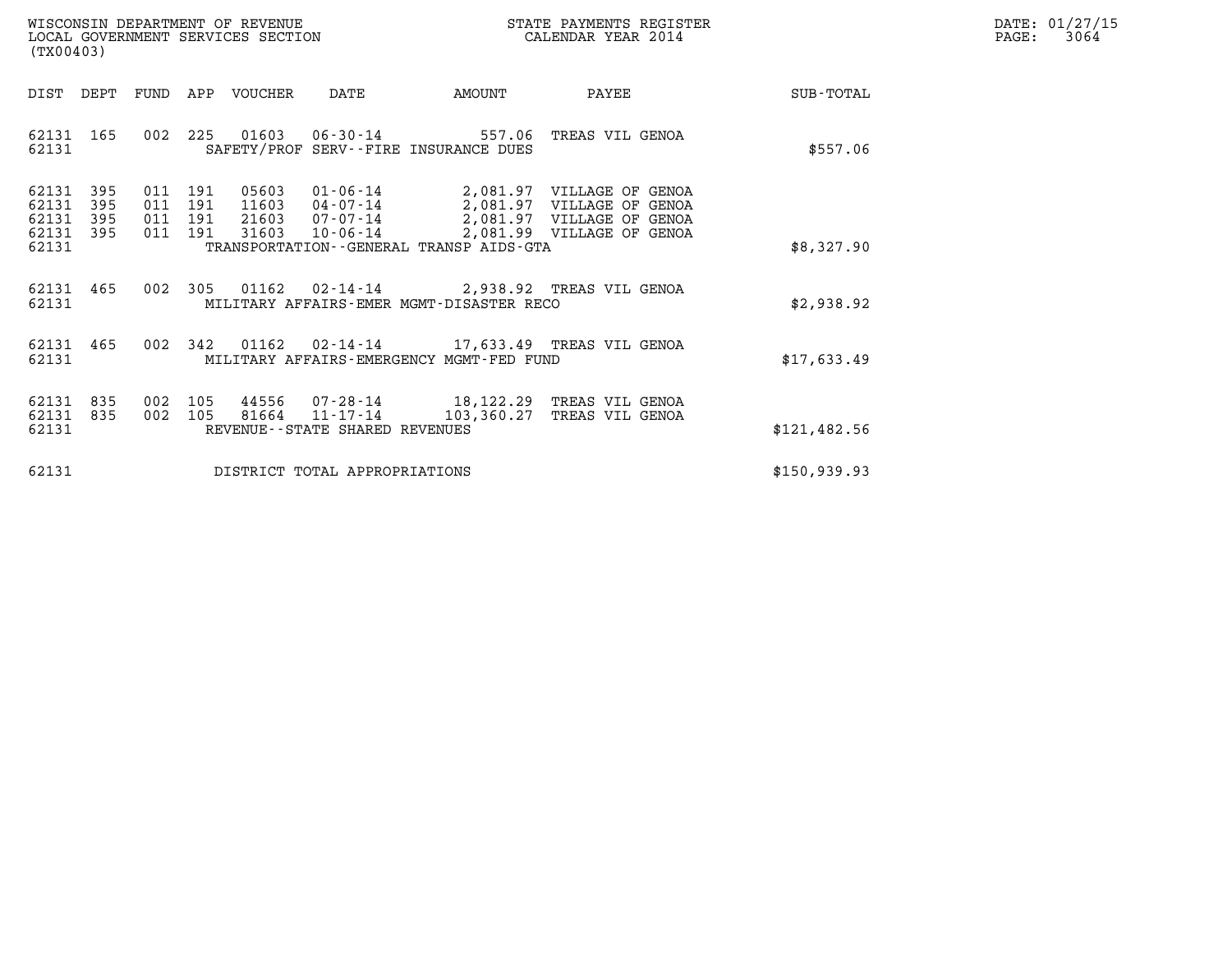| (TX00403)                                    |                        |                    |               |                                      |                                             |                                                                                                   |              | DATE: 01/27/15<br>$\mathtt{PAGE:}$<br>3065 |
|----------------------------------------------|------------------------|--------------------|---------------|--------------------------------------|---------------------------------------------|---------------------------------------------------------------------------------------------------|--------------|--------------------------------------------|
|                                              |                        |                    |               |                                      |                                             | DIST DEPT FUND APP VOUCHER DATE AMOUNT PAYEE TO SUB-TOTAL                                         |              |                                            |
| 62146                                        | 62146 165              |                    |               |                                      | SAFETY/PROF SERV--FIRE INSURANCE DUES       | 002 225 01604 06-30-14 1,437.56 TREAS VIL LA FARGE                                                | \$1,437.56   |                                            |
| 62146                                        |                        |                    |               |                                      | TRANSPORTATION - - HIGHWAY SAFETY - FEDERAL | 62146 395 011 185 17937 07-15-14 3,969.70 TREAS VIL LAFARGE                                       | \$3,969.70   |                                            |
| 62146 395<br>62146 395<br>62146 395<br>62146 | 62146 395              |                    |               |                                      | TRANSPORTATION--GENERAL TRANSP AIDS-GTA     |                                                                                                   | \$32,510.49  |                                            |
| 62146                                        | 62146 435              |                    | 005 162 01HSD |                                      | HS--AMBULANCE FUNDING ASSISTANCE GRANTS     | 09-08-14 4,459.37 TREAS VILL LA FARGE                                                             | \$4,459.37   |                                            |
| 62146                                        | 62146 435              |                    |               |                                      | HS--PREPAID MEDICAL TRANSPORT REIMBURSE     | 005 163 01LGS 11-17-14 2,100.00 LAFARGE AREA AMBULANCE                                            | \$2,100.00   |                                            |
| 62146                                        | 62146 455              |                    |               | JUSTICE - - LAW ENFORCEMENT TRAINING |                                             | 002 231 01899 02-27-14 160.00 TREAS VIL LA FARGE                                                  | \$160.00     |                                            |
|                                              | 62146 505<br>62146     |                    |               | DOA--HOUSING ASSISTANCE GRANTS       |                                             | 002 743 07546 04-11-14 15,040.00 TREAS VIL LA FARGE                                               | \$15,040.00  |                                            |
| 62146                                        | 62146 835<br>62146 835 | 002 105<br>002 105 | 81665         | REVENUE--STATE SHARED REVENUES       |                                             | 44557  07-28-14  37,818.34  TREAS VIL LA FARGE<br>81665  11-17-14  206,853.33  TREAS VIL LA FARGE | \$244,671.67 |                                            |
| 62146                                        | 62146 835              |                    |               | REVENUE--LOTTERY CREDIT -            |                                             | 021 363 36379 03-24-14 118.89 TREAS VIL LA FARGE                                                  | \$118.89     |                                            |
| 62146                                        |                        |                    |               | DISTRICT TOTAL APPROPRIATIONS        |                                             |                                                                                                   | \$304,467.68 |                                            |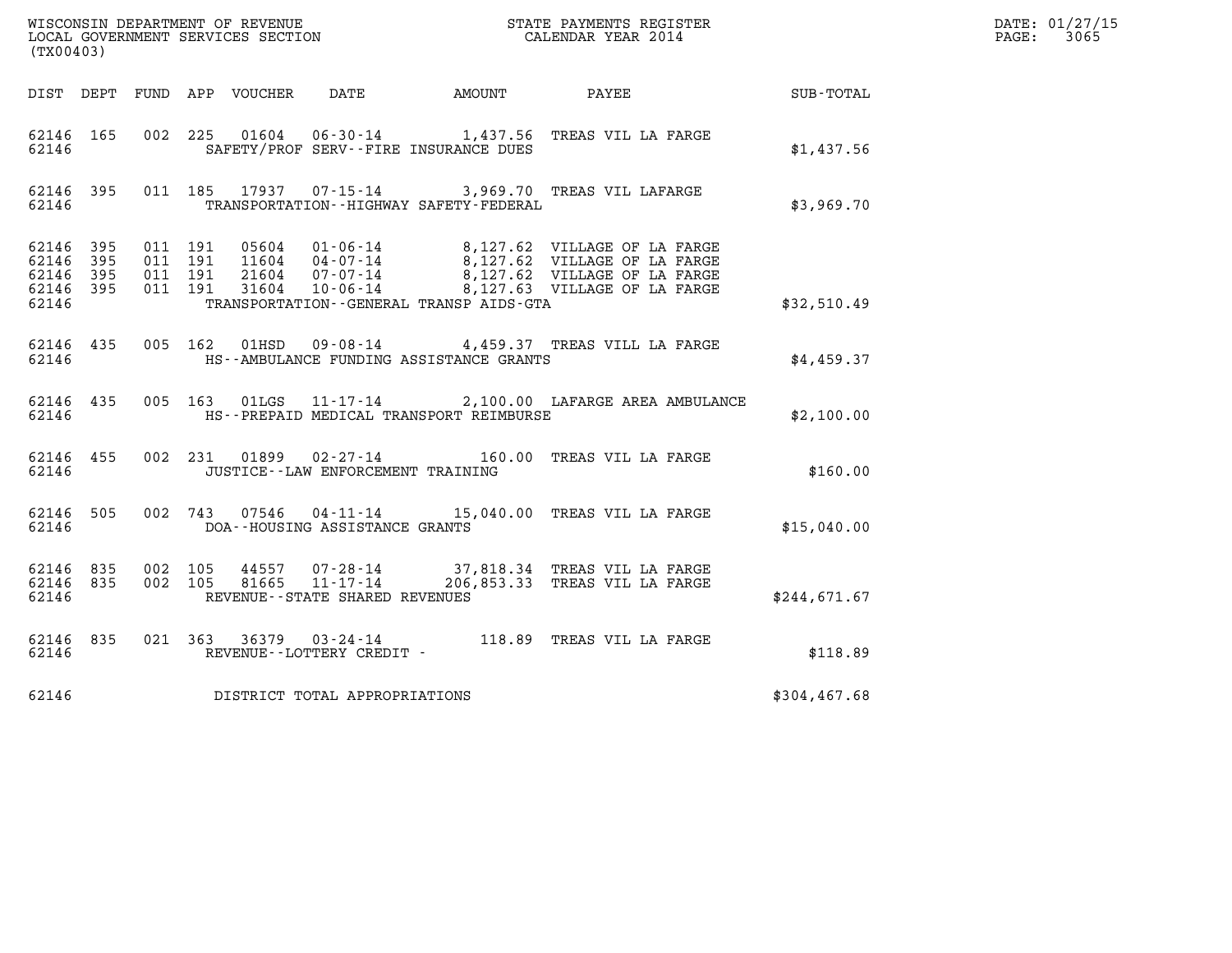| (TX00403)                                         |            |     |                                                                              |                                                  |                                          |                                                                                                                                                              |              | DATE: 01/27/15<br>3066<br>$\mathtt{PAGE:}$ |
|---------------------------------------------------|------------|-----|------------------------------------------------------------------------------|--------------------------------------------------|------------------------------------------|--------------------------------------------------------------------------------------------------------------------------------------------------------------|--------------|--------------------------------------------|
|                                                   |            |     | DIST DEPT FUND APP VOUCHER                                                   | DATE                                             |                                          | AMOUNT PAYEE                                                                                                                                                 | SUB-TOTAL    |                                            |
| 62165 165<br>62165                                |            |     |                                                                              |                                                  | SAFETY/PROF SERV--FIRE INSURANCE DUES    | 002 225 01605 06-30-14 736.75 TREAS VIL ONTARIO                                                                                                              | \$736.75     |                                            |
| 62165 370<br>62165                                |            |     | 012 571                                                                      |                                                  | NAT RESOURCES--FOREST CROP/MFL/CO FOREST |                                                                                                                                                              | \$0.60       |                                            |
| 62165 395<br>62165<br>62165<br>62165 395<br>62165 | 395<br>395 |     | 011 191<br>05605<br>011 191<br>11605<br>011 191<br>21605<br>011 191<br>31605 |                                                  | TRANSPORTATION--GENERAL TRANSP AIDS-GTA  | 01-06-14 5,046.32 VILLAGE OF ONTARIO<br>04-07-14 5,046.32 VILLAGE OF ONTARIO<br>07-07-14 5,046.32 VILLAGE OF ONTARIO<br>10-06-14 5,046.33 VILLAGE OF ONTARIO | \$20,185.29  |                                            |
| 62165 435<br>62165                                |            |     | 005 162<br>01HSD                                                             |                                                  | HS--AMBULANCE FUNDING ASSISTANCE GRANTS  | 09-08-14 4,029.60 TREAS VILL ONTARIO                                                                                                                         | \$4.029.60   |                                            |
| 62165 455<br>62165                                |            |     |                                                                              | JUSTICE - - LAW ENFORCEMENT TRAINING             |                                          | 002 231 01635 02-24-14 160.00 TREAS VIL ONTARIO                                                                                                              | \$160.00     |                                            |
| 62165 835<br>62165<br>62165                       | 835        |     | 002 105<br>44558<br>002 105<br>81666                                         | $11 - 17 - 14$<br>REVENUE--STATE SHARED REVENUES |                                          | 07-28-14 25,260.35 TREAS VIL ONTARIO<br>143,141.96 TREAS VIL ONTARIO                                                                                         | \$168,402.31 |                                            |
| 62165 835<br>62165 835<br>62165                   |            | 002 | 109<br>03450<br>002 109<br>05327                                             | REVENUE--EXEMPT COMPUTER AID                     |                                          | 07-28-14 2.00 TREAS VIL ONTARIO<br>07-28-14 337.00 TREAS VIL ONTARIO                                                                                         | \$339.00     |                                            |
| 62165 835<br>62165                                |            |     |                                                                              | REVENUE--LOTTERY CREDIT -                        |                                          | 021  363  36380  03-24-14  1,702.55  TREAS VIL ONTARIO                                                                                                       | \$1,702.55   |                                            |
| 62165                                             |            |     |                                                                              | DISTRICT TOTAL APPROPRIATIONS                    |                                          |                                                                                                                                                              | \$195,556.10 |                                            |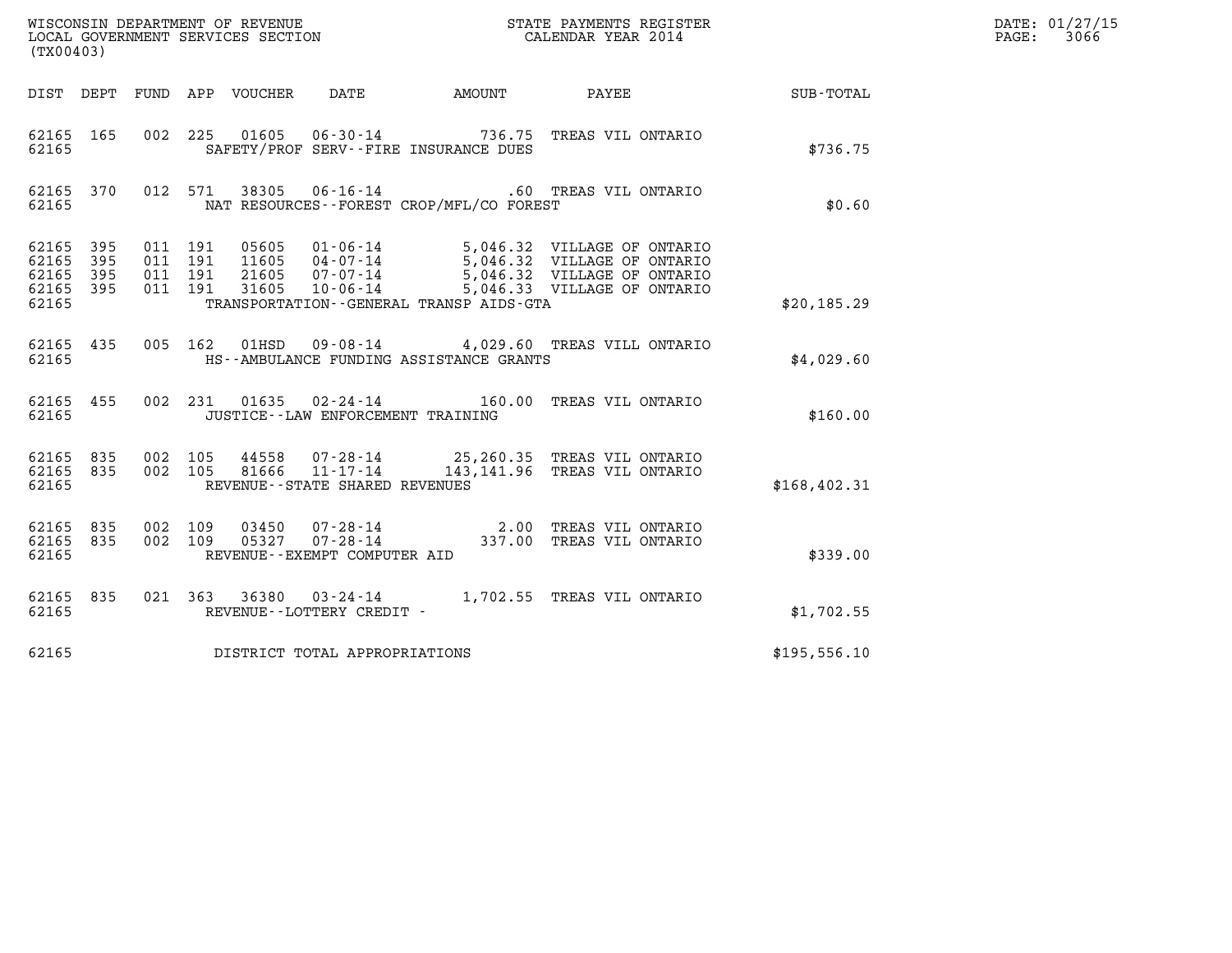| (TX00403)                                             |     |                               |                                 |                                     | WISCONSIN DEPARTMENT OF REVENUE<br>LOCAL GOVERNMENT SERVICES SECTION<br>(TWO 1403) CALENDAR YEAR 2014                                                                                                                                               |  |               | DATE: 01/27/15<br>$\mathtt{PAGE:}$<br>3067 |
|-------------------------------------------------------|-----|-------------------------------|---------------------------------|-------------------------------------|-----------------------------------------------------------------------------------------------------------------------------------------------------------------------------------------------------------------------------------------------------|--|---------------|--------------------------------------------|
|                                                       |     |                               | DIST DEPT FUND APP VOUCHER DATE |                                     | AMOUNT PAYEE SUB-TOTAL                                                                                                                                                                                                                              |  |               |                                            |
| 62176 165<br>62176                                    |     | 002 225                       |                                 |                                     | 01606  06-30-14  646.90 TREAS VIL READSTOWN<br>SAFETY/PROF SERV--FIRE INSURANCE DUES                                                                                                                                                                |  | \$646.90      |                                            |
| 62176 370<br>62176                                    |     |                               |                                 |                                     | 012 571 38306 06-16-14 16.00 TREAS VIL READSTOWN<br>NAT RESOURCES--FOREST CROP/MFL/CO FOREST                                                                                                                                                        |  | \$16.00       |                                            |
| 62176 395<br>62176<br>62176 395<br>62176 395<br>62176 | 395 | 011 191<br>011 191<br>011 191 | 011 191                         |                                     | 05606  01-06-14  6,421.28  VILLAGE OF READSTOWN<br>11606  04-07-14  6,421.28  VILLAGE OF READSTOWN<br>21606  07-07-14  6,421.28  VILLAGE OF READSTOWN<br>31606  10-06-14  6,421.30  VILLAGE OF READSTOWN<br>TRANSPORTATION--GENERAL TRANSP AIDS-GTA |  | \$25,685.14   |                                            |
| 62176 435<br>62176                                    |     |                               |                                 |                                     | 005 162 01HSD 09-08-14 3,889.75 TREAS VILL READSTOWN<br>HS--AMBULANCE FUNDING ASSISTANCE GRANTS                                                                                                                                                     |  | \$3,889.75    |                                            |
| 62176                                                 |     |                               |                                 |                                     | 62176 435 005 163 01LGS 11-17-14 2,000.00 READSTOWN EMS<br>HS--PREPAID MEDICAL TRANSPORT REIMBURSE                                                                                                                                                  |  | \$2,000.00    |                                            |
| 62176 455<br>62176                                    |     |                               |                                 | JUSTICE -- LAW ENFORCEMENT TRAINING | 002 231 01690 02-24-14 160.00 TREAS VIL READSTOWN                                                                                                                                                                                                   |  | \$160.00      |                                            |
| 62176 835<br>62176                                    |     | 62176 835 002 105             |                                 | REVENUE - - STATE SHARED REVENUES   | $\begin{array}{cccc} 002 & 105 & 44559 & 07\cdot 28\cdot 14 & 31,630.43 & \text{TREAS VIL READSTOWN} \\ 002 & 105 & 81667 & 11\cdot 17\cdot 14 & 174,686.08 & \text{TREAS VIL READSTOWN} \end{array}$                                               |  | \$206, 316.51 |                                            |
| 62176 835<br>62176                                    |     |                               |                                 | REVENUE--EXEMPT COMPUTER AID        | 002 109 03451 07-28-14 24.00 TREAS VIL READSTOWN                                                                                                                                                                                                    |  | \$24.00       |                                            |
| 62176                                                 |     |                               |                                 | DISTRICT TOTAL APPROPRIATIONS       |                                                                                                                                                                                                                                                     |  | \$238,738.30  |                                            |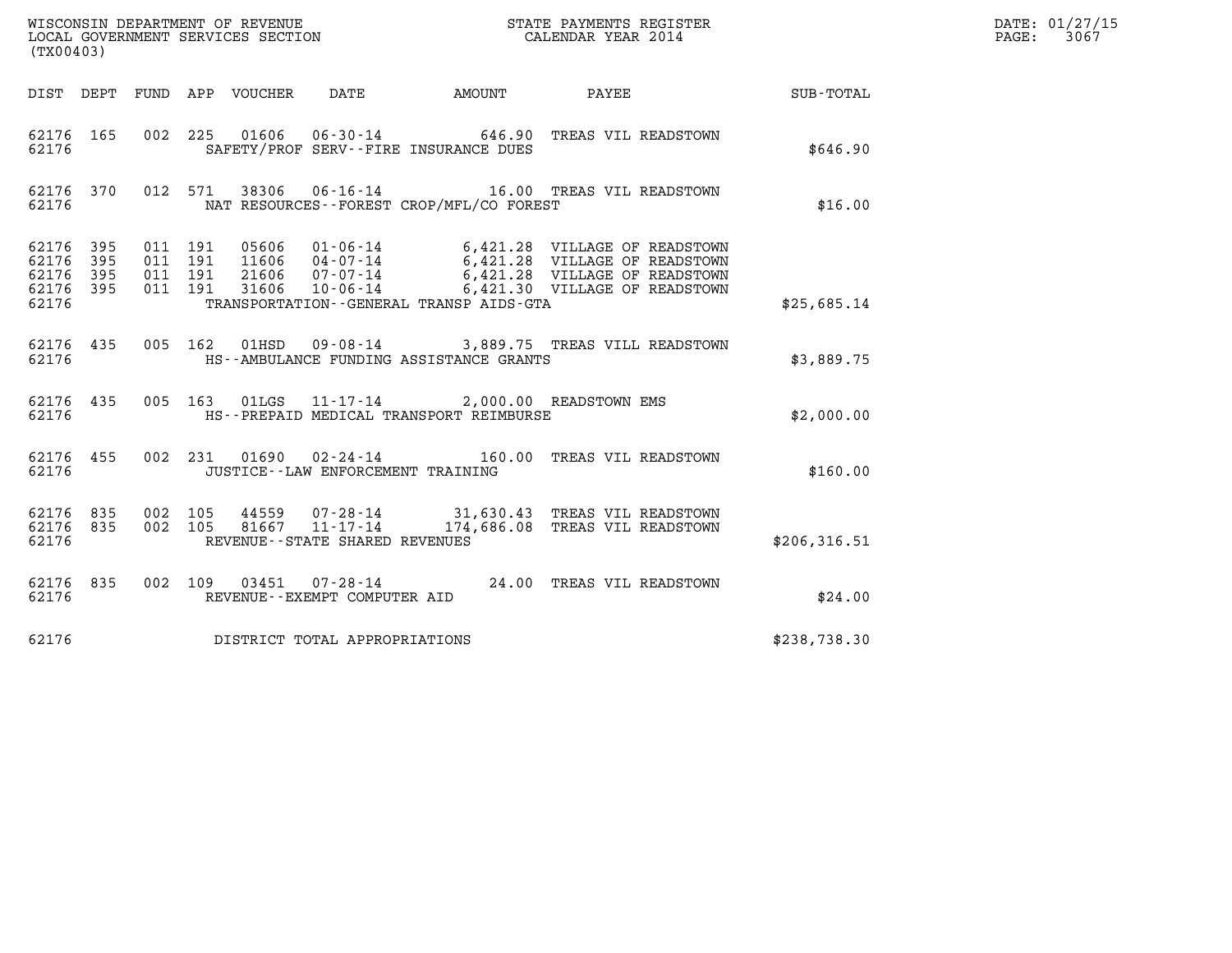| WISCONSIN DEPARTMENT OF REVENUE   | STATE PAYMENTS REGISTER | DATE: 01/27/15 |
|-----------------------------------|-------------------------|----------------|
| LOCAL GOVERNMENT SERVICES SECTION | CALENDAR YEAR 2014      | 3068<br>PAGE:  |

| (TX00403)                                                                                         |                                                                                                                                                                           |                                                                                                                              |               |
|---------------------------------------------------------------------------------------------------|---------------------------------------------------------------------------------------------------------------------------------------------------------------------------|------------------------------------------------------------------------------------------------------------------------------|---------------|
| DIST<br>DEPT<br>FUND                                                                              | APP<br>VOUCHER<br>DATE<br>AMOUNT                                                                                                                                          | PAYEE                                                                                                                        | SUB-TOTAL     |
| 002<br>62181<br>165<br>62181                                                                      | 225<br>01607  06-30-14  1,814.93  TREAS VIL STODDARD<br>SAFETY/PROF SERV--FIRE INSURANCE DUES                                                                             |                                                                                                                              | \$1,814.93    |
| 62181<br>395<br>011<br>62181<br>395<br>011<br>62181<br>395<br>011<br>62181<br>395<br>011<br>62181 | 191<br>05607<br>01-06-14<br>191<br>11607<br>$04 - 07 - 14$<br>$07 - 07 - 14$<br>191<br>21607<br>191<br>31607<br>$10 - 06 - 14$<br>TRANSPORTATION--GENERAL TRANSP AIDS-GTA | 5,902.53 VILLAGE OF STODDARD<br>5,902.53 VILLAGE OF STODDARD<br>5,902.53 VILLAGE OF STODDARD<br>5,902.54 VILLAGE OF STODDARD | \$23,610.13   |
| 011<br>62181<br>395<br>62181                                                                      | 278<br>18897<br>$07 - 21 - 14$ 6,000.00<br>TRANSPORTATION - - LRIP/TRIP/MSIP GRANTS                                                                                       | TREAS VIL STODDARD                                                                                                           | \$6,000.00    |
| 835<br>002<br>62181<br>002<br>62181<br>835<br>62181                                               | 105<br>44560  07-28-14  25,130.00 TREAS VIL STODDARD<br>$11 - 17 - 14$ $142,403.30$<br>105<br>81668<br>REVENUE - - STATE SHARED REVENUES                                  | TREAS VIL STODDARD                                                                                                           | \$167, 533.30 |
| 002<br>62181<br>835<br>62181                                                                      | 109<br>$07 - 28 - 14$<br>03452<br>REVENUE--EXEMPT COMPUTER AID                                                                                                            | 1,076.00<br>TREAS VIL STODDARD                                                                                               | \$1,076.00    |
| 835<br>021<br>62181<br>62181                                                                      | 363<br>36381<br>$03 - 24 - 14$<br>REVENUE - - LOTTERY CREDIT -                                                                                                            | 1,109.73<br>TREAS VIL STODDARD                                                                                               | \$1,109.73    |
| 62181                                                                                             | DISTRICT TOTAL APPROPRIATIONS                                                                                                                                             |                                                                                                                              | \$201, 144.09 |

(TX00403)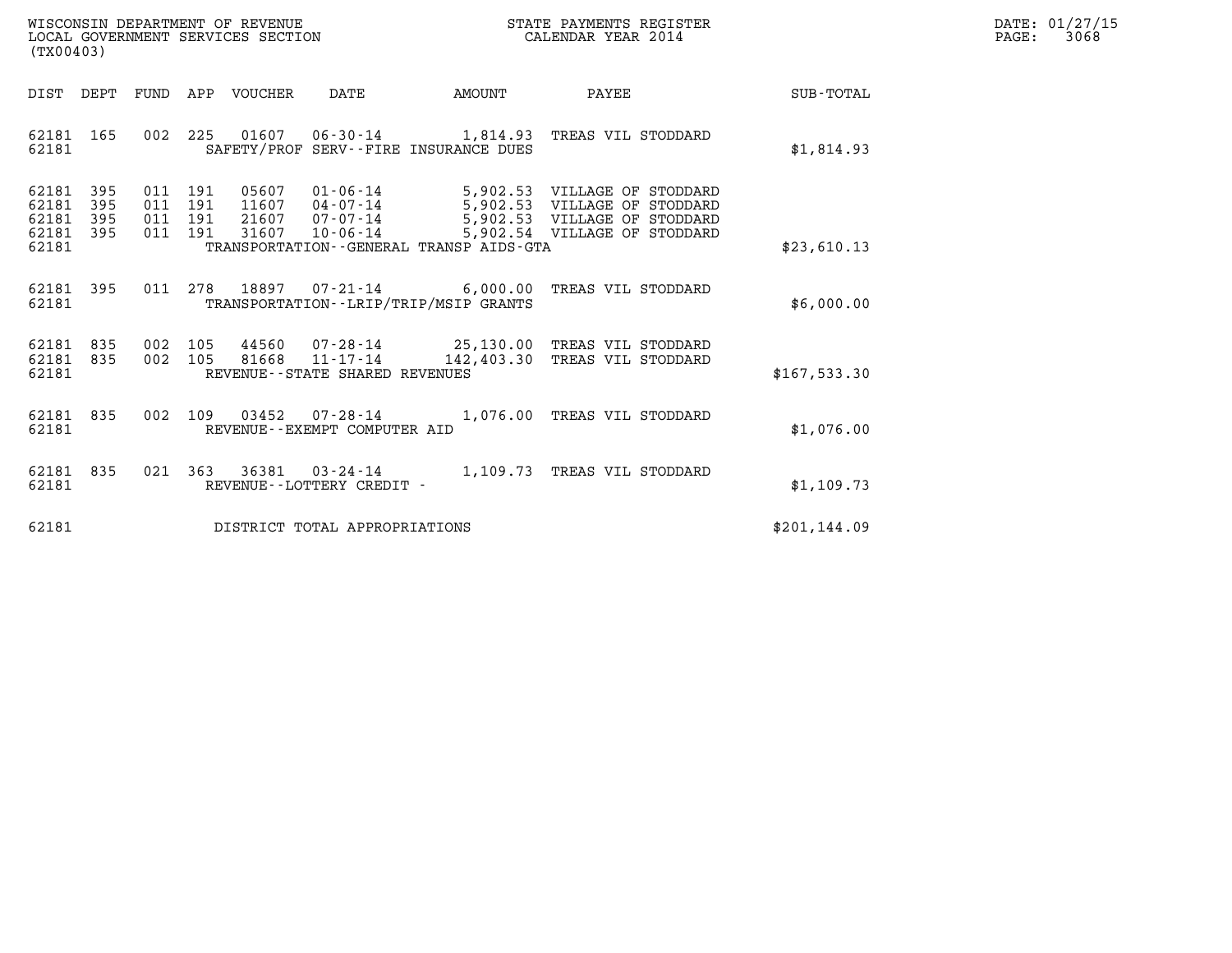| (TX00403)                                            |           |                               |                |                                                                    |                                                 |                                                                                                                                                                                                                                                                                                                                             |              | DATE: 01/27/15<br>PAGE: 3069 |
|------------------------------------------------------|-----------|-------------------------------|----------------|--------------------------------------------------------------------|-------------------------------------------------|---------------------------------------------------------------------------------------------------------------------------------------------------------------------------------------------------------------------------------------------------------------------------------------------------------------------------------------------|--------------|------------------------------|
|                                                      |           |                               |                |                                                                    |                                                 |                                                                                                                                                                                                                                                                                                                                             |              |                              |
|                                                      |           | 62236 and the state of $\sim$ |                |                                                                    | SAFETY/PROF SERV--FIRE INSURANCE DUES           | 62236 165 002 225 01608 06-30-14 2,713.40 TREAS CITY HILLSBORO                                                                                                                                                                                                                                                                              | \$2,713.40   |                              |
|                                                      |           |                               |                |                                                                    |                                                 | 62236 370 002 503 16797 02-05-14 26.32 TREAS CITY HILLSBORO                                                                                                                                                                                                                                                                                 |              |                              |
|                                                      |           |                               |                |                                                                    | 62236 NAT RESOURCES--AIDS IN LIEU OF TAXES      |                                                                                                                                                                                                                                                                                                                                             | \$26.32      |                              |
|                                                      |           |                               |                |                                                                    | 62236 NAT RESOURCES--AIDS IN LIEU OF TAXES      | 62236 370 012 579 19819 04-16-14 34.48 TREAS CITY HILLSBORO                                                                                                                                                                                                                                                                                 | \$34.48      |                              |
|                                                      |           |                               |                |                                                                    | 62236 TRANSPORTATION - HIGHWAY SAFETY - FEDERAL | 62236 395 011 185 27568 10-15-14 4,000.00 TREAS CITY HILLSBORO                                                                                                                                                                                                                                                                              | \$4,000.00   |                              |
| 62236 395 011 191<br>62236 395<br>62236 395<br>62236 | 62236 395 |                               |                |                                                                    | TRANSPORTATION--GENERAL TRANSP AIDS-GTA         | $\begin{array}{cccc} 011 & 191 & 05608 & 01\cdot 06\cdot 14 & 17,871.41 & \text{CITY OF HILLSBORO} \\ 011 & 191 & 11608 & 04\cdot 07\cdot 14 & 17,871.41 & \text{CITY OF HILLSBORO} \\ 011 & 191 & 21608 & 07\cdot 07\cdot 14 & 17,871.41 & \text{CITY OF HILLSBORO} \\ 011 & 191 & 31608 & 10\cdot 06\cdot 14 & 17,871.44 & \text{CITY OF$ | \$71,485.67  |                              |
|                                                      |           |                               |                |                                                                    |                                                 |                                                                                                                                                                                                                                                                                                                                             |              |                              |
|                                                      |           |                               |                |                                                                    | 62236 THS--AMBULANCE FUNDING ASSISTANCE GRANTS  | 62236 435 005 162 01HSD 09-08-14 4,383.05 TREAS CITY HILLSBORO                                                                                                                                                                                                                                                                              | \$4,383.05   |                              |
|                                                      |           |                               |                |                                                                    |                                                 | 62236 435 005 163 01LGS 11-17-14 2,000.00 HILLSBORO AREA AMBULANCE SERV<br>62236 THS--PREPAID MEDICAL TRANSPORT REIMBURSE                                                                                                                                                                                                                   | \$2,000.00   |                              |
| 62236                                                |           |                               |                | JUSTICE - - LAW ENFORCEMENT TRAINING                               |                                                 | 62236 455 002 231 01441 02-19-14 480.00 TREAS CITY HILLSBORO                                                                                                                                                                                                                                                                                | \$480.00     |                              |
|                                                      |           |                               |                |                                                                    |                                                 | $\begin{array}{cccc} 62236 & 505 & 002 & 142 & 08370 & 05\text{-}12\text{-}14 & 2,220.00 & \text{TREAS CITY HILLSBORO} \\ 62236 & 505 & 002 & 142 & 10156 & 07\text{-}17\text{-}14 & 2,030.00 & \text{TREAS CITY HILLSBORO} \\ 62236 & \text{DOA}\text{-}\text{-}\text{FEDERAL ENERGY GRANTS} & \end{array}$                                | \$4,250.00   |                              |
| 62236 505<br>62236 505<br>62236                      |           | 002 743<br>002 743            | 01644<br>03924 | 09-19-14<br>12-15-14<br>DOA--HOUSING ASSISTANCE GRANTS             |                                                 | 390,980.00 TREAS CITY HILLSBORO<br>79,831.00 TREAS CITY HILLSBORO                                                                                                                                                                                                                                                                           | \$470,811.00 |                              |
| 62236 835<br>62236 835<br>62236                      |           | 002 105<br>002 105            | 44561<br>81669 | $07 - 28 - 14$<br>$11 - 17 - 14$<br>REVENUE--STATE SHARED REVENUES |                                                 | 89,693.34 TREAS CITY HILLSBORO<br>395,456.27 TREAS CITY HILLSBORO                                                                                                                                                                                                                                                                           | \$485,149.61 |                              |
| 62236 835<br>62236 835                               |           | 002 109<br>002 109            | 03454<br>05329 | $07 - 28 - 14$<br>07-28-14                                         |                                                 | 1,248.00 TREAS CITY HILLSBORO<br>370.00 TREAS CITY HILLSBORO                                                                                                                                                                                                                                                                                |              |                              |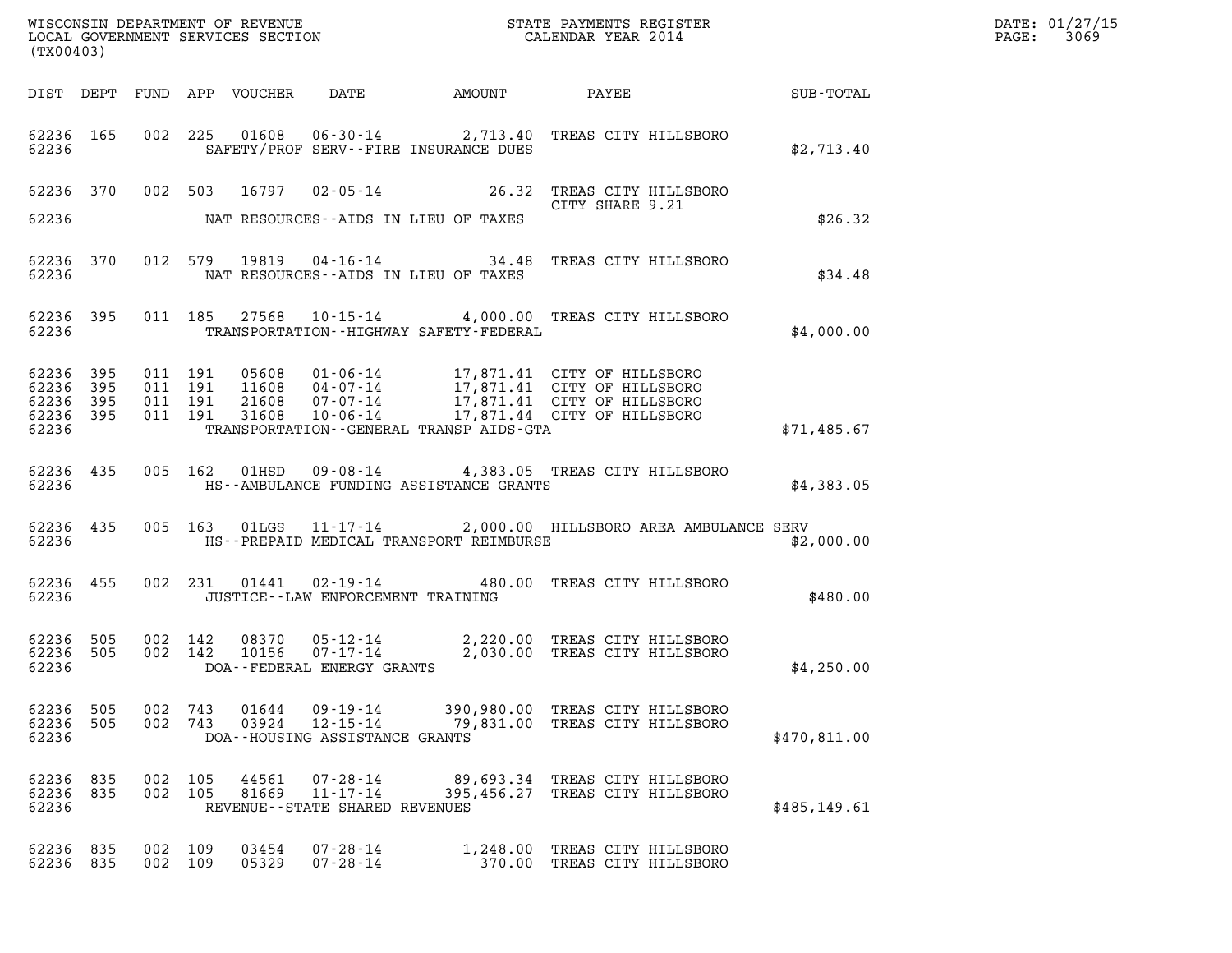| WISCONSIN DEPARTMENT OF REVENUE<br>LOCAL GOVERNMENT SERVICES SECTION<br>(TX00403) |      |      |     |         |                               |        | STATE PAYMENTS REGISTER<br>CALENDAR YEAR 2014 |                | $\mathtt{PAGE:}$ | DATE: 01/27/15<br>3070 |
|-----------------------------------------------------------------------------------|------|------|-----|---------|-------------------------------|--------|-----------------------------------------------|----------------|------------------|------------------------|
| DIST                                                                              | DEPT | FUND | APP | VOUCHER | DATE                          | AMOUNT | PAYEE                                         | SUB-TOTAL      |                  |                        |
| 62236                                                                             |      |      |     |         | REVENUE--EXEMPT COMPUTER AID  |        |                                               | \$1,618.00     |                  |                        |
| 62236                                                                             |      |      |     |         | DISTRICT TOTAL APPROPRIATIONS |        |                                               | \$1,046,951.53 |                  |                        |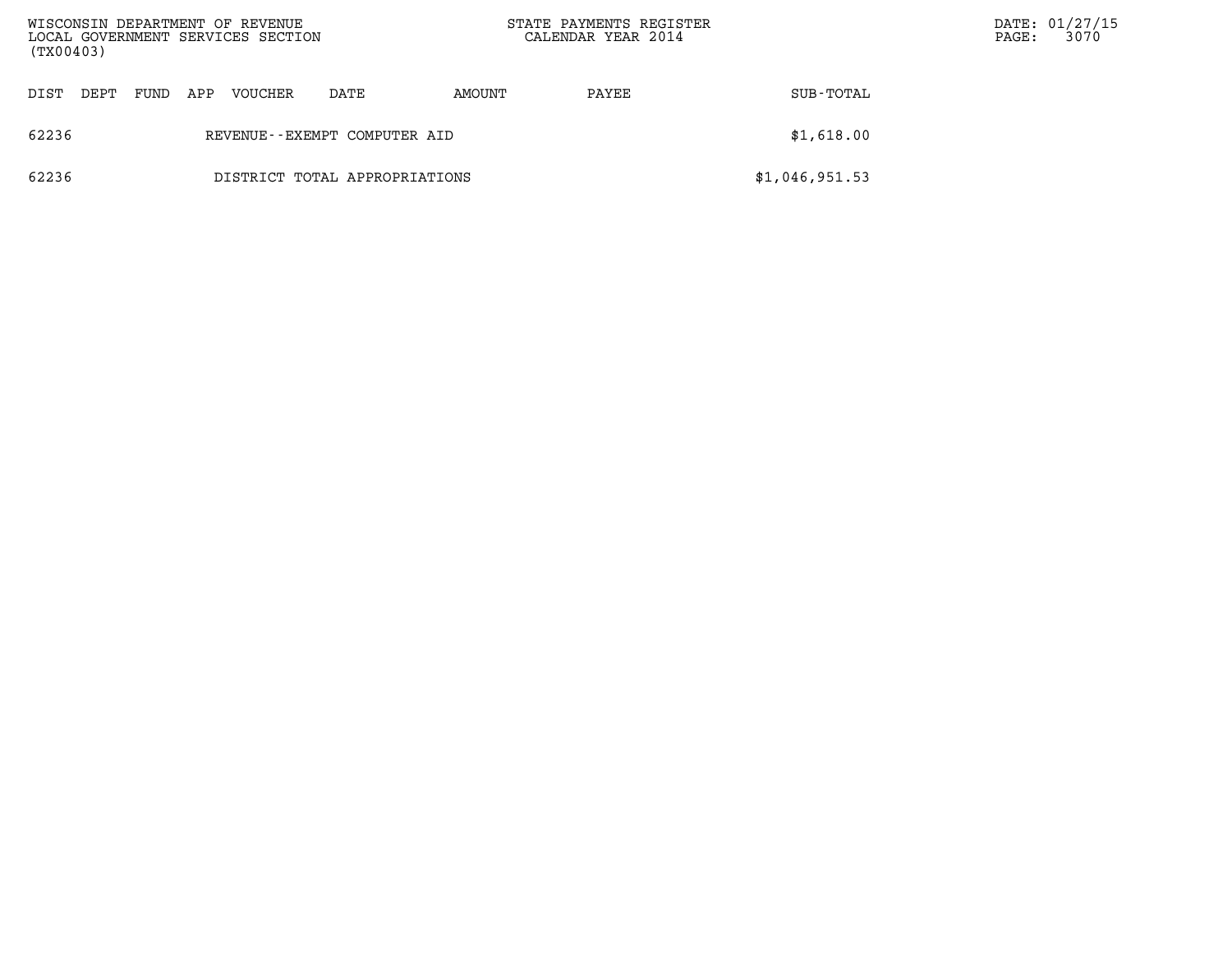| (TX00403)                                                                              |                                                             |                                               |                                                                     | WISCONSIN DEPARTMENT OF REVENUE<br>LOCAL GOVERNMENT SERVICES SECTION          |                                                                                                                                                                |                                                                                                                               | STATE PAYMENTS REGISTER<br>CALENDAR YEAR 2014                                                                                                                                                             |               | DATE: 01/27/15<br>3071<br>PAGE: |
|----------------------------------------------------------------------------------------|-------------------------------------------------------------|-----------------------------------------------|---------------------------------------------------------------------|-------------------------------------------------------------------------------|----------------------------------------------------------------------------------------------------------------------------------------------------------------|-------------------------------------------------------------------------------------------------------------------------------|-----------------------------------------------------------------------------------------------------------------------------------------------------------------------------------------------------------|---------------|---------------------------------|
| DIST DEPT                                                                              |                                                             | FUND                                          |                                                                     | APP VOUCHER                                                                   | DATE                                                                                                                                                           | AMOUNT                                                                                                                        | PAYEE                                                                                                                                                                                                     | SUB-TOTAL     |                                 |
| 62286<br>62286                                                                         | 165                                                         | 002                                           | 225                                                                 | 01609                                                                         | $06 - 30 - 14$                                                                                                                                                 | 10,116.86<br>SAFETY/PROF SERV--FIRE INSURANCE DUES                                                                            | TREAS CITY VIROQUA                                                                                                                                                                                        | \$10, 116.86  |                                 |
| 62286<br>62286                                                                         | 370                                                         | 012                                           | 545                                                                 | 02515                                                                         | $04 - 30 - 14$                                                                                                                                                 | NAT RESOURCES -- FIRE SUPRESSION GRANTS                                                                                       | 3,950.00 TREAS CITY VIROOUA                                                                                                                                                                               | \$3,950.00    |                                 |
| 62286<br>62286<br>62286<br>62286<br>62286                                              | 395<br>395<br>395<br>395                                    | 011<br>011                                    | 011 162<br>162<br>162<br>011 162                                    | 06101<br>12101<br>22101<br>32101                                              | $01 - 06 - 14$<br>$04 - 07 - 14$<br>07-07-14<br>$10 - 06 - 14$                                                                                                 | TRANSPORTATION - CONNECTING HIGHWAY AIDS                                                                                      | 17,379.68 CITY OF VIROQUA<br>17,379.68 CITY OF VIROQUA<br>17,379.68 CITY OF VIROQUA<br>17,379.71 CITY OF VIROQUA                                                                                          | \$69,518.75   |                                 |
| 62286<br>62286<br>62286<br>62286<br>62286<br>62286                                     | 395<br>395<br>395<br>395<br>395                             | 011<br>011<br>011                             | 011 177<br>177<br>177<br>177<br>011 177                             | 16062<br>24061<br>26061<br>34576<br>42061                                     | $06 - 04 - 14$<br>$07 - 07 - 14$<br>$09 - 30 - 14$<br>$12 - 19 - 14$<br>$12 - 30 - 14$<br>TRANSPORTATION - - TRANSIT AID                                       |                                                                                                                               | 28,172.00 CITY OF VIROQUA<br>28,172.00 CITY OF VIROQUA<br>28,171.00 CITY OF VIROQUA<br>18,690.00 TREAS CITY VIROQUA<br>16,903.00 CITY OF VIROQUA                                                          | \$120, 108.00 |                                 |
| 62286<br>62286<br>62286<br>62286<br>62286<br>62286                                     | 395<br>395<br>395<br>395<br>395                             | 011<br>011                                    | 011 182<br>011 182<br>182<br>182<br>011 182                         | 03618<br>26826<br>26827<br>31131<br>34576                                     | $02 - 12 - 14$<br>$10 - 09 - 14$<br>$10 - 09 - 14$<br>$11 - 17 - 14$<br>$12 - 19 - 14$                                                                         | 8,408.00<br>TRANSPORTATION - - TRANSIT AIDS - FEDERAL                                                                         | 42,165.00 TREAS CITY VIROQUA<br>41,653.00 TREAS CITY VIROQUA<br>42,817.00 TREAS CITY VIROQUA<br>44,854.00 TREAS CITY VIROQUA<br>TREAS CITY VIROQUA                                                        | \$179,897.00  |                                 |
| 62286<br>62286<br>62286<br>62286<br>62286<br>62286<br>62286<br>62286<br>62286<br>62286 | 395<br>395<br>395<br>395<br>395<br>395<br>395<br>395<br>395 | 011<br>011<br>011<br>011<br>011<br>011<br>011 | 011 185<br>185<br>185<br>185<br>185<br>185<br>185<br>185<br>011 185 | 07475<br>08062<br>11827<br>16722<br>16722<br>24359<br>27429<br>30764<br>30764 | $03 - 24 - 14$<br>$03 - 31 - 14$<br>$05 - 12 - 14$<br>$07 - 02 - 14$<br>$07 - 02 - 14$<br>$09 - 17 - 14$<br>$10 - 14 - 14$<br>$11 - 12 - 14$<br>$11 - 12 - 14$ | 490.52<br>254.14<br>367.60<br>683.28<br>478.04<br>478.04<br>798.24<br>1,425.00<br>TRANSPORTATION - - HIGHWAY SAFETY - FEDERAL | TREAS CITY VIROQUA<br>TREAS CITY VIROQUA<br>TREAS CITY VIROQUA<br>TREAS CITY VIROQUA<br>TREAS CITY VIROQUA<br>TREAS CITY VIROQUA<br>TREAS CITY VIROQUA<br>TREAS CITY VIROQUA<br>798.24 TREAS CITY VIROQUA | \$5,773.10    |                                 |
| 62286<br>62286<br>62286<br>62286<br>62286                                              | 395<br>395<br>395<br>395                                    | 011<br>011<br>011                             | 011 191<br>191<br>191<br>191                                        | 05609<br>11609<br>21609<br>31609                                              | $01 - 06 - 14$<br>$04 - 07 - 14$<br>$07 - 07 - 14$<br>$10 - 06 - 14$                                                                                           | TRANSPORTATION - - GENERAL TRANSP AIDS - GTA                                                                                  | 51,560.33 CITY OF VIROQUA<br>51,560.33 CITY OF VIROQUA<br>51,560.33 CITY OF VIROQUA<br>51,560.35 CITY OF VIROQUA                                                                                          | \$206, 241.34 |                                 |
| 62286<br>62286                                                                         | 455                                                         | 002                                           | 231                                                                 | 01792                                                                         | $02 - 26 - 14$<br>JUSTICE - - LAW ENFORCEMENT TRAINING                                                                                                         |                                                                                                                               | 1,600.00 TREAS CITY VIROQUA                                                                                                                                                                               | \$1,600.00    |                                 |
| 62286 835                                                                              |                                                             |                                               | 002 105                                                             | 44562                                                                         | $07 - 28 - 14$                                                                                                                                                 |                                                                                                                               | 200,782.15 TREAS CITY VIROQUA                                                                                                                                                                             |               |                                 |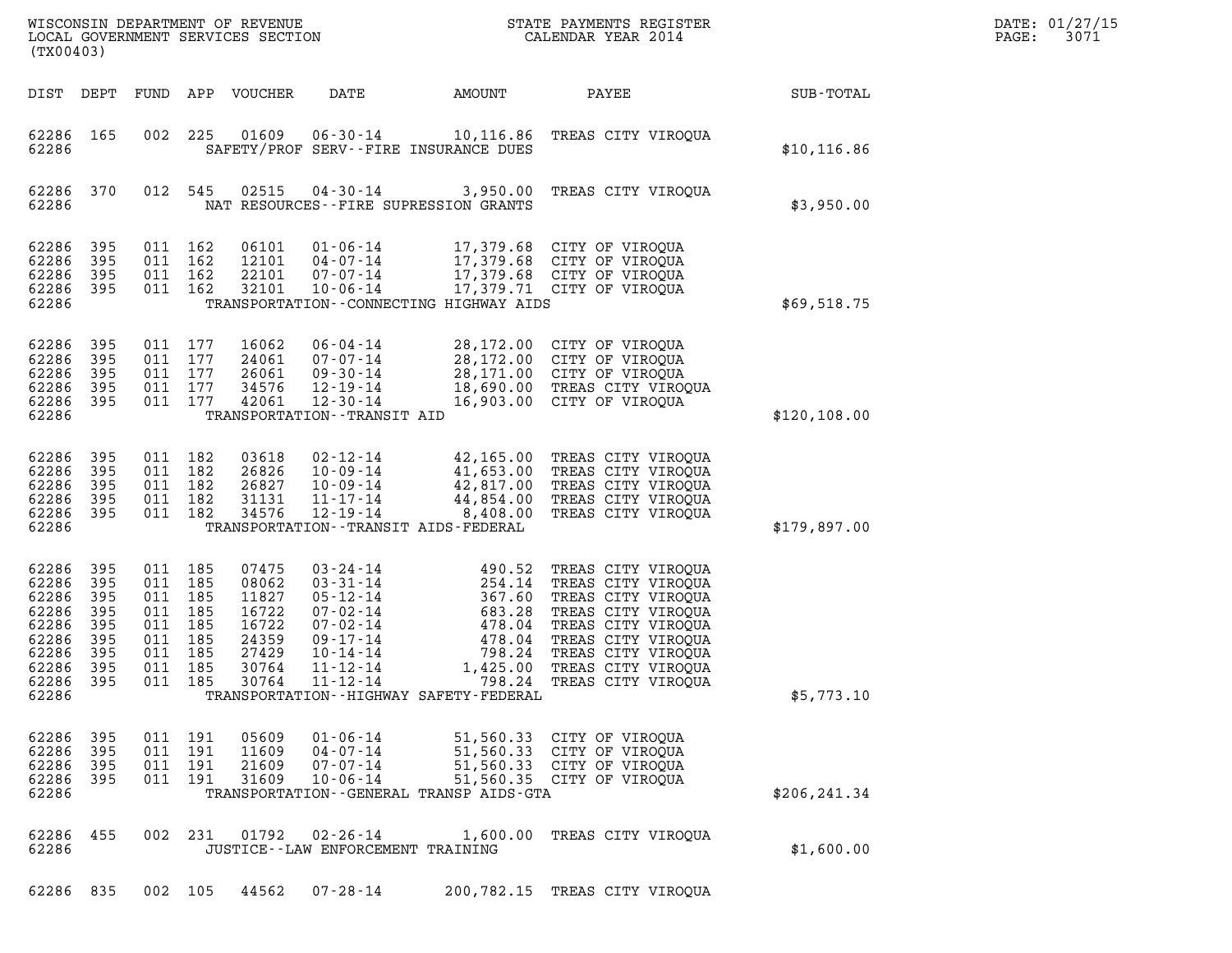| DATE: 01/27/15<br>PAGE:<br>3072 |
|---------------------------------|
|                                 |
|                                 |
|                                 |
|                                 |
|                                 |
|                                 |
|                                 |
|                                 |